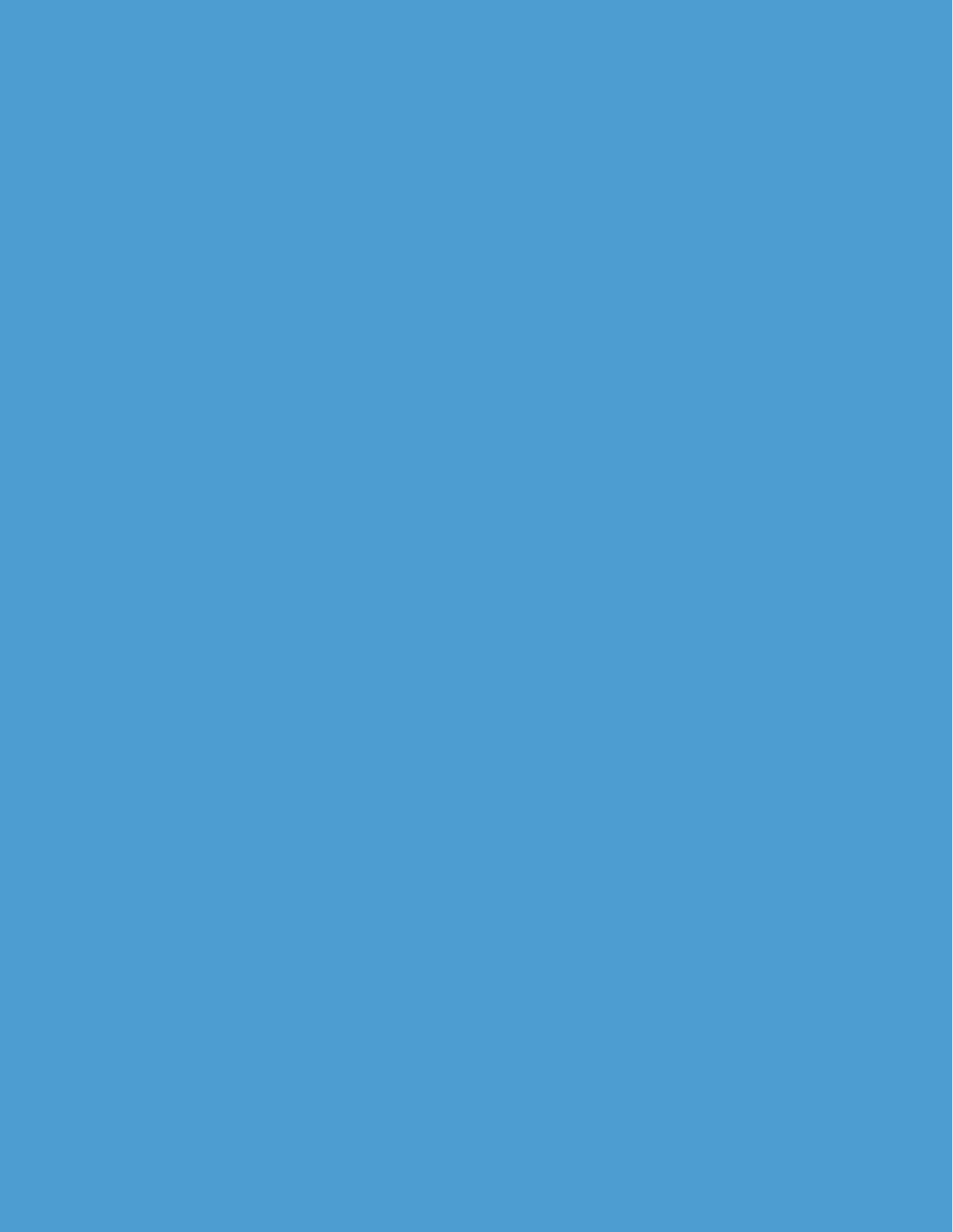# Closing the College Gap **A Roadmap to Postsecondary Readiness and Attainment**

## **A Report By:**

Civic Enterprises Everyone Graduates Center at the School of Education at Johns Hopkins University

## **Written by:**

Robert Balfanz Jennifer L. DePaoli Erin S. Ingram John M. Bridgeland Joanna Hornig Fox

**Lead Sponsor:**  AT&T **Supporting Sponsor:**  Lumina Foundation

Winter 2016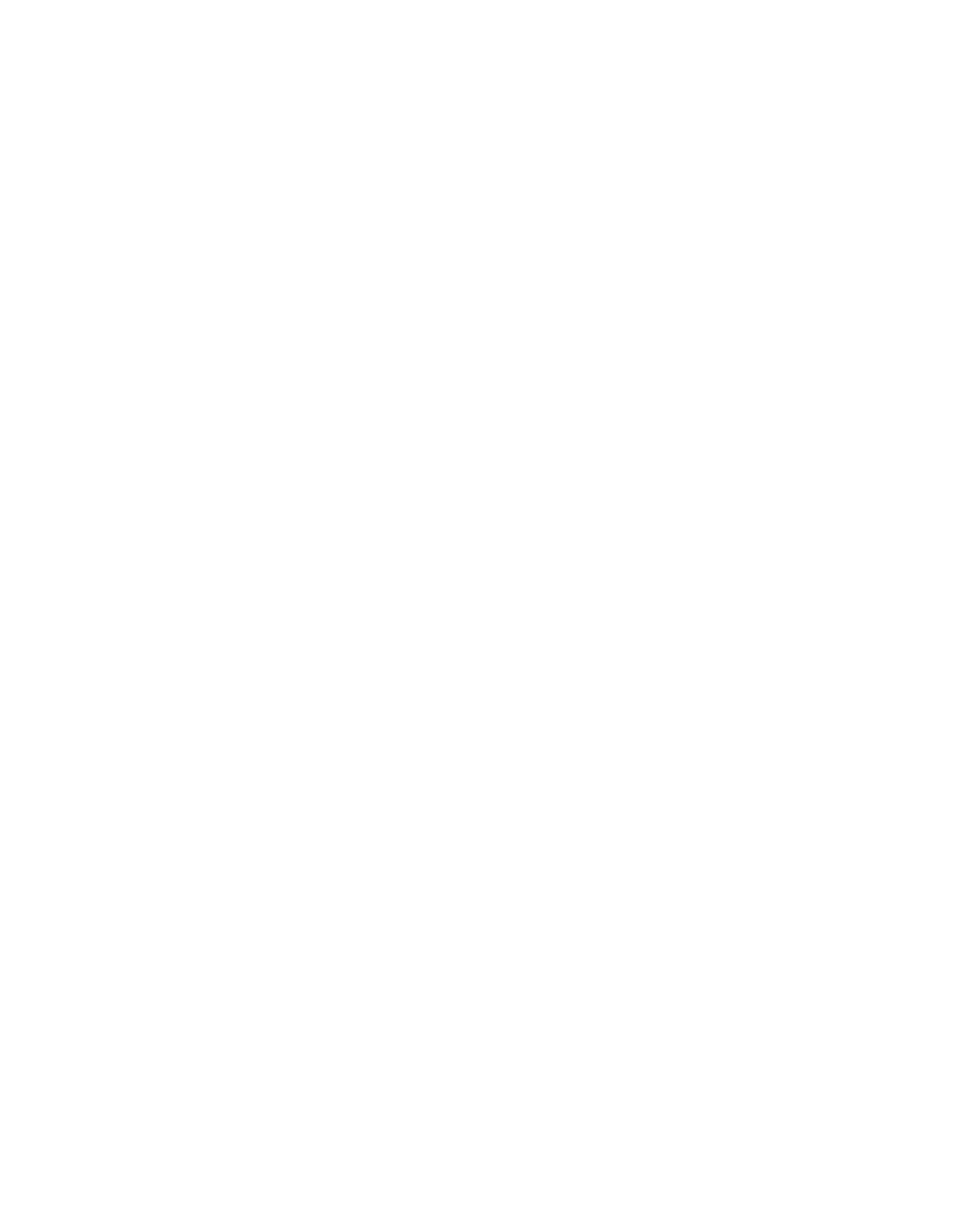# **TABLE OF CONTENTS**

## **Executive Summary**

| Inequities for Young Adults                                                              |  |
|------------------------------------------------------------------------------------------|--|
|                                                                                          |  |
|                                                                                          |  |
|                                                                                          |  |
| Cohort 2: Today's High School and College Students - The 25- to 34-Year-Olds of 2025     |  |
|                                                                                          |  |
|                                                                                          |  |
|                                                                                          |  |
| Assessing the Impact of Rising High School Graduation and College                        |  |
|                                                                                          |  |
|                                                                                          |  |
|                                                                                          |  |
|                                                                                          |  |
|                                                                                          |  |
|                                                                                          |  |
|                                                                                          |  |
|                                                                                          |  |
|                                                                                          |  |
| The Numbers That May Matter the Most: College Readiness Defined by High School Grades 26 |  |
|                                                                                          |  |
|                                                                                          |  |
|                                                                                          |  |
|                                                                                          |  |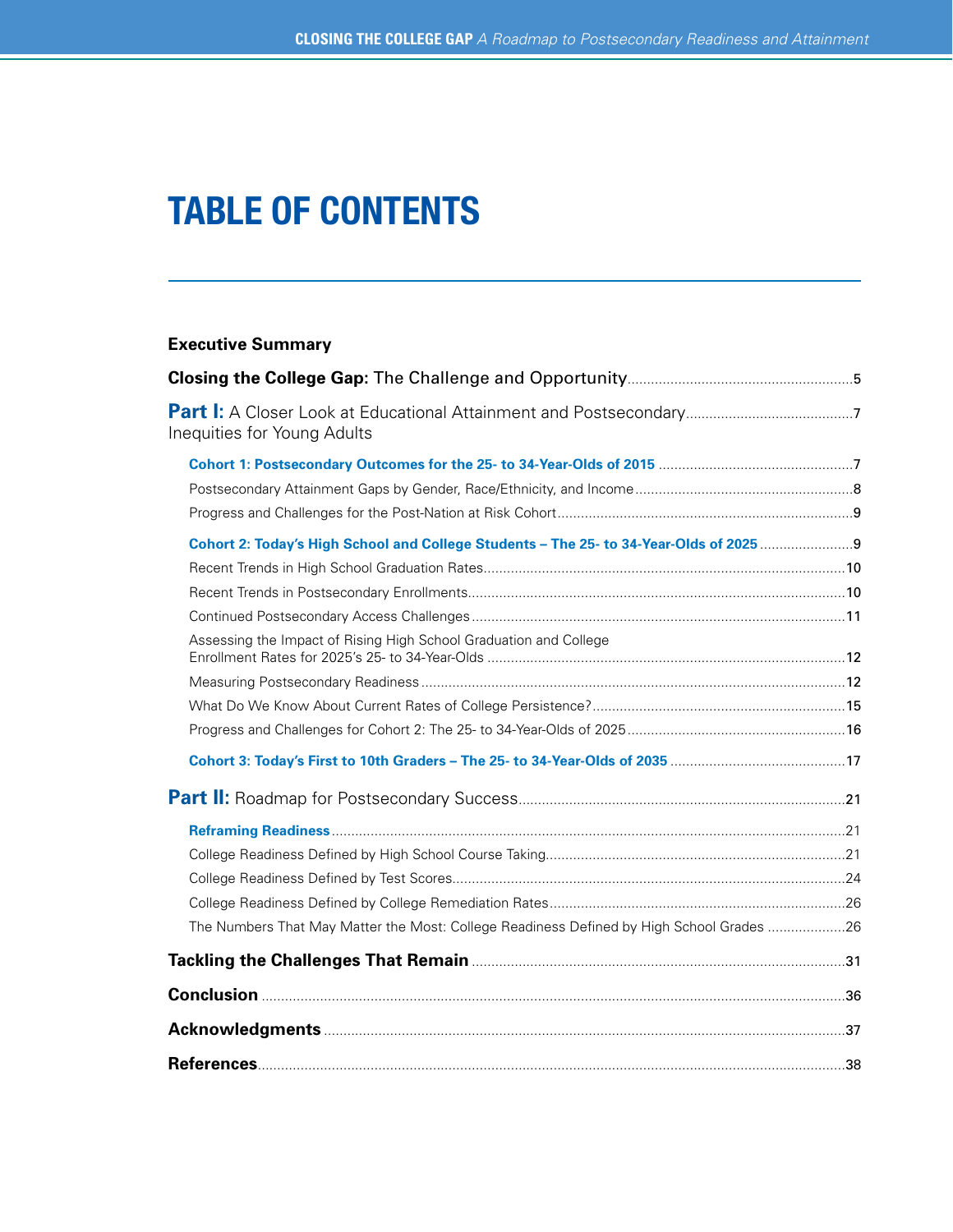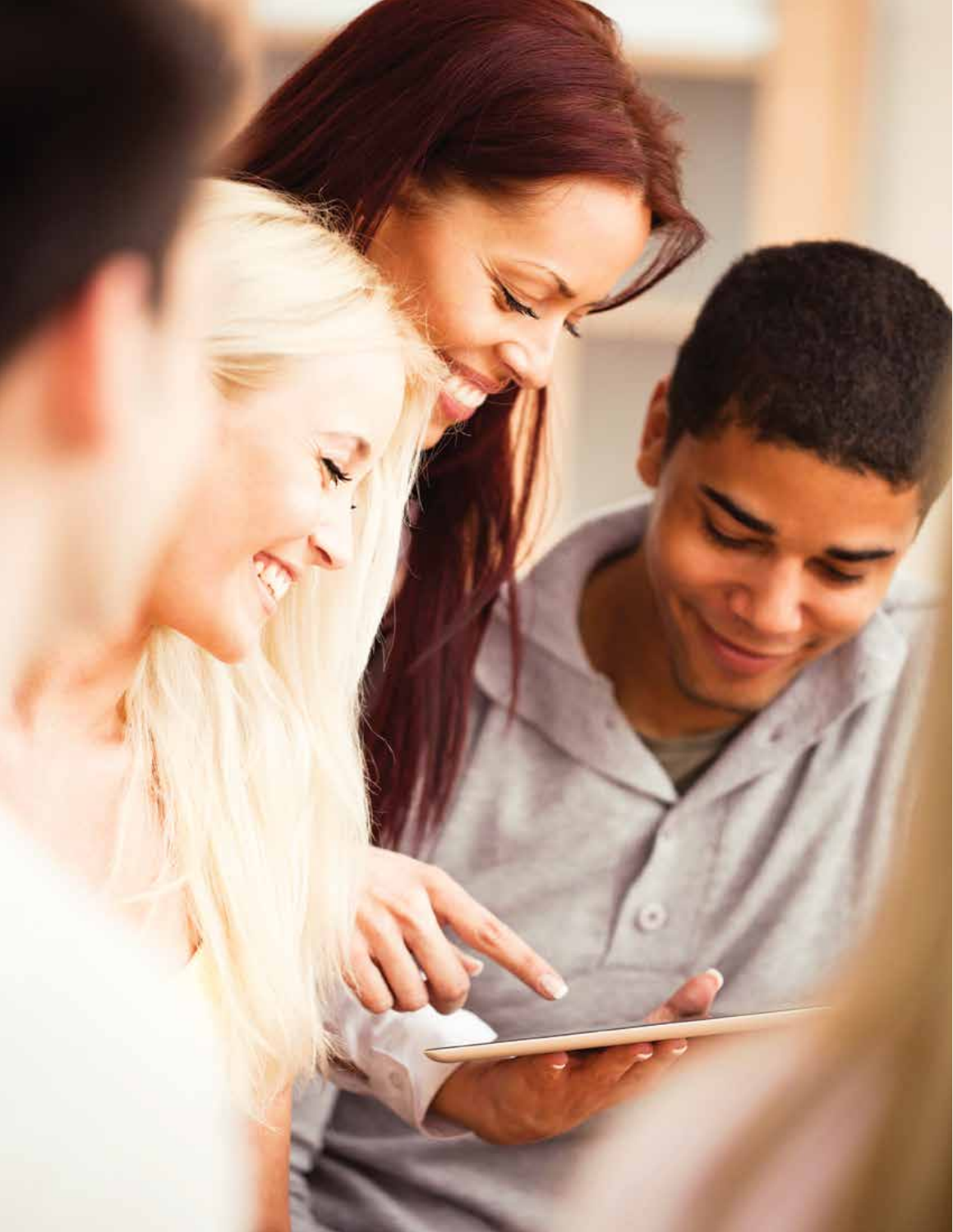## **EXECUTIVE SUMMARY**

Throughout much of the 20th century, the United States led the world in educational attainment and, in turn, economic and social progress. But that advantage has been slipping in recent decades, prompting the president and a host of governors and philanthropic leaders to set goals for America to reclaim its place as the world leader in the education of its people, and to foster the economic, social, and civic progress that would result.

In Part I of this report, we examine new and existing data on three successive cohorts of young adults whose educational attainment at 25-34 years of age can be measured today or projected in the future. The current cohort of 25- to 34-year-olds graduated from high school in 2008 or earlier and earned postsecondary degrees in 2014 or earlier; the second cohort is in postsecondary education or finishing high school; and the third cohort is in 1st through 10th grades today. We wanted to take a dispassionate view of how we are actually doing on the key national priority of postsecondary attainment, on the pipeline from high school to postsecondary education, and on the way forward to boost college readiness, access, and persistence in the future. We find reasons for hope and cause for alarm within each group.

The first cohort – the current generation of 25- to 34-year-olds – has the highest rate of postsecondary degree attainment in the nation's history and considerably higher levels than earlier generations. Whereas about one-third of 25- to 34-year-olds in the late 1960s and early 1970s earned an associate degree or higher, close to half of today's 25- to 34-year-olds do so. When you add in high quality certificates, this is the first cohort of young adults in which more than half

have postsecondary degrees or credentials. But this also means that about half do not.

Between 2000 and 2014, when this first cohort was finishing postsecondary education, the nation witnessed a 77 percent increase in associate degrees and a 51 percent increase in bachelor's degrees, with more than one million additional such degrees earned during this period. Women, particularly those from upper-income families, have driven much of the growth in postsecondary attainment, while attainment rates of students of color and low-income students have climbed, but not as steeply.

Despite this progress, significant postsecondary attainment gaps for this first cohort persist: women outpaced men by 9 percentage points in attaining an associate degree or higher; the White-Black attainment gap stands at 15 percentage points; and the White-Latino degree attainment gap remains at 30 percentage points.

We are cautiously optimistic about the progress the second cohort we examine – the 25- to 34-year-olds of 2025 – may achieve in educational attainments and closing opportunity gaps. Most of them are currently enrolled in postsecondary education or finishing high school. High school graduation rates have risen substantially over the last decade, driven principally by Latino and Black students. Greater percentages of these high school graduates who are students of color are enrolling in postsecondary institutions. Latino student enrollment in postsecondary education more than doubled between 2000 and 2014, while Black student enrollment nearly doubled during that same period.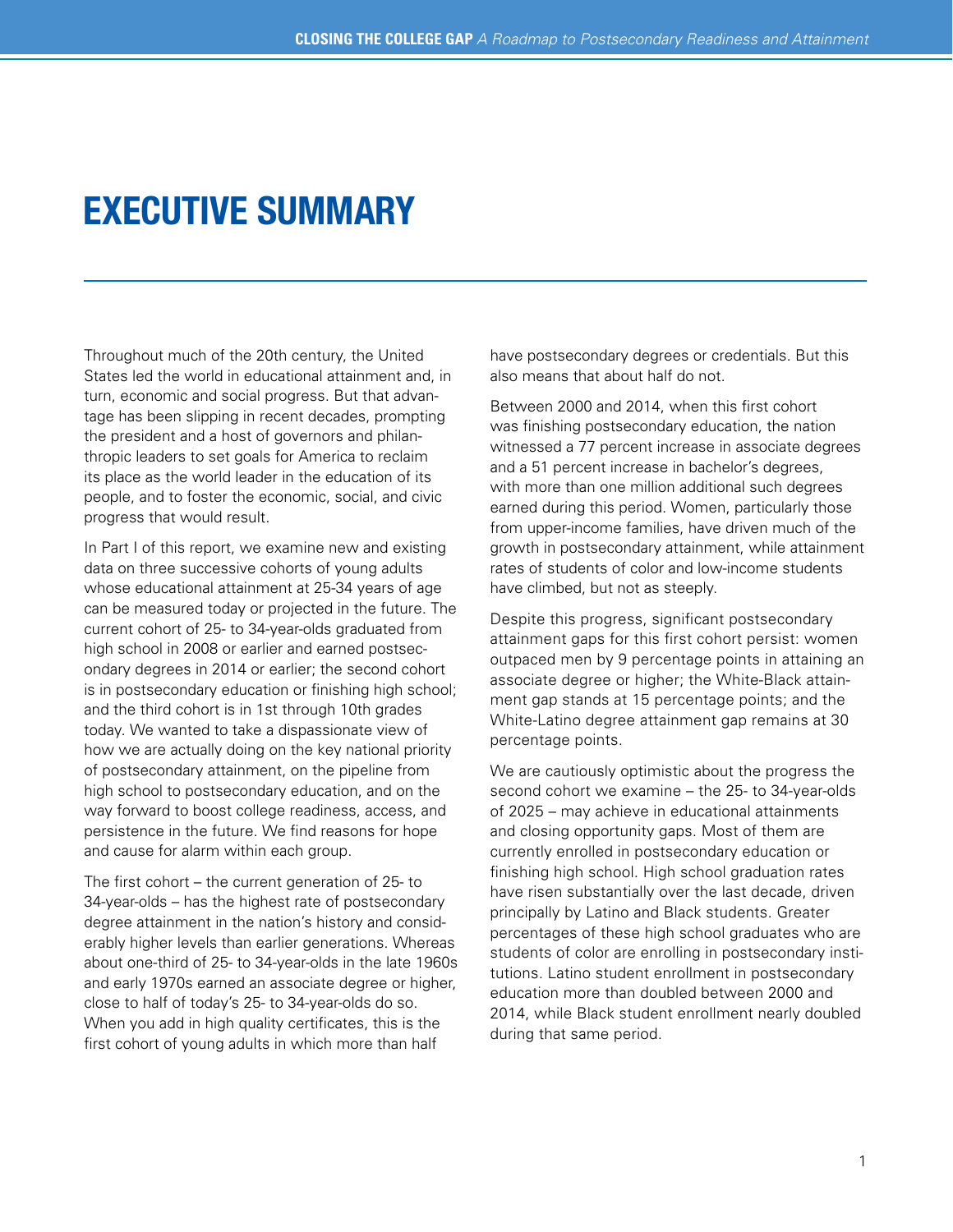### **EXECUTIVE SUMMARY** *continued*

Across multiple measures of college readiness, including GPA and course taking – the two strongest metrics of readiness – we find that recent high school graduates are as prepared for postsecondary success as the current cohort of 25- to 34-year-olds and more so than earlier generations. This is significant because it means as high school graduating classes and entering college students have become more diverse and less advantaged, their level of readiness has remained stable.

The significant increase in high school graduation rates between 2008 and 2014 and growing numbers of high school graduates immediately enrolling in postsecondary education suggest that if existing rates of persistence are maintained, the nation could be on pace to achieve its postsecondary attainment goal for 2025. Simply put, more students and more diverse students are now graduating from high school college ready and are in the college pipeline than ever before. If gains in high school graduation rates among more diverse students are matched by gains in college persistence, in particular among students of color and low-income and male students, then the nation will make progress toward fulfilling its creed of equal opportunity.

In a global economy, however, with other countries setting their sights on postsecondary attainment for the vast majority of their students, we believe the U.S. should stretch much further in its goals for postsecondary completion and preparation for an increasingly competitive workforce. Thus, we are most worried about the third cohort of young adults, who are in the 1st through 10th grades today, and will be the 25- to 34-year-olds of 2035. Without some significant actions all along the postsecondary pipeline, the rising tide of progress being experienced by our second cohort – the 25- to 34-year-olds of 2025 – will ebb. To ensure

postsecondary attainment rates continue to rise and opportunity gaps narrow, the nation will need to solve some big challenges: 1) reforming and supporting the approximately 800 - 1,000 low-graduation-rate high schools in economically and socially isolated areas of the country where disproportionately large numbers of Black and Latino students are still found; 2) providing greater access to postsecondary institutions, particularly in Latino and low-education-attainment communities; and 3) redoubling efforts around postsecondary readiness and persistence for those students graduating with low GPAs. The quick wins and modest lifts have already been tapped. To keep postsecondary attainment rates rising, the nation will need to make major commitments and investments to reach and provide opportunity to all students.

In Part II of this report, we work to develop a road map to postsecondary success for all. We argue that a key to progress is taking a hard look at how we currently define college readiness and making sure that educators, parents, and students are focused on the high school outcomes that matter the most for postsecondary success. Standardized test scores largely drive the current conversation on readiness and have a role to play, but the data are overwhelming that the single best predictor of college success is a student's high school grade point average (GPA), combined with a college ready sequence of standards-based high school courses. GPA provides a well-rounded view of a student's performance in high school and is indicative of both content mastery and ability to navigate school. Giving greater attention to the courses students are taking, the content knowledge they gain, and the grades they earn can help broaden and contextualize the readiness discussion.

Finally, we lay out the most pressing challenges the nation must solve and where innovations will be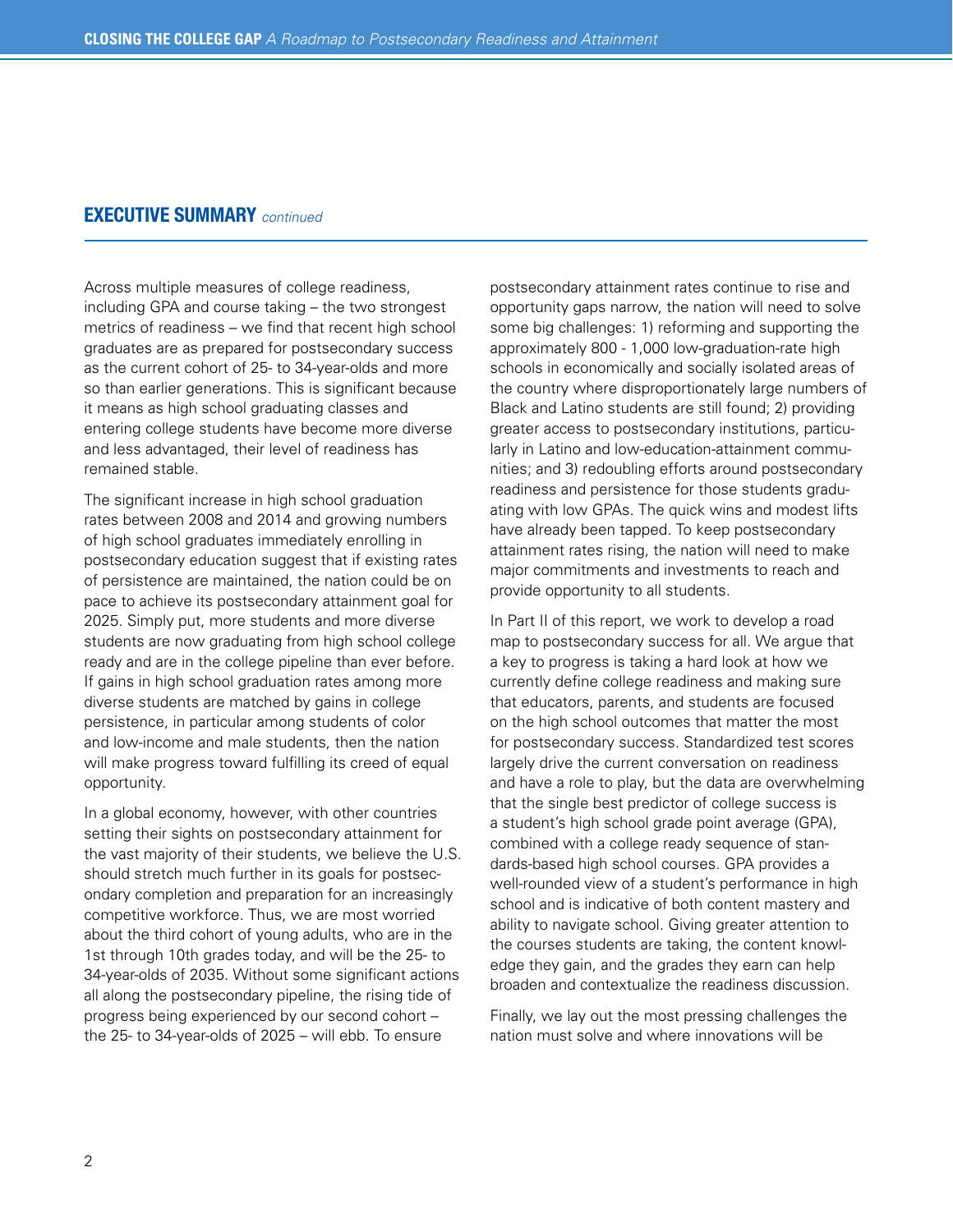## **EXECUTIVE SUMMARY** *continued*

needed the most, in order for postsecondary attainment rates to continue to rise and for opportunity gaps to continue to close, including:

- **1.** Continuing to raise high school graduation rates and narrow existing opportunity gaps;
- 2. Taking a more holistic approach to college readiness metrics;
- **3.** Improving readiness among students through greater emphasis on developing the cognitive skills required to succeed in college and career, cultivating the social and emotional skills that lead to success, and creating a "college mindset" early on;
- 4. Addressing issues of access, including tackling the cost of higher education, increasing the availability of postsecondary options in "education deserts," and eliminating disparities in enrollment in selective colleges;
- **5.** Addressing postsecondary persistence issues by identifying struggling students early, improving the high school to postsecondary transition, and re-evaluating postsecondary policies on remediation and course scheduling; and
- **6.** Providing better information on postsecondary options.

With the vast majority of career pathways requiring at least some postsecondary education, high school graduation is now a critical indicator of success – not the end point – on a young person's path to building a stable and successful life. Creating strong pathways to and through postsecondary education, especially for the students who are currently disproportionately underrepresented in higher education, is essential to breaking the cycles of poverty and disenfranchisement that plague our society and stop our nation from eliminating persistent educational, social, and economic gaps. We hope this report will prompt a deeper conversation about what drives college and career readiness, access, and persistence; what are the best indicators of a student being on track to postsecondary success; and what are the necessary and complementary roles that both the K-12 and higher education systems need to play. It is time to close America's college gap and become the land of opportunity for all.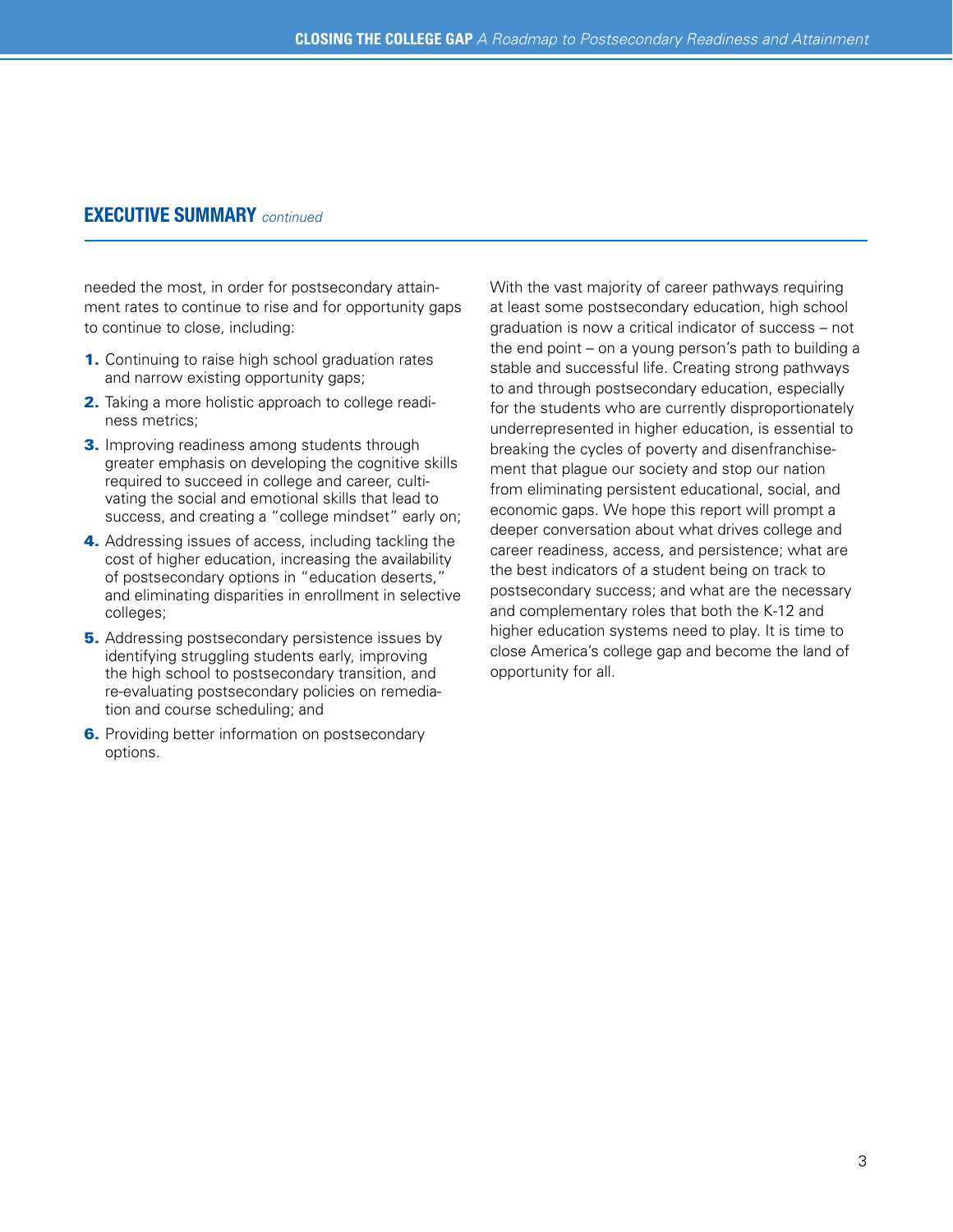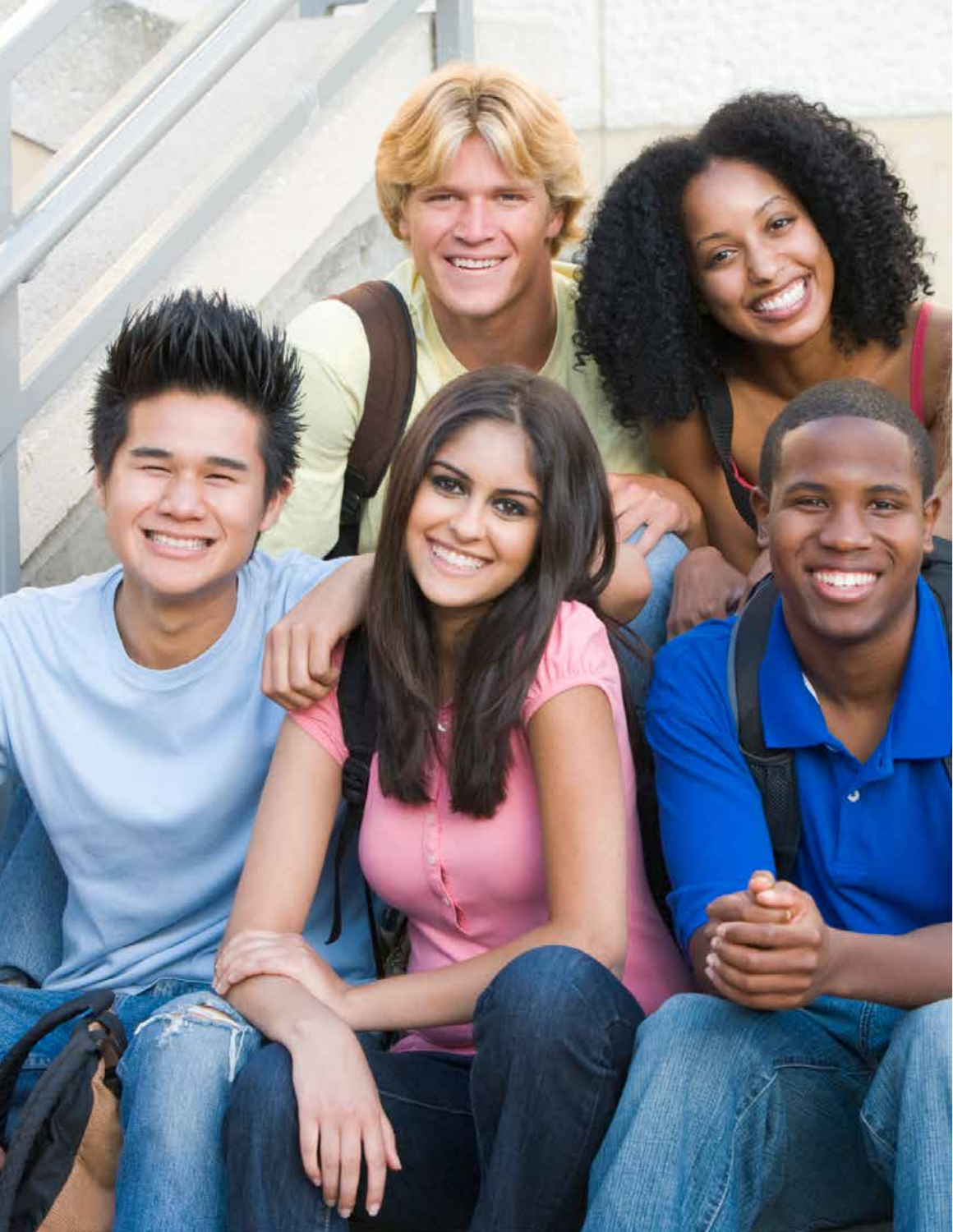## **CLOSING THE COLLEGE GAP: The Challenge and Opportunity**

Increasing the number of young adults who attain a quality postsecondary degree or credential has become a pressing national priority. The president has called for the United States to have the highest college completion rates in the world by 2020, and a growing number of governors, mayors, and major philanthropic and nonprofit leaders have set targets that call for 55 to 60 percent of all young adults to have a postsecondary degree or credential by 2025. This represents a five to 10 percentage point increase over current outcomes and a tipping point in our nation's history. Postsecondary education would become the common experience for most young adults, rather than the destination for some. These calls are driven by clear evidence that to succeed in today's economy, to secure the jobs of the future, and to enable greater civic participation in our democracy, most young people will need at least some postsecondary education to succeed.

To understand where the nation currently stands and what the future may hold, this report draws on existing and new data to examine prior trends, current realities, and future projections of the postsecondary attainments of young adults (25- to 34-year-olds) in the United States. It highlights where the challenges are to achieving sustained growth in postsecondary outcomes for all students, across racial, ethnic and economic lines by closely examining three successive cohorts of 25- to 34-year-olds: the 25- to 34-year-olds of 2015, and the next two cohorts to follow – the 25 to 34-year-olds of 2025, who are currently enrolled in postsecondary education or just finishing high school, and the 25- to 34-year-olds of 2035 who are now in first to 10th grade.

In the process, we highlight the four key factors that will determine if the United States achieves its postsecondary attainment goals. They are: 1) increasing high school graduation rates, in particular for low-income students, students of color, students with disabilities, English Language Learners, and homeless students; 2) improving readiness among those who graduate from high school but are not well-prepared for postsecondary education; 3) ensuring greater access to a range of postsecondary options for underserved and poorly matched groups; and 4) improving persistence rates among diverse student populations once they are enrolled.

In the second half of the report, our attention shifts to how these challenges can be met, as we map a path forward to postsecondary attainment for all students.

The urgency to boost postsecondary attainment is driven by two core tenets that are intertwined – equality of opportunity for all and global competitiveness. Closing opportunity gaps and providing meaningful pathways to employment, regardless of race, ethnicity, income or gender, will require a significant increase in the number of low-income students, students of color, and men who obtain postsecondary degrees or credentials. A generation ago, the United States led the world in college attainment, but now is in the middle of the pack on college completion and educational mobility.<sup>1</sup> Thus, the nation's economic, technological, and civic competitiveness and effectiveness in the 21st century will be greatly affected by the extent to which it opens up new opportunities for postsecondary completion for more Americans.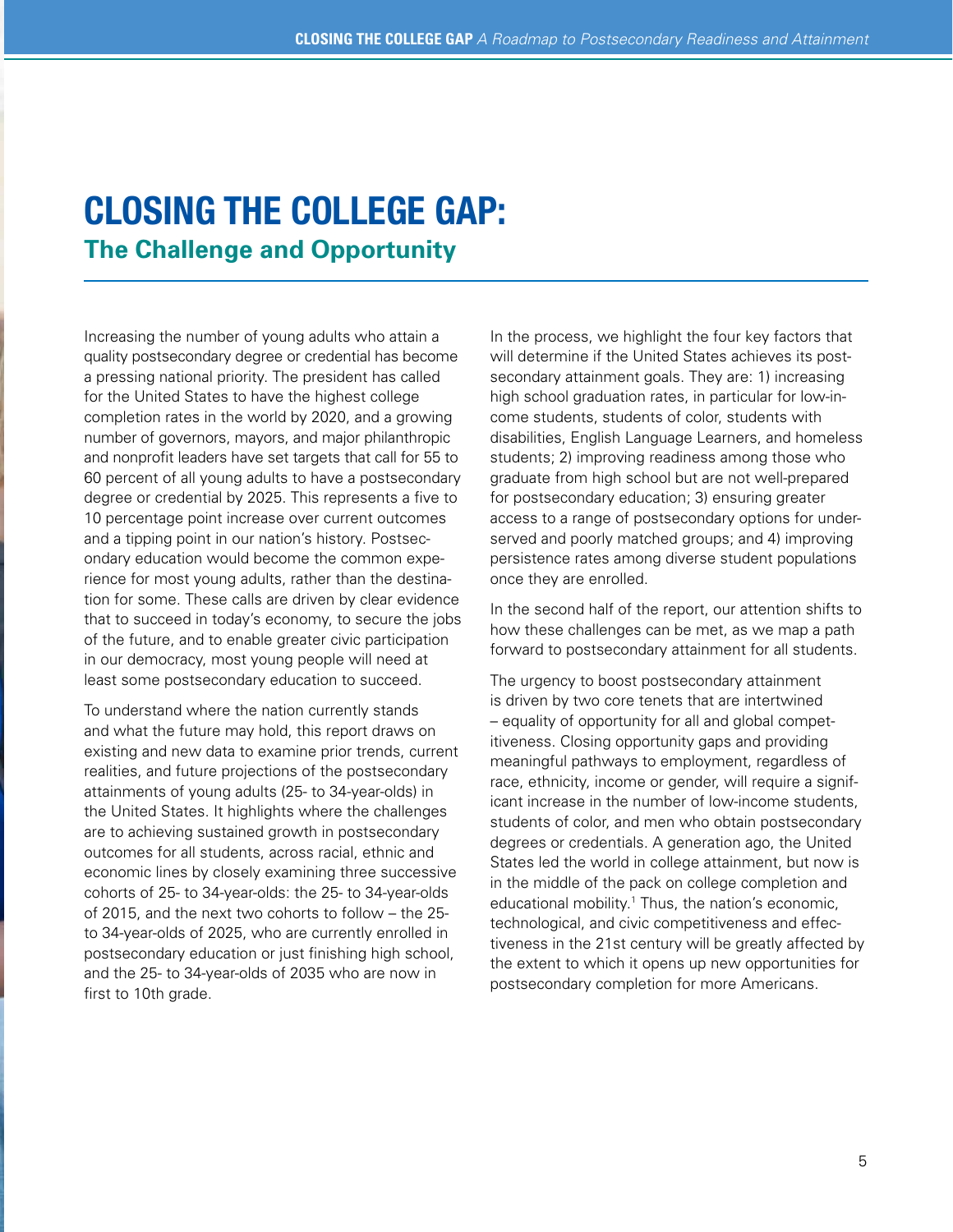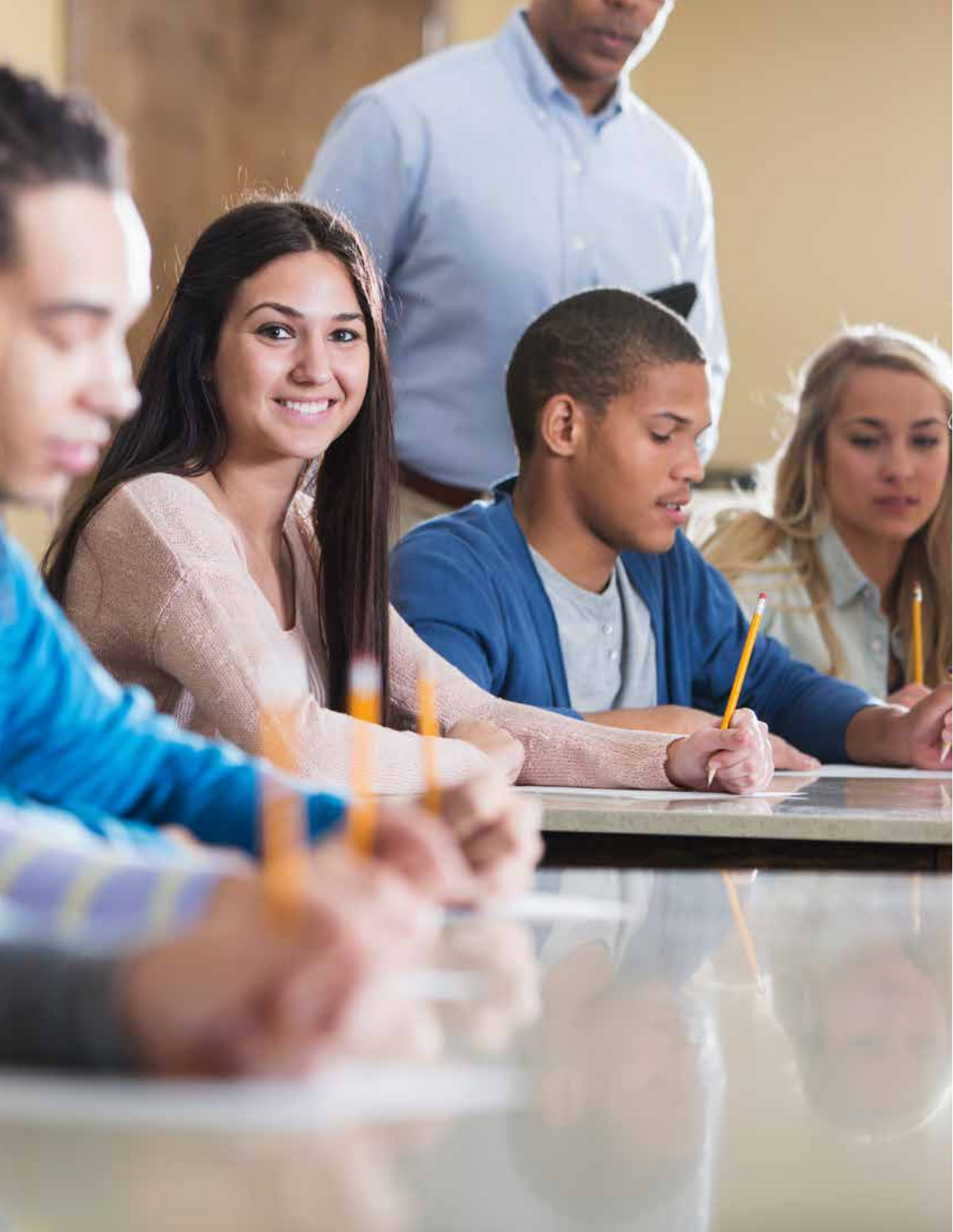# **PART I**

## **A Closer Look at Educational Attainment and Postsecondary Inequities for Young Adults**

## **COHORT 1:**

## Postsecondary Outcomes for the 25- to 34-Year-Olds of 2015

Today's young adults (25- to 34-year-olds in 2015) have the highest levels of postsecondary attainment in the nation's history. Compared to the cohorts that preceded them, they have experienced greater gains in postsecondary completion but also a widening of opportunity gaps.

This century has experienced considerable growth in postsecondary degree completion among young adults. The number of degrees being conferred in the U.S. has increased substantially, with more than 400,000 new associate degrees and 600,000 new bachelor's degrees earned between 2000 and 2014. This represents a 77 percent increase in associate degrees and a 51 percent increase in bachelor's degrees over that time period – far outpacing population growth, which was only 11 percent over this period.<sup>2</sup>

As a result, and as seen in data from the Census Bureau's Current Population Survey (CPS), the current cohort of 25- to 34-year-olds has considerably higher levels of postsecondary degree attainment than earlier generations. Close to half of today's young adults have an associate degree or more. The cohort they are replacing in the workforce came of age in the late 1960s and early 1970s, and in comparison, approximately one-third of them earned an associate degree or more. Thus, over two generations, the percent of young adults receiving some college increased 15 percentage points, those earning an associate degree or more increased 13 percentage points, and a bachelor's degree or more increased by nine percentage points. As a result, nearly two-thirds of young adults today have experienced some college, and almost 50 percent have some type of college degree (36 percent bachelor's degrees and 11 percent associate degrees). The increase in young adults earning a postsecondary degree is progress, and if high quality certificates are added in (see sidebar on page 8), it appears that the U.S. has crossed the 50 percent threshold in terms of postsecondary attainment among young adults. This is a critical milestone in that the nation has for the first time reached the threshold of postsecondary attainment becoming the normative experience.

Yet it also means that there are still just about as many young people not attaining a postsecondary credential as those who are. This is problematic, given that most jobs in the future will require some postsecondary education. The number of jobs requiring a postsecondary degree or certificate still outpaces the number of students securing those credentials. In fact, the Georgetown University Center on Education and the Workforce found that in the wake of the Great Recession, 11.5 million of the 11.6 million jobs created in the recovery went to workers with at least

### **TABLE 1.** Current Levels of Postsecondary Attainment 2015 (CPS)

|                           | 25-34 years old | $65 + \text{years}$ old |
|---------------------------|-----------------|-------------------------|
| Some college or more      | 65%             | 50%                     |
| Associate degree or more  | 47%             | 34%                     |
| Bachelor's degree or more | 36%             | 27%                     |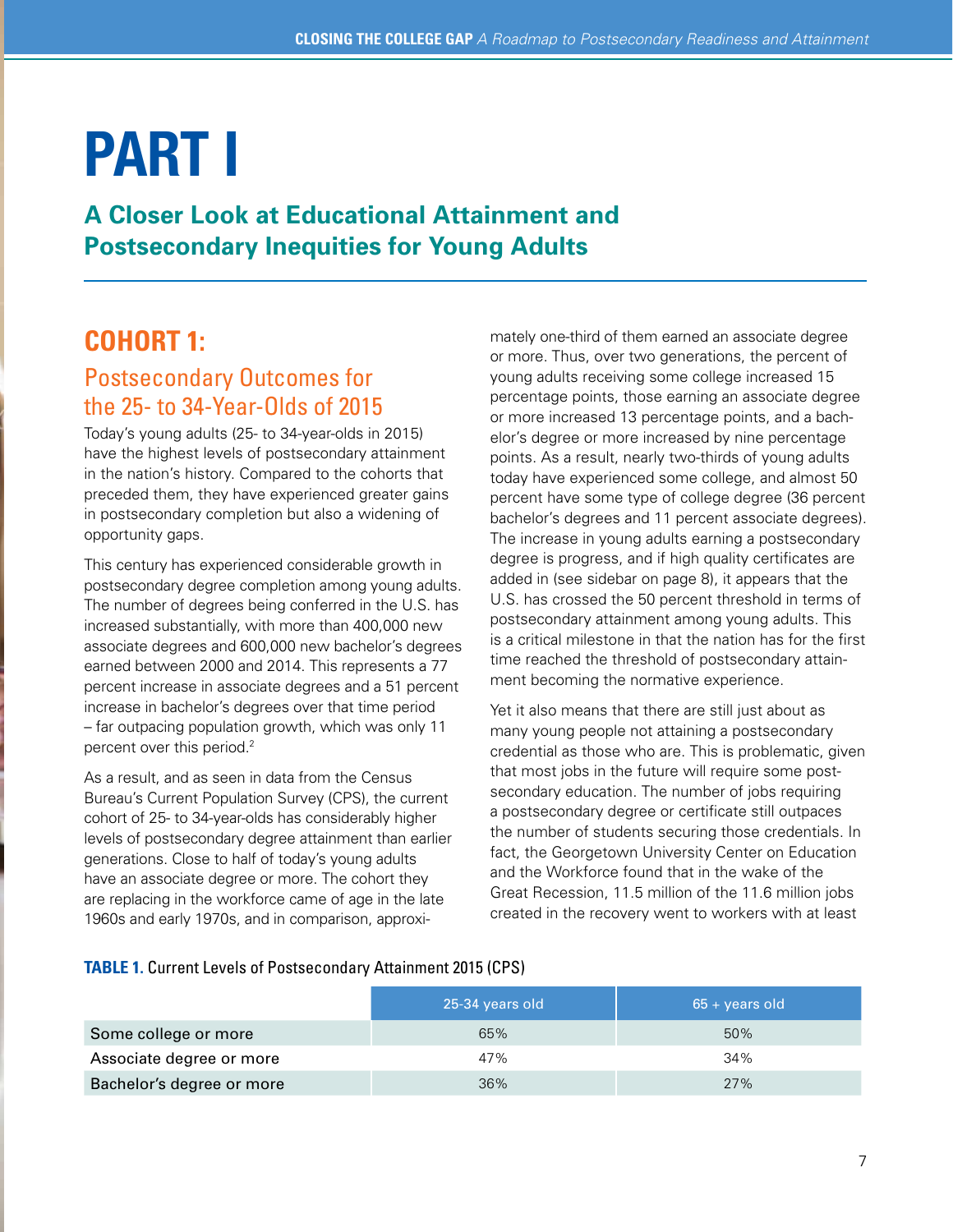some postsecondary education, and that the vast majority of "good jobs" – those paying \$53,000 or more a year for full-time work and come with benefits – were filled by those with at least some postsecondary education.3

## **High-Quality Certificates**

Degree attainment counts do not include the number of postsecondary certificates earned, but these credentials often hold significant value in the job market. In 2016, the Lumina Foundation contracted with NORC at the University of Chicago to administer a survey to determine how many Americans earned high-quality certificates (i.e., those earned in the field in which an individual was employed). The survey found that 4.9 percent of Americans hold a high-quality certificate as their highest credential, thus boosting the current levels of postsecondary attainment. As more jobs are created that require high-quality certificates and other alternative credentials, more data needs to be collected to accurately reflect them in postsecondary attainment rates.

Overall growth in postsecondary attainment, moreover, masks important differences among various populations of students. Women, particularly those from upper-income families, have driven much of the recent growth in postsecondary attainment. Students of color and low-income students have also seen their postsecondary rates climb, but not as fast. The result is that while more young adults from all racial, ethnic, and economic groups and genders have higher rates of postsecondary credentials today than in the past, gaps between women and men, White and Black students, White and Latino students, and upper- and lower-income students have all grown.

## *Postsecondary Attainment Gaps by Gender, Race/Ethnicity, and Income*

Currently, there are significant postsecondary attainment gaps by gender, race, ethnicity and income:

**Gender Gap:** In 1976, more men than women earned bachelor's degrees, but the rate at which males earned bachelor's degrees then dipped and did not meet 1976 levels until 2011 – a 35-year period without an increase. By contrast, females earning bachelor's degrees climbed more or less steadily throughout this period, rising from 20 percent in 1976 to 36 percent

in 2010.4 In 2015, the percentage of women earning bachelor's degrees was nearing 40 percent. When taking associate degrees into account, the number of young women earning any type of degree is now roughly 50 percent, while just 42 percent of young men have earned an associate degree or higher.<sup>5</sup>

**Black/Hispanic-White Gap:** Although the percentage of Black and Hispanic/Latino young adults earning an associate degree or higher has increased over the past 20 years, the gap between the percentage of White-Black attainment gap is roughly 15 percentage points, and the gap between White and Hispanic/Latino young adults is twice that. Similarly, the percentage of Black and Hispanic/ Latino young adults earning a bachelor's degree or higher increased between 1995 and 2015, but the double-digit gaps in such attainment between Black and White students and between Hispanic/Latino and White young adults still persist.<sup>6</sup>

**Low-Income Gap:** The Educational Longitudinal Study of 2002 shows that within eight years of high school graduation 60 percent of the students from the high school class of 2004 who came from families with high social and economic status (the top quartile) earned a bachelor's degree or higher and 72 percent received a postsecondary certificate or degree. By contrast, only 14 percent of 2004 high school graduates from families in the lowest quartile of social and economic status earned a bachelors degree or higher and 35 percent received a postsecondary degree or certificate. Thus, among the current cohort of 25- to 34-year-olds, those who came from the most advantaged families earned bachelor's degrees at more than four times the rate of those who came from the least advantaged families. Moreover, where nearly three-quarters of those from the most advantaged families earned a postsecondary degree or credential, just a little more than a third from the least advantaged families did so.

Analyzing census data and two longitudinal surveys that followed young adults in different time periods, Dynarski and Bailey (2011) bring the historical and current trends in postsecondary degree attainment together. They find:

*growing gaps between children from high- and low-income families in college entry, persistence, and graduation. Rates of college completion increased by only four percentage points for low-in-*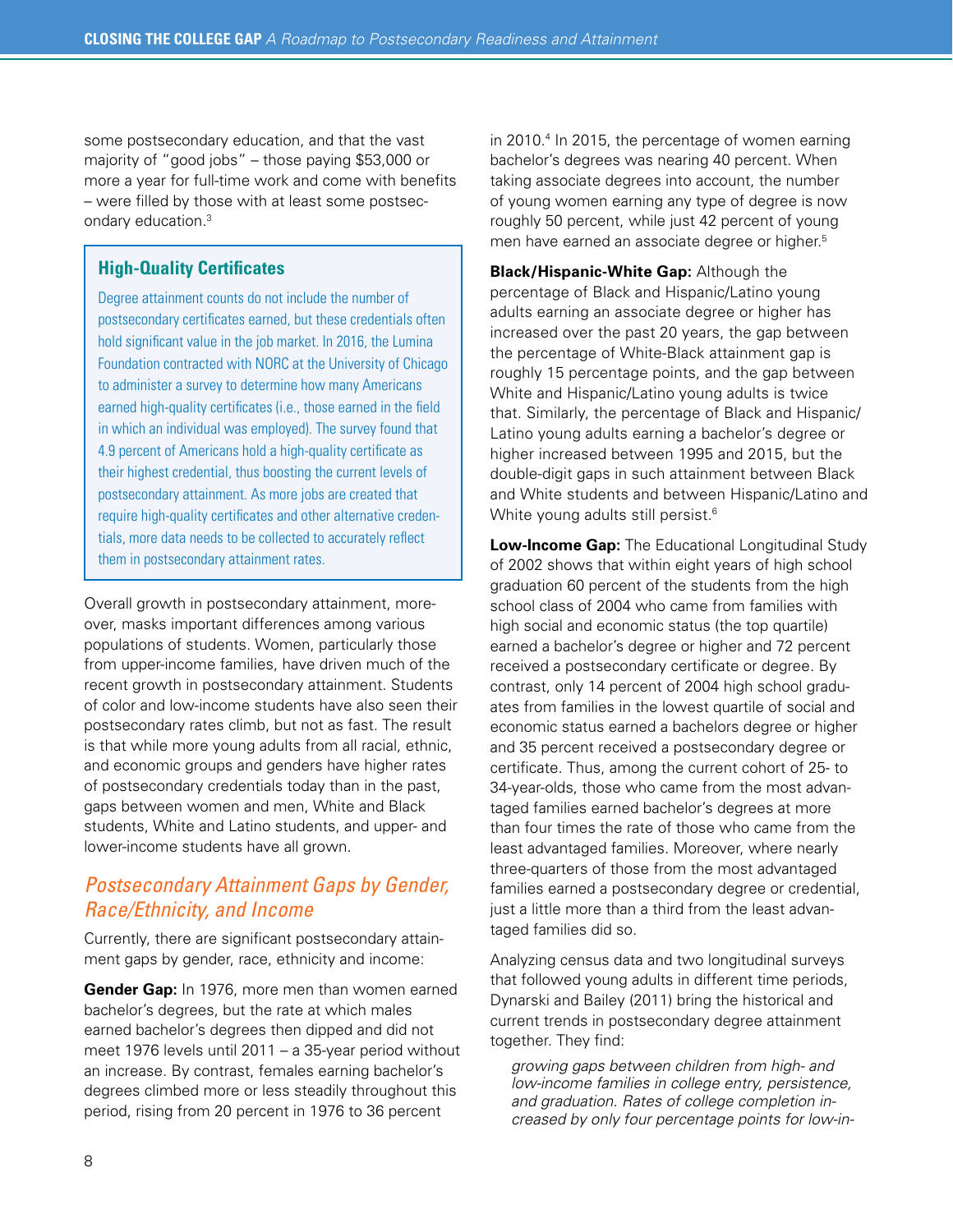*come cohorts born around 1980 relative to cohorts born in the early 1960s, but by 18 percentage points for corresponding cohorts who grew up in high-income families. Among men, inequality in educational attainment has increased slightly since the early 1980s. But among women, inequality in educational attainment has risen sharply, driven by increases in the education of the daughters of high-income parents.*

Tabulations derived from Table 2 below, show that closing the postsecondary degree attainment gap between men and women, and among Whites, Blacks, and Latinos would both increase equality of opportunity and substantially raise the overall postsecondary attainment rates.

### **TABLE 2.** Percent of 25- to 34-year olds with an Associate Degree or Higher By Gender, Race and Ethnicity (2015)

|                         | % with Associate<br>Degree or Higher | Gap     |
|-------------------------|--------------------------------------|---------|
| Female                  | 50.7                                 |         |
| Male                    | 42.3                                 | $-8.4$  |
| White                   | 47.6                                 |         |
| <b>Black</b>            | 32.3                                 | $-15.3$ |
| Non-Hispanic White      | 54.7                                 |         |
| Hispanic* (of any race) | 24.7                                 | $-30.0$ |
| Asian                   | 71.3                                 |         |
| White                   | 47.6                                 | $-23.7$ |
|                         |                                      |         |

\* - Hispanic is an ethnic category that is nonexclusive of race, and thus overlaps White/ Black

Source: NCES High School Longitudinal Study of 2009 (HSLS: 09)

Source: U.S. Census Bureau, Current Population Survey, 2015 Annual Social and Economic Supplement

The current overall rate of 25- to 34-year-olds with an associate degree or higher is 46.5 percent. If the male rate were equal to the female rate, the overall rate would grow to nearly 51 percent. If the Black rate were equal to the White rate, the overall rate would be roughly 49 percent. If the Hispanic rate were equal to the non-Hispanic White rate, the overall rate would increase to approximately 53 percent. If the White rate were equal to the Asian rate, the overall rate would be about 64 percent.

## *Progress and Challenges for the Post-Nation at Risk Cohort of Young Adults*

The nation's current cohort of 25- to 34-year-olds was between 10 and 19 years old in 2000, and largely attended college through the 2000s. As such, compared to their most recent predecessors, they experienced considerable growth in postsecondary enrollment and completion rates. They were also the first group to feel the full impact of the educational reforms started in the wake of the 1983 report, "A Nation at Risk", in particular a shift to a more academically focused high school experience, and a considerable rise in the number of high school graduates taking advanced mathematics and science courses. They also experienced firsthand the cost of rising inequities in postsecondary attainment rates during this period, when as 18- to 27-year-olds in 2008, they felt the full brunt of the Great Recession during their early adulthood. This brought into stark relief the economic and social costs of being a postsecondary educational have-or-have-not. It was also this cohort that cemented an historical shift in the educational attainments of men and women, as women drove forward national gains in postsecondary attainment and widened their postsecondary outcome advantage over men. The irony is that in closing and then reversing historic inequities between male and female postsecondary attainment rates, the gains made by females inadvertently widen opportunity gaps between upper- and lower-income students, Blacks and Latinos.

## **COHORT 2:**  Today's High School and College Students – The 25- to 34-Year-Olds of 2025

The challenge the nation now faces is how to continue accelerating postsecondary completion among all students while also closing opportunity gaps. To examine the contours of this challenge and understand where the U.S. is and is not making progress, we now turn our attention to examining two future cohorts of young adults. First, we examine our second cohort, the 25- to 34-year-olds of 2025. In 2015, this cohort was 15 to 24 years old, meaning that most of its members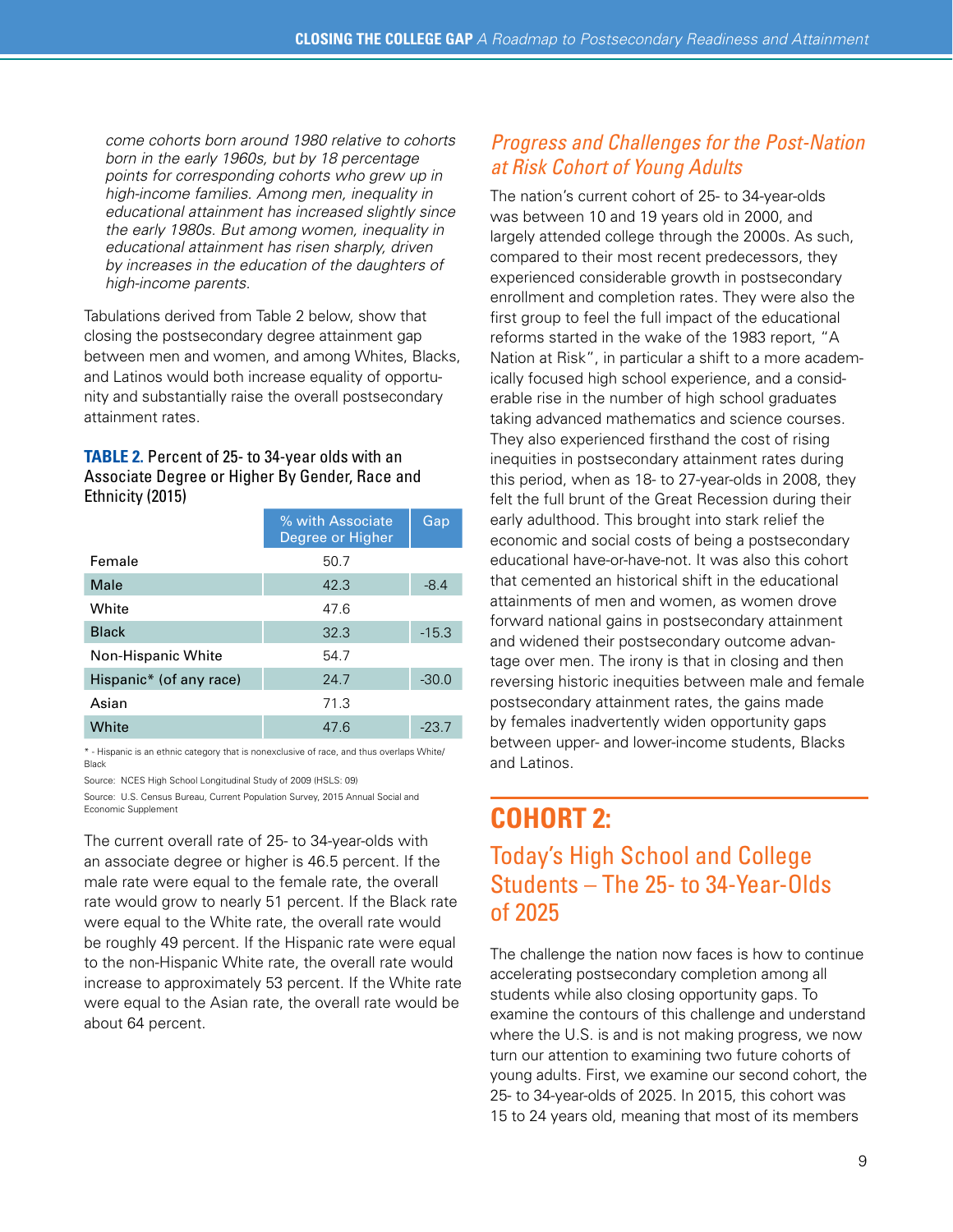### **TABLE 3.** High School Graduation Rate Gaps (Adjusted Cohort Graduation Rates)

|                                      | 2011<br><b>ACGR</b> | 2014<br><b>ACGR</b> | Change |
|--------------------------------------|---------------------|---------------------|--------|
| <b>Black</b>                         | 67%                 | 73%                 |        |
| White                                | 84%                 | 87%                 |        |
| Gap                                  | $+17%$              | $+14%$              | -3     |
| Hispanic*                            | 71%                 | 76%                 |        |
| White                                | 84%                 | 87%                 |        |
| Gap                                  | $+13%$              | $+11%$              | $-2$   |
| <b>Asian and Pacific</b><br>Islander | 87%                 | 89%                 |        |
| White                                | 84%                 | 87%                 |        |
| Gap                                  | $+3%$               | $+2\%$              | -1     |
| Low-Income                           | 70%                 | 75%                 |        |
| Non-Low-<br>Income*                  | 86%                 | 89%                 |        |
| Gap                                  | $+16%$              | $+14%$              | -2     |

\* - Hispanic is a racial category and exclusive of White/Black/Asian

\*\* - Estimate based on difference between Overall Rate and Low-Income rate

Source: U.S. Department of Education, EdFacts Data Files, Regulatory Adjusted Cohort Graduation Rate data

are currently enrolled in postsecondary schooling or completing the last years of high school. We then turn our attention to our third cohort, the 25- to 34-year-olds of 2035, who are currently in the first to 10th grade.

To understand the extent to which postsecondary attainments will continue to increase and current postsecondary attainment gaps might be closed by the next cohort of 25- to 34-year-olds, we need to turn attention to what is known about current rates and trends in high school graduation rates, postsecondary enrollment and access, and college readiness and persistence, particularly among men, students of color, and students from low-income families.

## *Recent Trends in High School Graduation Rates*

Most of the recent gains in high school graduation rates have been driven by improvements among Black, Latino, and low-income students. Between 2006 and 2012, high school graduation rates (as measured by the Averaged Freshman Graduation Rate) for Latino students increased by 15 percentage points and for Black students by nine points. Under

the current Adjusted Cohort Graduation Rate (ACGR), these rates have continued to climb through 2014. Since graduation rate reporting on low-income students began in 2011, rates for these students have increased by nearly five percentage points. As a result, and seen in Table 3, graduation gaps among White, Black, and Hispanic students have been closing, as well as those between low-income students and their higher-income peers. If continued through to postsecondary enrollment and persistence, these high school graduation rate gains and gap closings would translate into both increased postsecondary attainments and greater equality of outcomes.

A significant deficiency in the federal reporting system for graduation rates is that rates are not disaggregated by gender. Given the growing gap between men and women in postsecondary attainment, this is a critical piece of information, as without it we cannot fully understand the source of the gap. However, a majority of states do collect and report high school graduation rates by gender, and these data, across 28 states, show female students graduate from high school at rates ranging from three to nine percentage points higher than male students. Thus, to close postsecondary attainment gaps between men and women, the first step will be closing the high school graduation rate gender gap.

## *Recent Trends in Postsecondary Enrollments*

As high school graduation rates have risen substantially from 2000 to 2014, greater percentages of high school graduates are enrolling in postsecondary institutions. The percentage of recent high school graduates enrolling in postsecondary institutions rose from 63 percent in 2000 to 68 percent in 2014.

Recent postsecondary enrollment trends also show that more students of color and low-income students are enrolling in U.S. postsecondary institutions than ever before. White students continue to enroll at high rates and still represent the majority of college goers in the United States; however, the percentage of White students enrolling in postsecondary declined from 69.8 percent in 2000 to 57.2 percent in 2014. As was the case for high school graduation rates, students of color have also been the driving force behind the uptick in postsecondary enrollment. Latino student enrollment more than doubled between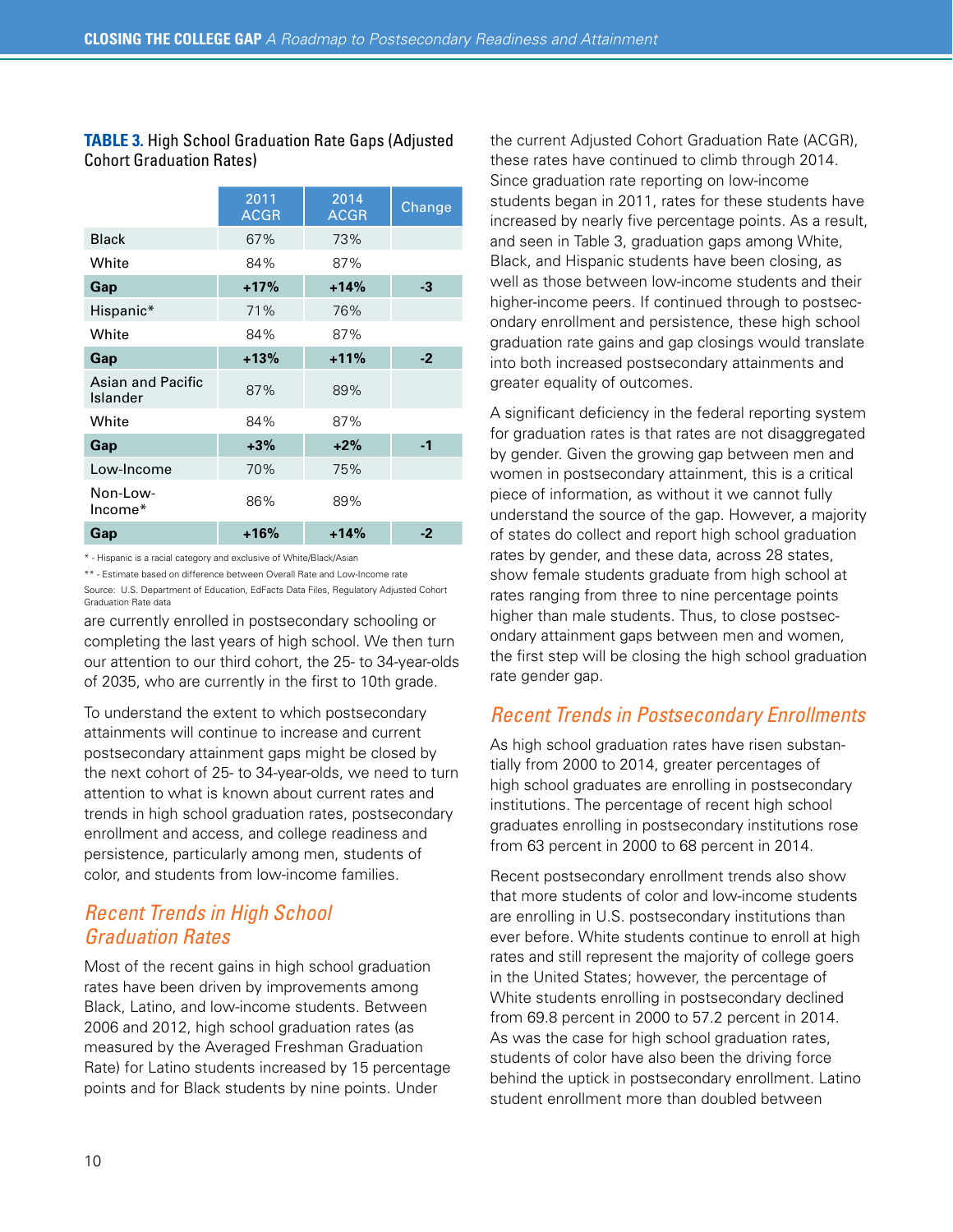**FIGURE 1.** Male Enrollment in Degree-Granting Postsecondary Institutions, by Selected Race/Ethnicity between 2000 and 2014



SOURCE: U.S. Department of Education, National Center for Education Statistics, Higher Education General Information Survey (HEGIS), "Fall Enrollment in Colleges and Universities" surveys, 1976 and 1980; Integrated Postsecondary Education Data System (IPEDS), "Fall Enrollment Survey" (IPEDS-EF:90); and IPEDS Spring 2001 through Spring 2015, Fall Enrollment component. (This table was prepared October 2015.)

2000 and 2014. This upward trend is similar for Black and Asian/Pacific Islander students as well. Among low-income students, as their high school graduation rates have improved since the turn of the century, the percentage of low-income high school graduates enrolling in either a two-year or four-year college directly after high school has also increased from 50 percent in 2000 to 58 percent in 2014.<sup>7</sup>

Although postsecondary enrollment rates were up for both men and women between 2000 and 2014, the gender gap between women and men in postsecondary participation does not appear to be decreasing. With the exception of Black students, who saw a 66 percent increase in postsecondary enrollments among men versus a 60 percent increase among women, the rate of postsecondary enrollment increases between 2000 and 2014 was higher for women than men. Among Latinos, there was a 125 percent increase among women versus a 114 percent increase among men; for Asians, a 31 percent increase among women versus 28 percent for men; and among Whites an eight percent increase for women versus a seven percent increase for men.

### **FIGURE 2.** Female Enrollment in Degree-Granting Postsecondary Institutions, by Selected Race/Ethnicity between 2000 and 2014



SOURCE: U.S. Department of Education, National Center for Education Statistics, Higher Education General Information Survey (HEGIS), "Fall Enrollment in Colleges and Universities" surveys, 1976 and 1980; Integrated Postsecondary Education Data System (IPEDS), "Fall Enrollment Survey" (IPEDS-EF:90); and IPEDS Spring 2001 through Spring 2015, Fall Enrollment component. (This table was prepared October 2015.)

## *Continued Postsecondary Access Challenges*

The recent progress in postsecondary enrollment rates for students of color and low-income students speaks volumes about historically under-represented students gaining increased access to postsecondary education in the U.S. It is tempered by the statistics about the unequal breakdown in access and the types of institutions these students are attending.

The recent work of Hillman & Weichman on "education deserts" shows, for example, that students of color, especially Latino students, and students who live in areas of lower educational attainment have fewer postsecondary options, and in particular, access to four-year degree granting institutions.<sup>8</sup> It also shows that in a choice-based system, for a range of reasons, students and families prefer to attend postsecondary institutions closer to home. This is particularly pertinent given that the number of Latino students in U.S. public schools is increasing at a faster rate than all other student groups. As a result, future gains in educational attainment among 25- to 34-year-olds may be limited by the lack of access to postsecondary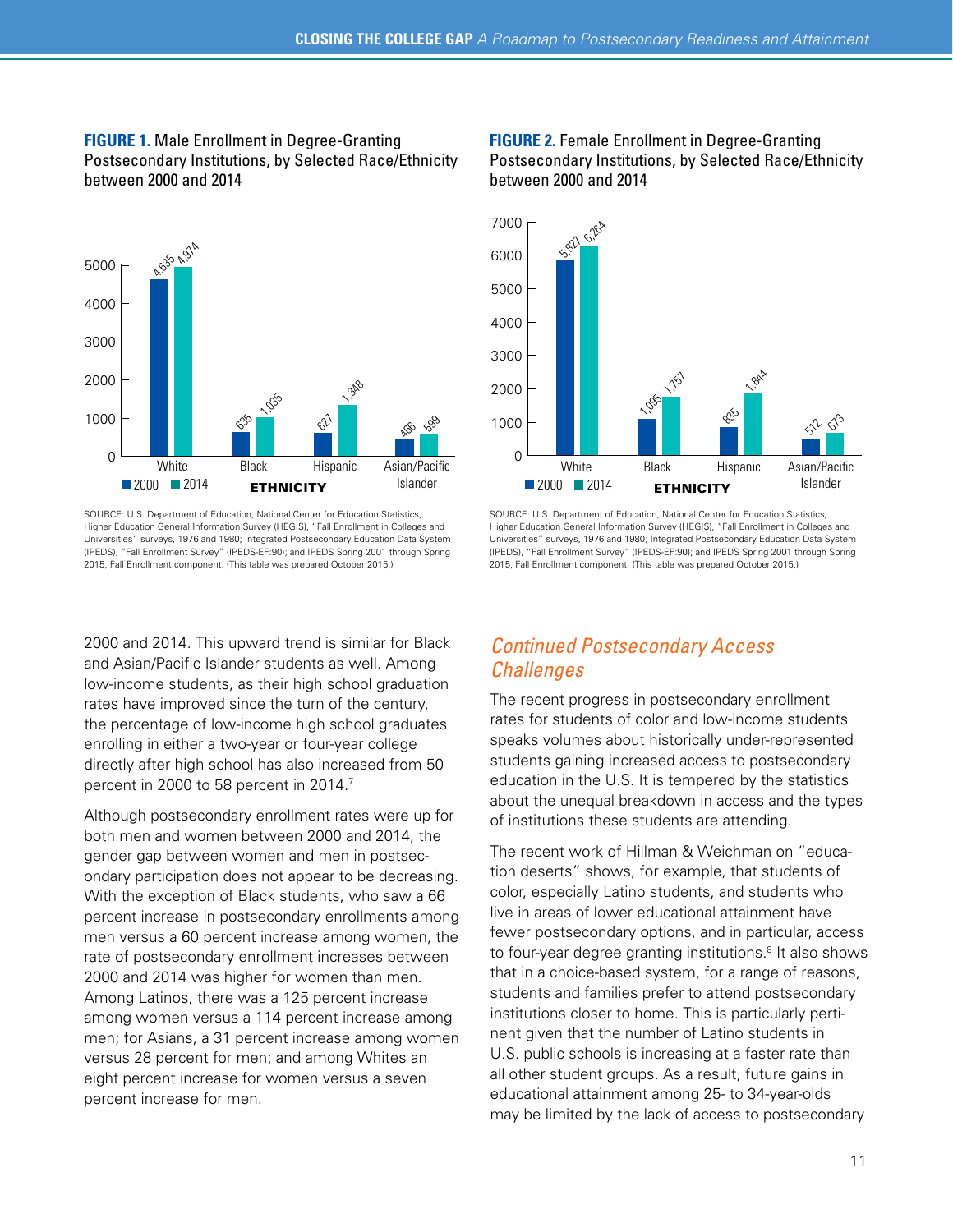**TABLE 4.** Percent of Cohort 1 and 2 Graduating from High School On Time and Enrolling in Postsecondary Right After High School: 25- to 34-Year-Olds of 2015 vs 25- to 34-Year-Olds of 2025

| Mid-Point of<br>Cohort | <b>HS Grad Rate</b><br>when 18 | <b>Percent of HS Graduates</b><br>Enrolled in College Year After HS | <b>Percent 9th Grade Cohort Enrolled in</b><br>College Year of On-time HS Graduation |
|------------------------|--------------------------------|---------------------------------------------------------------------|--------------------------------------------------------------------------------------|
| 29-year-old (2015)     | 73.9% (2004)                   | 63.9% (2004)                                                        | 47%                                                                                  |
| 29-year-old (2025)     | 82.3% (2014)                   | 68.4% (2014)                                                        | 56%                                                                                  |

institutions, especially four-year institutions within commuting distance of growing Latino populations.

A 2013 report by the Georgetown University Center on Education and the Workforce found that, overall, Whites represented 62 percent of the college-age population (18-24 years old) in 2009, but 75 percent of the students at the most selective four-year colleges. Black and Hispanic/Latino students represent 33 percent of the college-age population, but only 15 percent of students at the most selective four-year colleges.9

Income also played a role in the type of postsecondary institution in which students enrolled. In 2001, 57 percent of first-time degree- or certificate-seeking students receiving Pell Grants (targeted toward lower-income students) enrolled in four-year institutions, compared to 71 percent of non-Pell recipients. The gap widened in 2012, with 75 percent of non-Pell Grant students enrolling in four-year institutions and just 55 percent of Pell Grant recipients doing so. Conversely, students receiving Pell Grants enrolled in two-year colleges at higher rates (43 percent in 2001 and 46 percent in 2012) than non-Pell Grant recipients (30 percent in 2001 and 25 percent in 2012).

Research on where lower-income students enroll in college is similar to the data on racial disparities in college enrollment. A 2007 report found that even higher-achieving low-income students were less likely to attend the most selective colleges, more likely to attend the least selective colleges, and *less* likely to graduate when attending the least selective colleges than their higher-income peers.10 A more recent study found the same: the majority of low-income high achievers do not apply to any selective college despite the fact that more selective colleges offer greater financial aid and low-income students who do attend tend to graduate at higher rates than their low-income peers at less selective schools.<sup>11</sup>

## *Assessing the Impact of Rising High School Graduation and College Enrollment Rates for Cohort 2: 2025's 25- to 34-Year-Olds*

Table 4 shows how the next cohort of 25- to 34-yearolds (2025) compares to the current cohort of 25- to 34-year-olds (2015) in terms of high school graduation rates and college enrollment rates. It does this by comparing these outcomes for the mid-point of each cohort, 29-year-olds. Less than half (47 percent) of the current cohort of 25- to 34-year-olds (2015) graduated high school on time and immediately enrolled in college. This ultimately translated into a 47 percent postsecondary degree attainment rate for the cohort. A decade later, the rate at which students were graduating from high school on time and immediately enrolling in postsecondary institutions had increased by almost 10 percentage points to 56 percent. This is the result of large gains in high school graduation rates, and modest gains in percent of high school graduates immediately enrolling in postsecondary institutions.

This suggests that if existing rates of readiness and persistence are maintained, the nation could be on pace to achieving a 55 percent attainment rate (counting high value certificates) for 25- to 34-yearolds by 2025. If readiness and/or persistence can be improved, then it could reach the 2025 goal of 60 percent. Moreover, since the gains in high school graduation and college enrollment rates have been driven by low-income, Black, and Latino students, the data suggest that opportunity gaps in postsecondary attainment may begin to close with the 2025 cohort of 25- to 34-year-olds.

## *Measuring Postsecondary Readiness*

More students earning high school diplomas and growing rates of postsecondary enrollment among all students, and in particular among students of color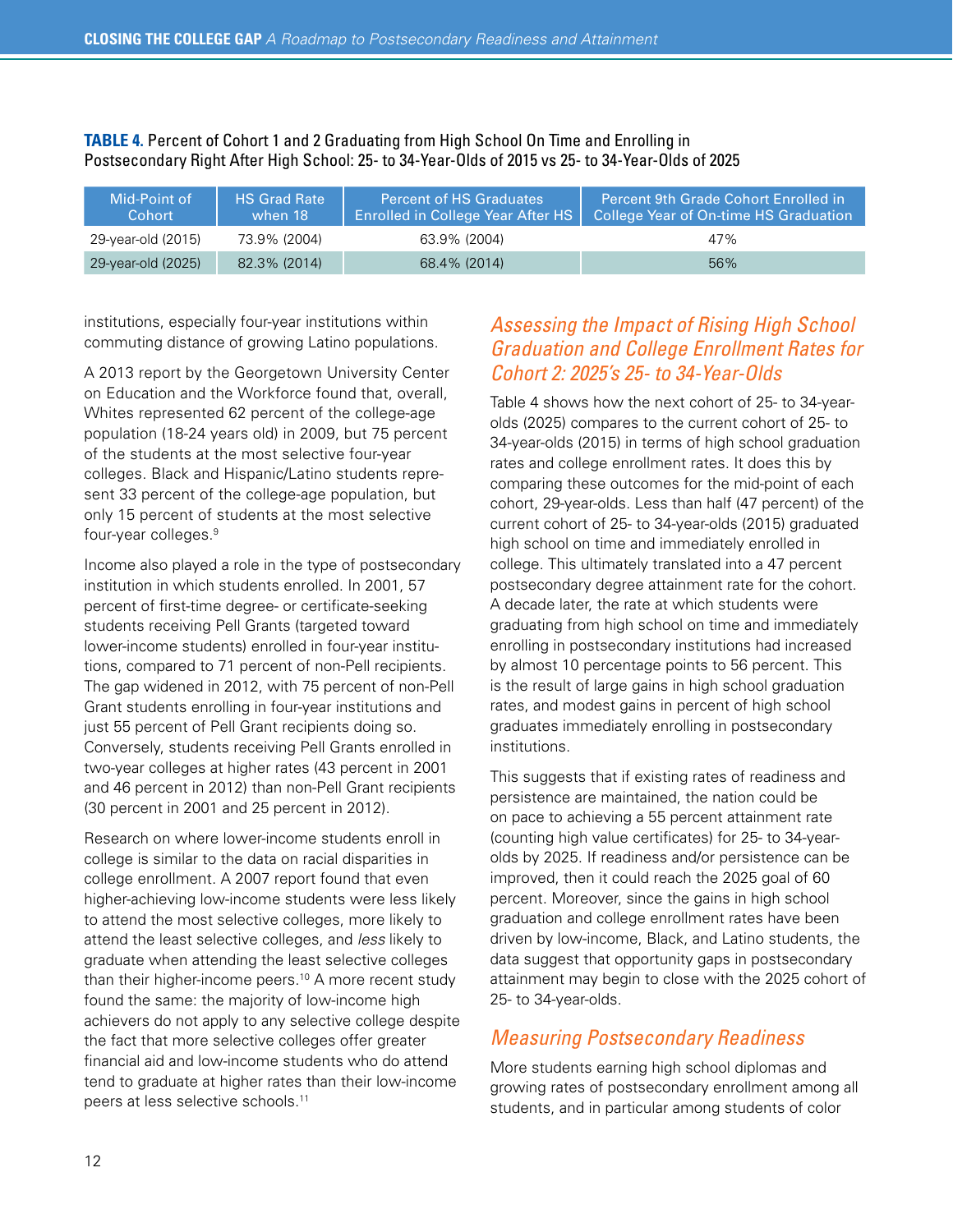and low-income students, will only translate into gains in postsecondary attainment and a closing of the opportunity gap among the next generation of young adults if they actually result in more postsecondary degrees. This will occur to the extent that recent high school graduates are as ready or more ready to succeed in college as prior cohorts, and are able to persist to degree completion. It is to these areas that we now turn our attention.

In a later section of this report, we conduct a deep review of how prepared recent high school graduates are to succeed in postsecondary institutions by existing measures of college readiness compared to the cohorts that came before them. What it shows is that by all existing measures, current high school graduates are as prepared as their most recent predecessors, and more prepared than students from a generation ago. When similar rates of readiness are applied to an increasing percent of students graduating from high school, it shows that by any measure more students, and in particular more low-income students and students of color, are graduating from high school college ready than ever before. Thus, it is good news that gains in high school graduation and college enrollment rates by low-income, Black, and Latino students will likely be the major drivers of increased postsecondary attainment and decreasing opportunity gaps among the next generation of young adults in the US.

At the same time, the existing college readiness data is also clear that significant numbers of students continue to graduate from high school with some risk that they will struggle to succeed in college. In prior eras, when many pathways to adult success did not require postsecondary schooling, this was less problematic than it is in an era where postsecondary schooling or training is increasingly necessary to holding a job that enables you to support a family. Solving this readiness gap falls on both institutions of higher learning and the K-12 education system. In order to better understand the magnitude and nature of these challenges, we conducted original analysis of the most recently available national longitudinal survey.

Using the National Center for Educational Statistics' High School Longitudinal Study of 2009, which tracked students from the ninth grade in 2009-10 through to high school graduation and postsecondary enrollment

in 2013, we can get a good sense of the extent of postsecondary preparation among a recent class of high school graduates. The Class of 2013 was the graduating class that, at the time, posted the highest graduation rate in U.S. history at 81.4 percent. Understanding their characteristics allows us to directly examine the readiness levels of high school students who were a part of the rise in graduation rates.

In order to determine current levels of college readiness, we applied the two metrics that have the strongest evidence – high school course taking and GPA (see Part II for a detailed discussion). The first suggests the extent to which recent graduates are taking college readiness course sequences, including advanced courses in mathematics and science. The second provides an indication of how well students are doing in those courses. By combining the two metrics, we can see how many graduates have both taken the sequence of courses linked to college readiness and demonstrated a sufficient level of achievement in them. Each metric also offsets some potential weaknesses of the other, in that GPA alone could capture students who took easy courses and course sequence by itself includes students who took a course but may have done poorly in it. Using these two metrics, we find that the 2013 high school graduates break down into four distinct groups:

- 1. **Entering Postsecondary College Ready:** About half of recent high school graduates enrolled in a postsecondary institution immediately after high school graduation and appear to be college ready based on their course taking and GPA.
- 2. **Entering Postsecondary with Potential Warning Signs:** About 22 percent of high school graduates are enrolling in postsecondary schooling with high school records that indicate they may not be strongly prepared for college and are at some risk of struggling to succeed in college.
- 3. **Not Immediately Entering Postsecondary but Appear Ready:** About five percent of high school graduates appear college ready by their course taking and GPA but did not immediately enroll in postsecondary the year after high school graduation.
- 4. **Not Immediately Entering Postsecondary and Do Not Appear Ready:** About 22 percent of the high school graduates from the class of 2013 did not immediately enroll in postsecondary and by course taking and GPA college ready measures did not appear to be ready to do so.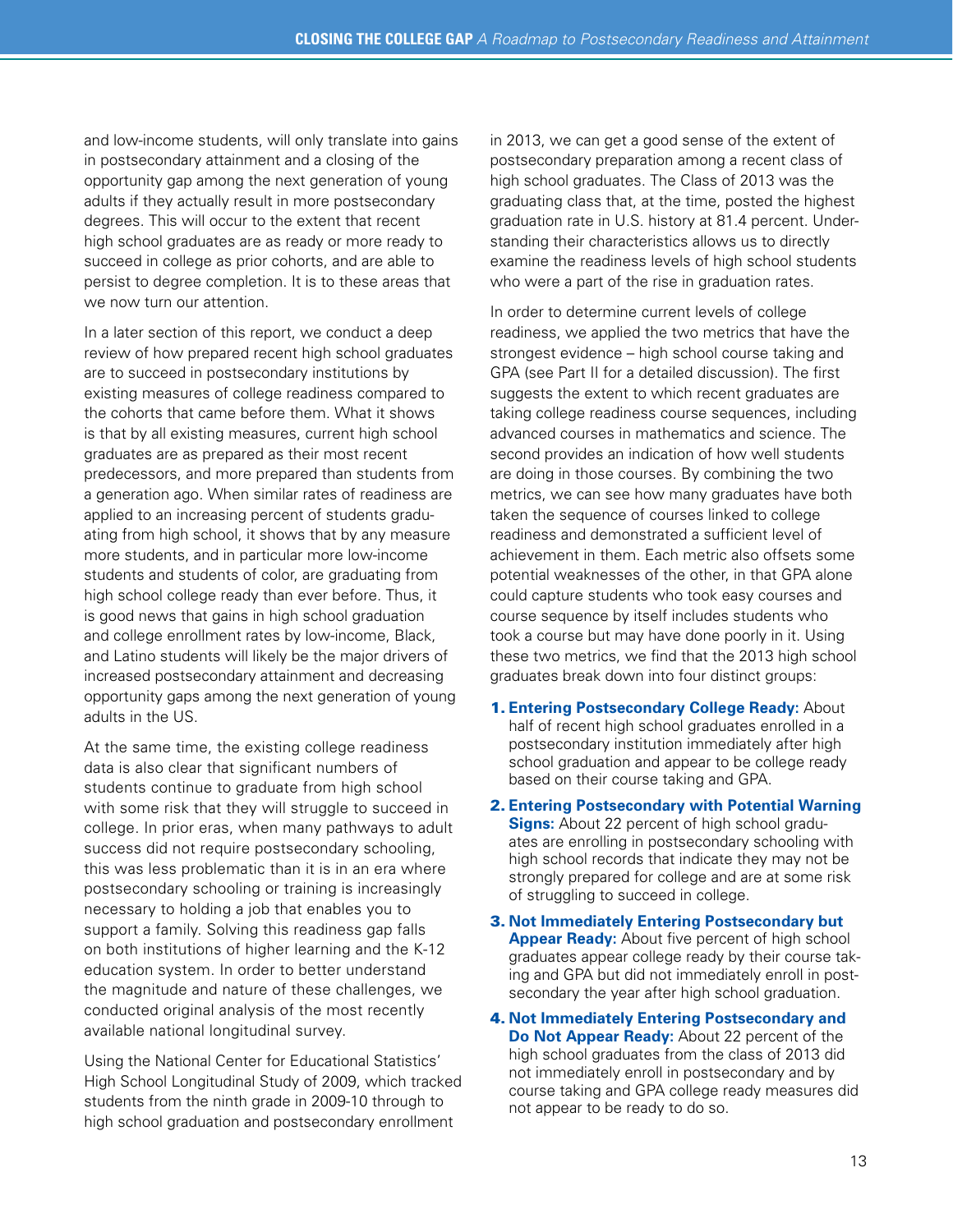Examining these groups more closely helps us better define the nature and contours of the nation's college readiness challenge.

For students entering four-year colleges or universities immediately after high school, being college ready is the norm, as measured by course taking and GPA. Seventy-nine percent of students from the class of 2013 who entered four-year institutions directly after high school had a B average or better GPA, 86 percent had 24 or more high school credits, and 78 percent had completed a college ready core curriculum in high school.

Among immediate enrollees in four-year institutions, there is broad similarity among students from different races, ethnicities, income levels, and gender in terms of high school GPA, academic credits, STEM credits, and taking a college ready core curricula. Where there are differences is in upper level math and science course taking, particularly in calculus and physics between highand low-income students. This would seem to indicate that there is a basic level of college readiness that is achieved by high school graduates who immediately enroll in four-year institutions that cuts across racial, ethnic, class and incomes lines. Thus, differences in college graduation rates across these subgroups may be more related to persistence issues once they are enrolled in college, rather than readiness issues before their enrollment. Dynarksi and Bailey found similar outcomes in their 2009 analyses of earlier longitudinal surveys. Some of this is driven by the admissions requirements of four-year institutions that have required course-taking sequences and minimum GPAs, but among four-year institutions there are also a large number of open-access or minimally selective schools.

About 40 percent of the 2013 graduates who enrolled in two-year institutions had college readiness profiles similar to students who enrolled in four-year colleges. They had B or better averages, 24 or more high school credits, and had taken a college ready high school course sequence. The other 60 percent fell more in the "entering with warning signs" category – they had C averages (though some entered with D averages) and about half did not take the traditional college prep curriculum in high school. This indicates that, to be true to their mission, most community colleges will need to find ways to provide a majority of their students with the supports they need to persist to degree or certificate attainment.

There are about five percent of recent high school graduates who appear to be college ready but did not immediately enroll in a postsecondary institution after high school. Among those not entering postsecondary right away, 20 percent had a GPA of B average or higher and 42 percent took a college ready curriculum. Some of these students may be taking time off before enrolling (e.g. a planned gap year), but others may not be enrolling because of financial considerations or lack of advising on how to navigate the college application and financial aid process. This is problematic, as evidence suggests that delaying entry into college may increase the difficulty of completing a postsecondary degree.

On the other hand, about one in five high school graduates are entering postsecondary institutions with warning signs that they may not be fully prepared to succeed or are at some risk of struggling to succeed. In the class of 2013, 19 percent of students entering four-year colleges had C averages and two percent had D averages, while 22 percent completed less than the traditional college ready curriculum in high school. At the two-year college level, this grows to 58 percent of students entering with less than a B average (47 percent had a C average and 11 percent had a D average) and 36 percent who did not complete the traditional college ready curriculum in high school. Many of these students may well be able to succeed in college, as motivations and the quality of instruction they receive may improve considerably. Evidence from the earlier ELS: 2002 longitudinal survey that followed 2002 high school sophomores through postsecondary schooling shows that some students who entered institutions of higher learning with low high school GPAs were able to obtain postsecondary degrees. However, among the students who enter postsecondary with warning signs, there will be a set of students who without more tailored and consistent academic and social and emotional supports will struggle to succeed.

Finally, about 22 percent of 2013 high school graduates did not immediately enroll in postsecondary schooling and appear to have either warning signs or clear signals that they are not fully college ready. Most had C averages, but some had D or F averages, and close to 75 percent did not complete a traditional college ready curriculum.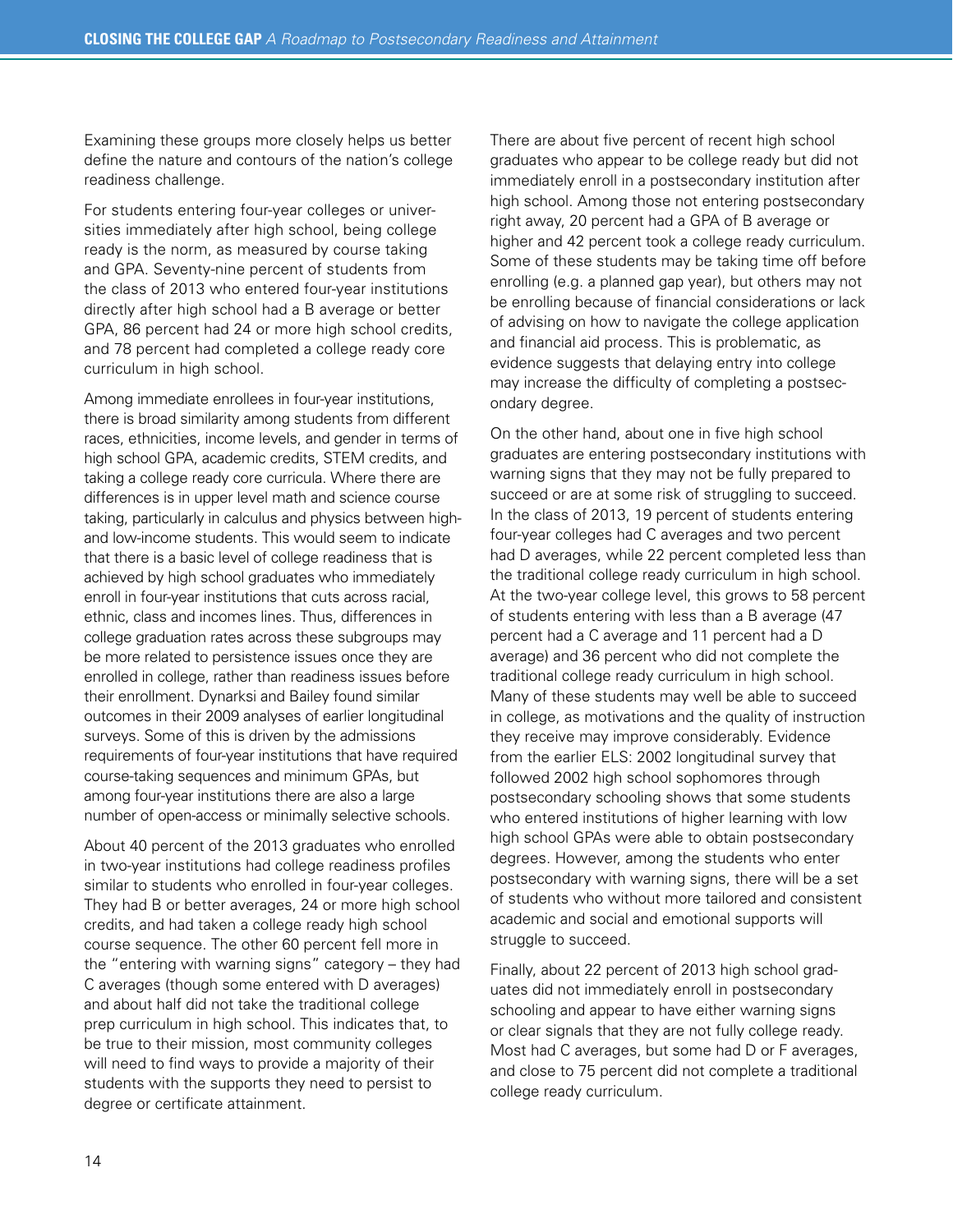Distressingly, the greatest subgroup differences are found among students who enter postsecondary with warning signs or are among the students who are in the "not entering" and "not fully prepared" group. Black, Latino, low-income, and male students are over-represented in the Entering with Warning Signs and Not Entering/Not Fully prepared groups. The driving force behind this is high school GPA. Among high school graduates, 65 percent of Black students, 57 percent of Latino students, 60 percent of low-income students, and 50 percent of male students have C or D averages, compared to 33 percent of White students, 21 percent of high-income students, and 37 percent of female students. By contrast, not taking the traditional college ready course sequence appears to be more evenly distributed across all groups.

The college readiness patterns found among the class of 2013 show that it will take a sense of shared responsibility and coordinated action between institutions of higher learning and the K-12 education system to enable all students to succeed in postsecondary education or training. As postsecondary schooling becomes common place for more young adults, institutions of higher learning will need to adapt and learn how to provide students who enter with warning signs, such as C averages, with the supports they need to succeed.

Central to the American creed is the idea of multiple chances to shape your future. In an appropriately open access, postsecondary system, this means both four-year and two-year colleges cannot be organized on the premise that they only educate fully prepared students. There will always be students who for a host of reasons live in environments that do not provide the enabling conditions or motivations to allow and encourage students to both learn at high levels in high school and demonstrate that learning through established means. However, with new environments, appropriate supports, and oftentimes additional maturity, these students can succeed in postsecondary. It is then incumbent upon postsecondary institutions not to let these students sink or swim on their own, but rather to provide the pathways, structures, and resources that will enable them to thrive.

The students who are not graduating high school on time, which in 2015 (the most recent year for which data is available) was about 17 percent of students, the students either entering community colleges with D averages, and those with C and D averages who do not enter postsecondary schooling are clearly in the province of K-12 education. Together, these groups make up about one third of high school students. This indicates that a key lever in decreasing female/ male, low-income/high-income, and students of color postsecondary attainment gaps will be creating the conditions and supports for these groups to do well in college ready high school courses. As long as low-income students and students of color continue to be concentrated in a sub-set of low-performing high schools not designed to provide the social supports and learning opportunities they need to do well in school while taking a college ready curriculum, it will be difficult to fully close the postsecondary opportunity gap. Therefore, efforts must be redoubled at the K-12 levels to ensure they are prepared for the challenges to come.

## *What Do We Know about Current Rates of College Persistence?*

The potential of more students who graduate from high school and are prepared for postsecondary success among the next generation of young adults will only be fully realized if these students persist through to postsecondary degree attainment. Thus, we turn attention to what is known about the current state of postsecondary persistence. Since the 25- to 34-year-olds of 2025 are still enrolled in college or high school, the most recent persistence data is only available for earlier cohorts. As such, we will use this earlier data to identify where the opportunities for future cohorts to improve on current outcome lies.

While 47 percent of adults between the ages of 25 and 34 in 2015 had obtained an associate degree or higher, only 65 percent had received some college education. This shows that there are considerable numbers of young adults who start college but do not finish it. Table 5 shows that nearly one in five 25- to 34-year-olds in 2015 participated in some college but did not receive a degree. Some of these young adults may be late entrants to college who are still enrolled, but most were not able to persist to obtain a degree. Slightly less than half attended college for one year or less, and five percent attended college for four or more years without yet obtaining a degree.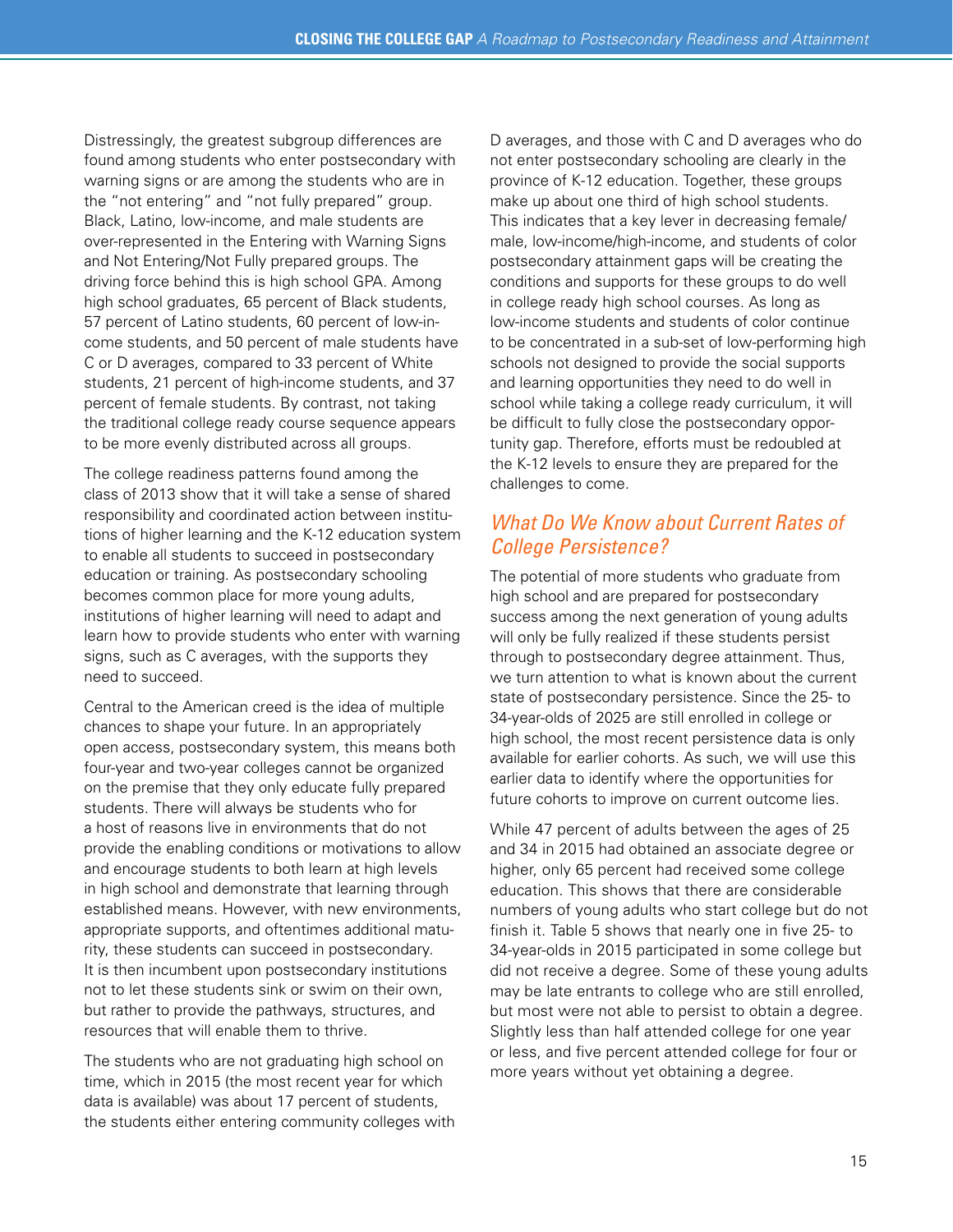### **TABLE 5.** Some College but No Degree 25 to 34-Year-Olds 2015

| <b>Attended College, Did Not</b>            | 25- to 34-years-old |         |  |  |
|---------------------------------------------|---------------------|---------|--|--|
| Receive a Degree 2015                       | <b>Number</b>       | Percent |  |  |
| Less than 1 year college,<br>no degree      | 1,146               | 2.7     |  |  |
| One year of college, no degree              | 2.405               | 5.6     |  |  |
| Two years of college, no degree             | 2.925               | 6.8     |  |  |
| Three years of college,<br>no degree        | 985                 | 2.3     |  |  |
| Four or more years of college,<br>no degree | 482                 | 1.1     |  |  |
| TOTAL                                       | 7.943               | 18.5    |  |  |

Source: U.S. Census Bureau, Current Population Survey, 2015 Annual Social and Economic Supplement

The ELS: 2002 survey provides additional insight into the characteristics of students who were unable to complete postsecondary degrees. In part, persistence is related to preparation. Ten years after graduating high school, 35 percent of the students who enrolled in postsecondary institutions and had a C average in high school did not have degrees, and the same was true for 40 percent of D and F students. Some well-prepared students, however, also did not earn degrees – 26 percent of students with B averages in high school and 13 percent of students with an A average, suggesting not all persistence challenges are the result of insufficient college readiness. In a 2009 study, Dynarski and Bailey found similar results using other longitudinal surveys, noting that low-income students who graduated high school with similar cognitive skills to higher-income students persisted in college at lower rates.12

Thus, the persistence data echo much of what we learned through an in-depth analysis of the readiness data for the class of 2013. There are major opportunities for institutions of higher learning to help advance the growth of educational attainment and close opportunity gaps among the next generation of young adults. Cutting the current attrition rate by just a third, combined with the recent gains in high school graduation rates and college enrollments, would likely push the post-secondary attainment of young adults (including high value certificates) above 60 percent. This will require both more early attention and more supports to students who enter postsecondary with

some warning signs, improving the college match first-generation students make, and addressing the barriers that negatively impact the postsecondary success rates of low- and middle-income students and students of color.

## *Progress and Challenges for Cohort 2: The 25- to 34-Year-Olds of 2025*

The 25- to 34-year-olds of 2025 are the children of No Child Left Behind and Race to the Top, as their formative years in the K-12 system predominantly span from 2000 to 2016. Their outcomes of increasing high school graduation rates, maintaining the level of college readiness of the prior less diverse cohort, and increasing college enrollment rates, driven primarily by gains among students of color and, to some extent, lower-income students, reflect efforts to use standards and accountability frameworks during this era to drive both excellence and equity. These are also the children of the high school reform efforts of the 2000s and early 2010s which led to cutting in half the number of low graduation rate high schools in the nation, and even greater reductions in the number and percent of low-income minority students attending high school where a high school diploma, let alone a college degree, was not the norm. Finally, they are the first generation to experience more concerted efforts among institutions of higher learning focused on increasing postsecondary persistence and graduation rates. Thus, the first cohort to experience concerted efforts at both the K-12 and higher education levels to make high school graduation and postsecondary attainment an avenue of advancement for all is on track to be the first cohort of 25- to 34-year-olds in recent history to push national postsecondary attainment rates upward and close opportunity gaps.

The challenge for this cohort is that despite fifteen years of sustained federal, state, and local efforts to propel more students, including students of color and low-income students, to graduate high school college ready and enroll in postsecondary institutions, a third of the cohort is still being left behind. These are the 17 percent of high school students who are not graduating from high school on time, and the 17 percent or so who are graduating from high school, but are either not enrolling immediately in postsecondary or not ready to succeed in postsecondary schooling according to existing measures. Despite the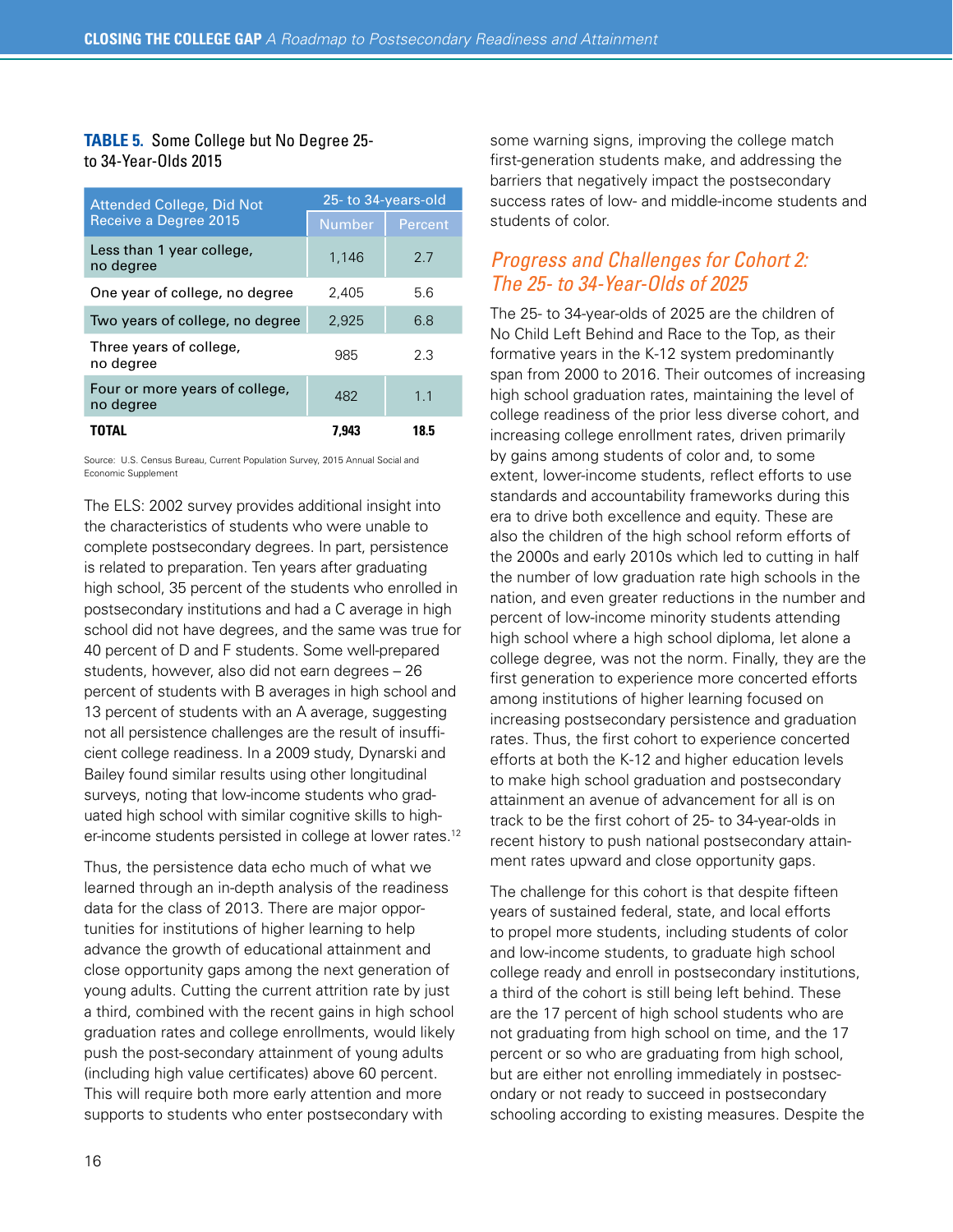progress made to open the avenues of educational advancement to all, the students still being left behind are predominately students who live in poverty, Black and Latino students, students with disabilities, and English Language Learners. They are also more male than female. Failure to provide these students with pathways to adult access through increased educational and training attainments will result in continued economic and social distress – for the students left behind, their communities, and the nation.

## **COHORT 3:**

## Today's First to 10th Graders – The 25- to 34-Year-Olds of 2035

In order for the nation's postsecondary attainment rate to continue to rise and opportunity gaps to continue to close, it will be necessary to propel forward the students currently not making it. Since the third cohort of future 25- to 34-years-olds we examine are currently in the first to 10th grade, we are limited in the amount of data we can directly examine. Thus, we focus our analysis on what we know about the students who currently are not on track to achieve postsecondary success.

We know three important facts about this group of students. First, currently there are very few students who do well in high school who are not enrolling in college. Only about five percent of high school graduates from the class of 2013, for example, had an A or B average, took a college readiness sequence of courses, and did not immediately enroll in postsecondary institutions. Thus, the vast majority of students who are currently graduating from high school and not enrolling immediately in postsecondary are not strongly prepared to succeed in college. Many have low C and D averages, and considerable numbers have not taken a college ready course sequence. These students are not just a short distance from college readiness - in many cases, they are a long way off. The same is true for most of the 17 percent of students who are not graduating on time from high school. Therefore, to keep postsecondary attainment rates rising and opportunity gaps closing, there is a pressing need to find solutions for those students for whom the current education system is not working.

Second, the students who continue to struggle are poorer than the students who are succeeding. Significant numbers are not only low-income, but also live in neighborhoods of concentrated poverty where they are impacted by both family struggles and by the struggles of their neighbors. To succeed in school, these students, like all students, will need solid instruction and good teachers. But they will also need student and social supports to overcome the challenges of poverty, which make it harder for them to attend school every day, focus while in class, and get their work done. This is reflected in the fact that in many of the high-poverty communities where students who have been left behind reside, chronic absenteeism, school suspension, and course failure rates typically range from 30 to 50 percent.

In addition, not only will readiness challenges need to be solved and enhanced student supports provided, but real obstacles to postsecondary access, involving cost, location, and first-generation challenges, will need to be dealt with, as well. Currently, over 90 percent of upper-income students graduate from high school, and 80 percent enroll immediately in postsecondary. There is not much room for national progress to be driven by the well-off. Conversely, 75 percent of low-income students currently graduate from high school, and less than 60 percent of low-income high school graduates enroll immediately in postsecondary. Given that half of all public school students now come from low-income families, it is clear that future growth in postsecondary attainments will need to come from the less well-off.

Third, males are over-represented among the students left behind. More male students have C and D averages, and fewer have A and B averages. More men than women drop out of high school, fewer male high school graduates enroll immediately in postsecondary schooling, and more males become involved with the juvenile justice system. Closing the male-female postsecondary attainment gaps will take a deeper understanding of the factors and forces which are leading to lower rates of high school graduation and postsecondary enrollment and persistence among men.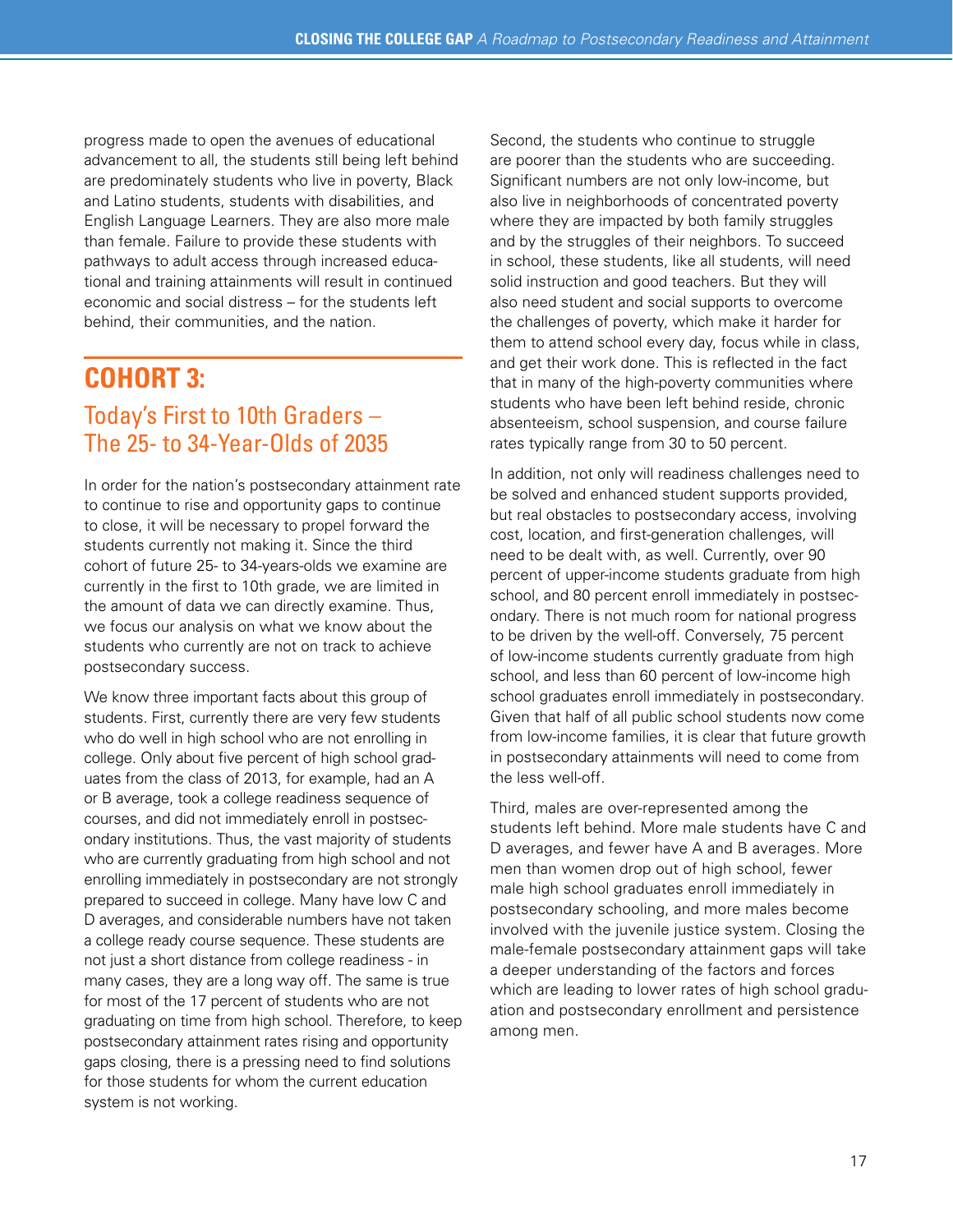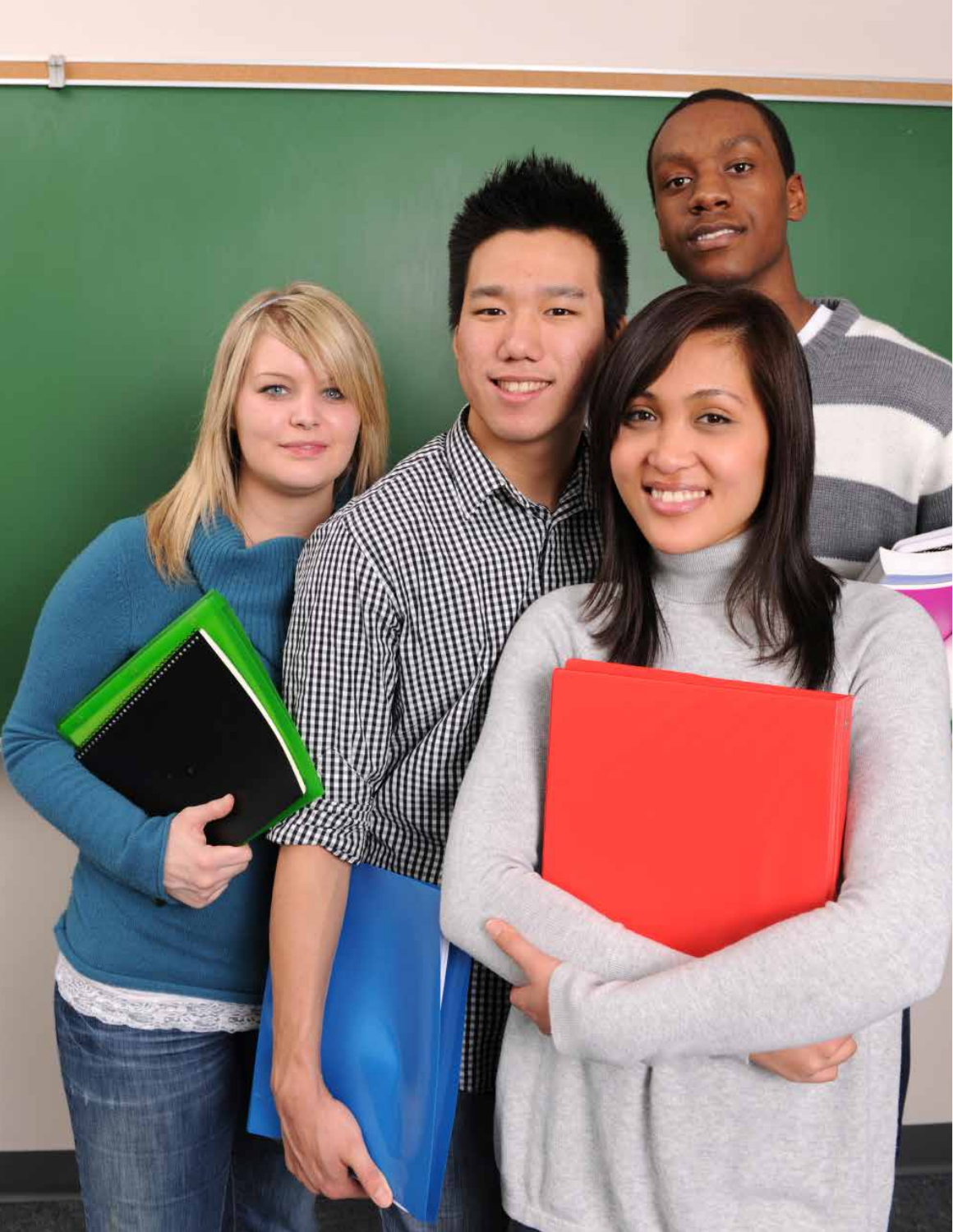## **The Unique Experiences and Challenges Facing First-Generation College Students**

Navigating the pathway to college is a challenging experience for all students. This is especially true for high school graduates seeking to become the first member of their family to attend college, commonly referred to as first-generation (first-gen) college students. While many high school seniors have the guidance of parents or siblings who have gone through the college application process before, first-generation students often must navigate these uncharted waters on their own.

Each year, nearly one-third of students entering two- or four-year colleges are first-generation college students.1 Many of these first-generation students come from low-income families, and they tend to be disproportionately Black and Hispanic.<sup>2</sup> Moreover, for nearly 20 percent of low-income, first-generation college students, English is not their native language.<sup>3</sup> College persistence rates for first-gen college students lag well behind their peers, especially for those who come from low-income backgrounds. Research has shown that just 10.9 percent of low-income, first-generation college students had earned a bachelor's degree within six years of enrolling in college, and 26.1 percent had earned an associate degree or other credential, compared to 54 percent of non-low-income, non-first-generation students.4

First-generation college students are faced with a set of unique challenges. Without prior knowledge about the process, applying for college and financial aid – exacerbated due to a lack of awareness around the FAFSA – can be difficult and confusing. These students also often feel obliged to find a job to help support their families following high school graduation, in order to alleviate the economic hardship that many families face. Often times, first-gen students have never set foot on a college campus, making the experience that much more foreign – and difficult – for them. First-generation students also routinely enter college without having had access to the type of rigorous high school curriculum that are proven to better prepare students for postsecondary success. As a result, many students are not prepared for the academic rigor of postsecondary education.

High schools need to step up to prepare first-generation students for a successful transition to college. Successful strategies they can implement to do this include providing students with more counseling and information regarding the financial aid process, the FAFSA, and what colleges offer the best fit for the student; exposing high school students to college campuses prior to graduation; and ensuring that first-gen students have access to rigorous high school, college-prep courses. Schools should also offer waivers to low-income, first-gen students so that they can afford to take the SAT or ACT, as well as AP classes.

As more first-generation students graduate high school, it is imperative that they are equipped with the tools and resources they need for postsecondary success. Postsecondary institutions are doing just that. Georgia State University is one such example with their creation of an in-depth guide for first-generation students that offers resources for every aspect of the transition to college. This includes advice on finding the right school, applying and preparing for a student's first year, and offers tips from former first-gen students.<sup>5</sup> Brown University created the First-Generation College Student Program that links first-generation students with student leaders and coordinators who hold information sessions, mentorship events, and other programming.<sup>6</sup> Former first-generation Ivy League students came together to create the Inter-Ivy, First-Generation College Student Network that works to improve Ivy League campuses for first-generation college students. In addition, organizations like *I'm First* offer first-generation college students online communities where they can receive guidance from former first-gen students on topics ranging from applying for financial aid to the colleges that best support first-generation students.<sup>7</sup>

National Center for Education Statistics (2011). Beginning Postsecondary Students Longitudinal Study, 2004-2009. Washington, DC: U.S. Department of Education.

<sup>2</sup> Nicole Smith (2013). First Generation College Students [PowerPoint slides]. Washington, DC: McCourt School of Public Policy. Retrieved from http://www.cic.edu/meetings-and-events/Leadership-Development/Documents/ELA-resources/First%20Generation%20College%20Students.pdf.

<sup>3</sup> Engle, J. & Tinto, J. (2008). Moving Beyond Access: College Success for Low-income, First-Generation Students. Washington, DC: The Pell Institute.

<sup>4</sup> Pell Institute (2011). Fact Sheet: 6-Year Degree Attainment Rates for Students Enrolled in a Post-Secondary Institution. Washington, DC: Pell Institute. Retrieved from http://www.pellinstitute.org/downloads/fact\_sheets-6-Year\_DAR\_for\_Students\_Post-Secondary\_Institution\_121411.pdf.

<sup>5</sup> Georgia State University's Guide for First-Generation Students. Retrieved from http://firstgen.gsu.edu/.

<sup>6</sup> About Brown's First-Generation and Low-Income Center. Retrieved from https://www.brown.edu/campus-life/support/first-generation-students/about.

<sup>7</sup> Overview: I'm First. Retrieved from http://www.imfirst.org/#overview.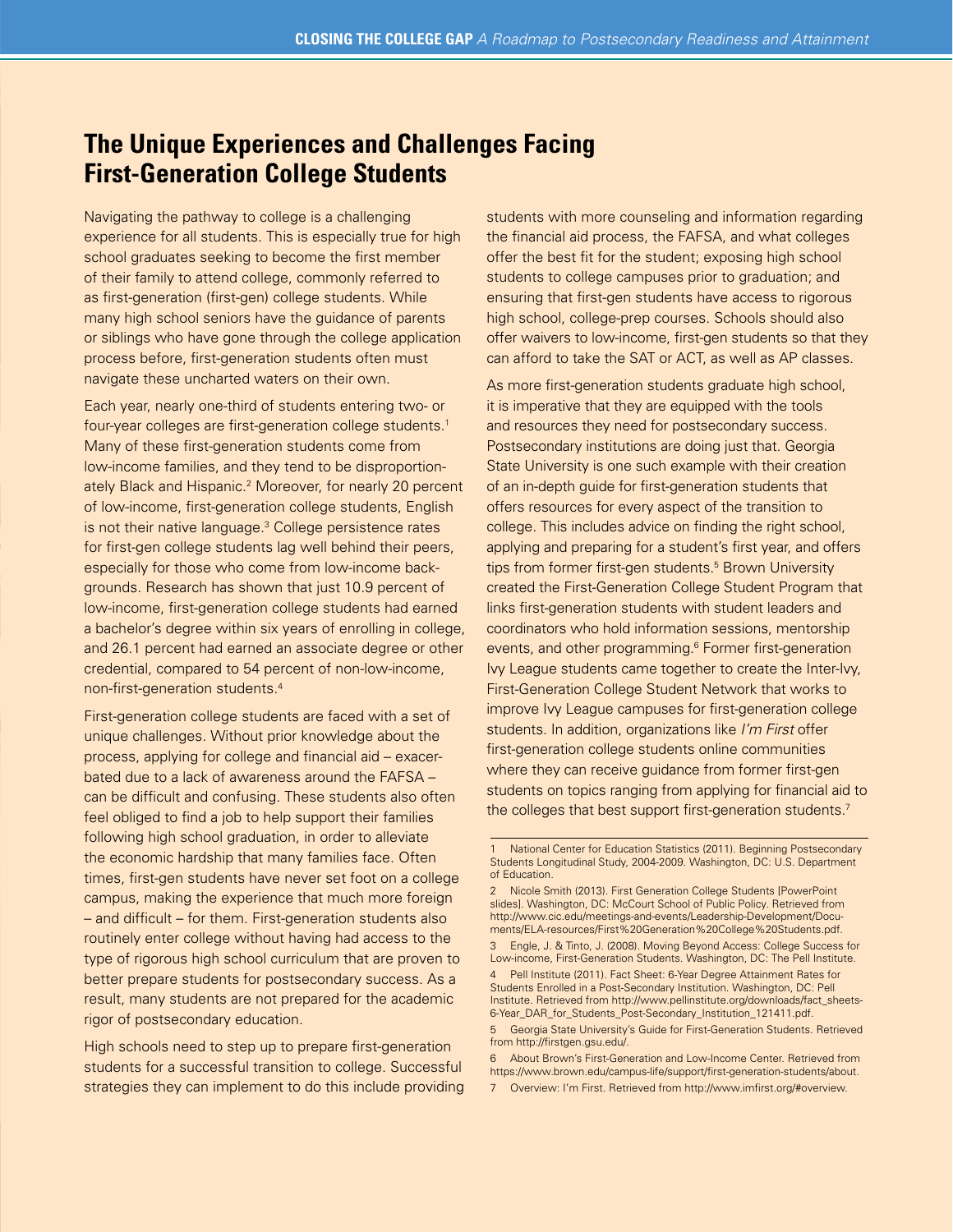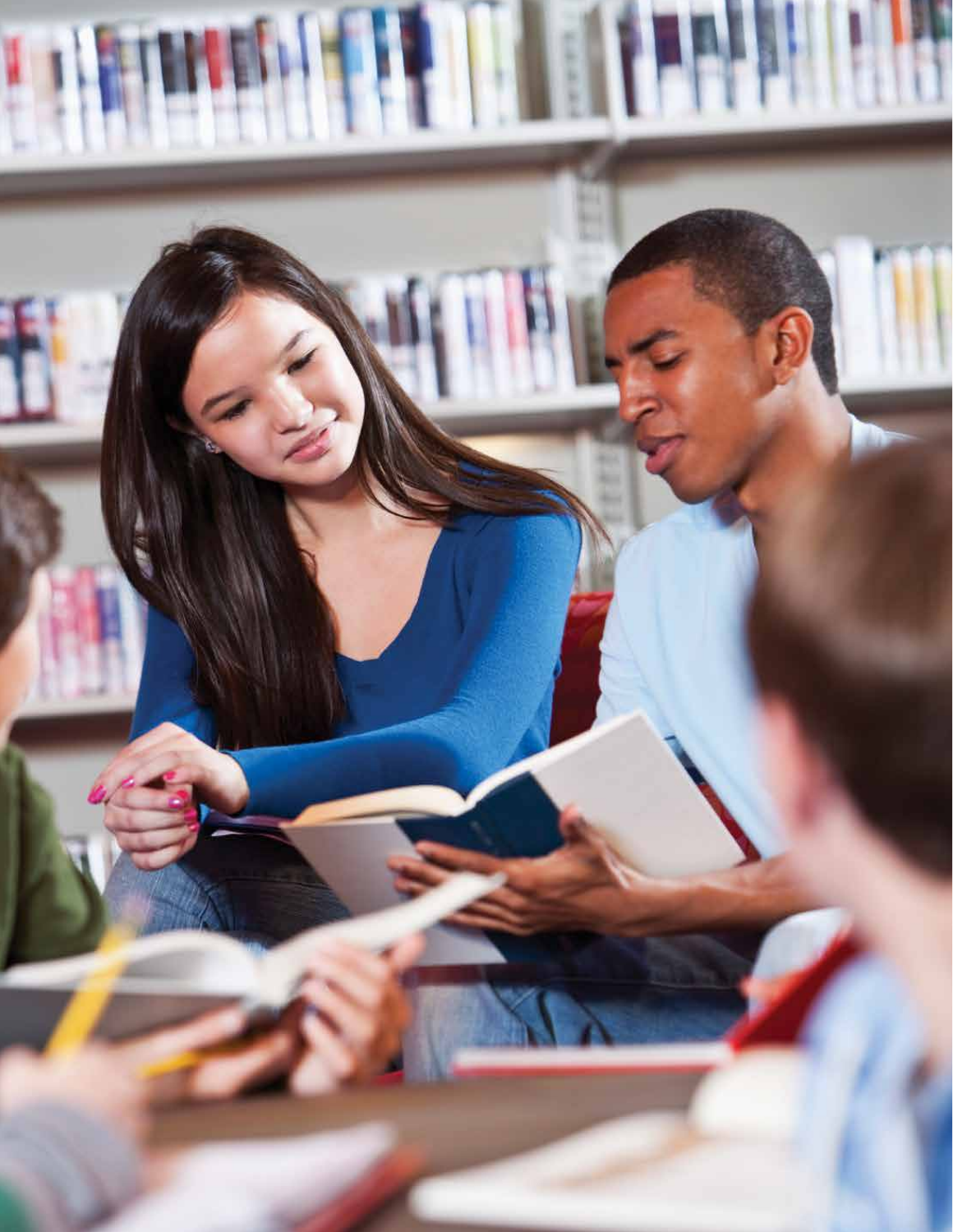# **PART II**

## **Roadmap for Postsecondary Success**

In this section, we look at what it will take to keep the nation moving in the right direction and make postsecondary attainment – whether a four-year or two-year degree or a high-quality certificate – a reality for all students. First, we examine common readiness indicators and their history and usefulness. Second, we lay out our findings on the best predictor of college success – high school GPA – to focus on what matters the most in getting off-track students ready for postsecondary. And lastly, we present recommendations to address the most pressing challenges remaining on the path to greater educational attainment.

## **Reframing Readiness**

To continue increasing in postsecondary attainment for the next generation of students, we must first make sure we are focusing on what matters in improving readiness. As of now, the larger readiness conversation has been driven by the premise that raising test scores and lowering remediation rates will translate into greater numbers of students successfully enrolling in college and graduating with postsecondary credentials. The attention on these indicators is not wholly undue; however, it significantly overshadows much of what is understood about the knowledge, skills, and supports students need to succeed in both K-12 and postsecondary. Meeting our nation's attainment goals and getting more students to and through postsecondary will therefore require a broadening of our means of measuring readiness and an understanding of the programs, practices, and policies intended to improve readiness and strengthen the K-12 to postsecondary transition.

Concerns over the college readiness of recent high school graduates are primarily driven by interpretations of flat standardized test scores, or low outcomes on college readiness markers derived from them, and high college remediation rates. While these concerns have merit, the evidence being used to underpin them holds less weight. In this next section, we analyze the

evidence to provide a more nuanced examination of the metrics currently defining postsecondary readiness and move toward a more balanced and evidencebased understanding of what readiness means.

## *College Readiness Defined by High School Course Taking*

Readiness is not a new concept in education. The notion that high schools should prepare students for postsecondary pursuits has consistently been a part of educational improvement efforts for more than a century. Since the late 1800s, debates have raged on over the number and type of required high school courses students should take and whether all students needed to follow a standard college prep curriculum. These debates have been renewed yet again over the past 35 years, leading to a focus on defining college readiness through the number and types of academic courses high school students take.

In the 1983 report, *A Nation at Risk*, the National Commission on Excellence in Education found inadequacies in the high school curriculum and level of knowledge, abilities, and skills high school and college graduates possessed. The report recommended strengthening high school graduation requirements and proposed that all students seeking a diploma take a "New Basics" curriculum: four years of English, three years of math, three years of social studies, three years of science, one half-year of computer science, and for the college-bound, two years of foreign language.13 Eleven years later, the Goals 2000: Educate America Act and the subsequent Elementary and Secondary Education Act reauthorization, Improving America's Schools Act of 1994, outlined similar curriculum requirements, calling for students leaving grades four, eight and 12 to have mastered challenging subjects, including English, math, science, foreign languages, civics and government, economics, art, history, and geography.14,15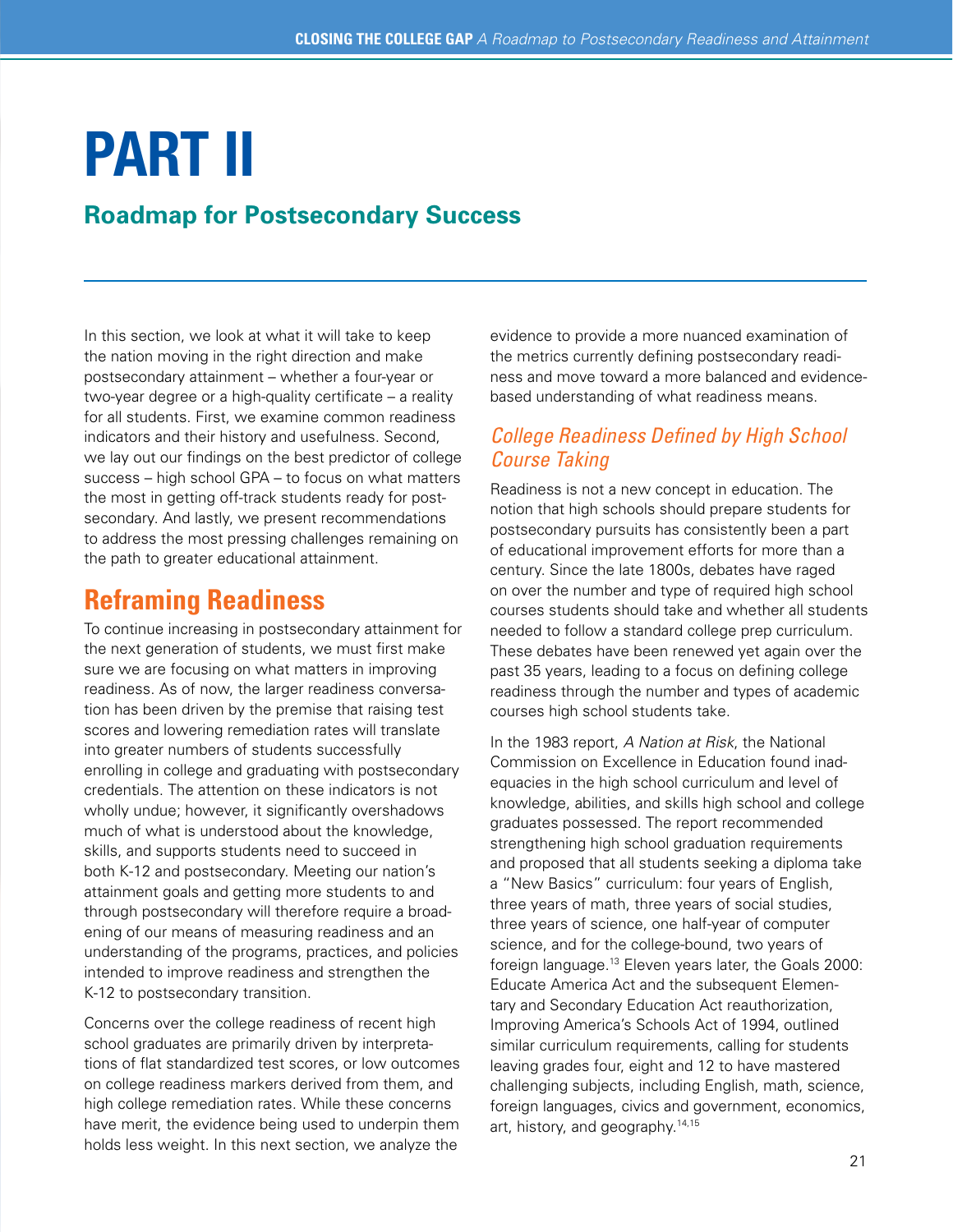|                                                | Asian | African<br>American | Hispanic | White | Low SES | <b>Middle</b><br><b>SES</b> | High<br><b>SES</b> | <b>Male</b> | Female |
|------------------------------------------------|-------|---------------------|----------|-------|---------|-----------------------------|--------------------|-------------|--------|
| >=24 Credits                                   | 80.4% | 75.4%               | 70.1%    | 81.4% | 70.4%   | 77.3%                       | 84.2%              | 75.6%       | 79.3%  |
| College Prep or<br>Core Academic<br>Curricular | 75.6% | 71.7%               | 64.4%    | 72.2% | 64.9%   | 70.0%                       | 76.1%              | 67.8%       | 72.8%  |

#### **TABLE 6.** Course Taking Patterns of High School Graduates by Demographic Subgroup 2013

\* - Core Academic Curriculum is 4E+3SS+3SC+3M; College Prep Curriculum is 4E+3SS+3SC+3M+2FL

Source: NCES High School Longitudinal Study of 2009 (HSLS:09)

Since then, ensuring students leave high school "college and career ready" by taking the right courses in high school has been at the center of state and federal education policy. Clifford Adelman, using data from the U.S. Department of Education's National Education Longitudinal Survey (NELS: 88/2000), produced a series of influential analyses that were seen as providing an evidentiary basis for linking college readiness to course taking. In *Answers in the Toolbox: Academic Intensity, Attendance Patterns, and Bachelor's Degree Attainment* in 1999 and later, with *The Toolbox Revisited* in 2006, Adelman found the factor best associated with the students who enrolled in and completed college was the "quality and intensity of high school curriculum," indicated by the number of credit hours they earned in core courses in English, math, social studies, the sciences, foreign languages, computer sciences, and other courses.16 Further, Adelman noted that the highest level of math class passed, and in particular Algebra II, was a key indicator of college outcomes, though he also noted that mastery in reading and writing were critical indicators of college readiness.

In 2001, Achieve, Inc. began the *American Diploma Project* to develop standards comprising both college and workforce readiness. The project examined labor market conditions to determine the academic knowledge and skills needed for the most promising jobs and surveyed employers about the skills they look for in new hires. The resulting benchmarks were released in the 2004 *Ready or Not: Creating a High School Diploma that Counts*, and led to an effort to enlist states in further increasing the number and types of academic courses, specifically in math and science, required for high school graduation.17

In the mid-2000s, the University of California (UC) and California State University System (CSU) put in place

a requirement that students complete a series of 15 high school courses known as "a-g" as the first step in the admission process. The universities specified that these courses be "academically challenging, involving substantial reading, writing, problems and laboratory work (as appropriate), and show serious attention to analytical thinking, factual content and developing students' oral and listening skills."18 The a-g requirements are not a diploma, though some districts within the state have adopted the course sequence as their standard for graduation. Rather, it was intended to give higher education a tool to more accurately assess if a student will arrive on campus prepared to take on the workload and challenges of a college curriculum.<sup>8</sup> In addition, the requirements also help high schools ensure that they are providing students with courses that are sufficiently rigorous, and are in alignment with the requirements of higher education institutions in the state.

Efforts to increase the academic focus of high school course taking, link it to college readiness, and increase the number of high school graduates who take both the core academic curriculum first outlined in *A Nation at Risk*, and the more advanced science and mathematics courses promoted by Adelman's analysis and Achieve, have had major impacts. Significantly greater numbers of high school graduates today complete a core college prep curriculum and take advanced science and mathematics courses than a generation ago.

Recent data from the 2009 High School Longitudinal Survey, presented in Table 6, show two important findings. First, even with the progress made in the last 20 years, about 30 percent of high school graduates

<sup>8</sup> It should be noted that some districts are lowering their standards for achieving a-g, and there have been other concerns raised around districts using these requirements as the standard for graduation.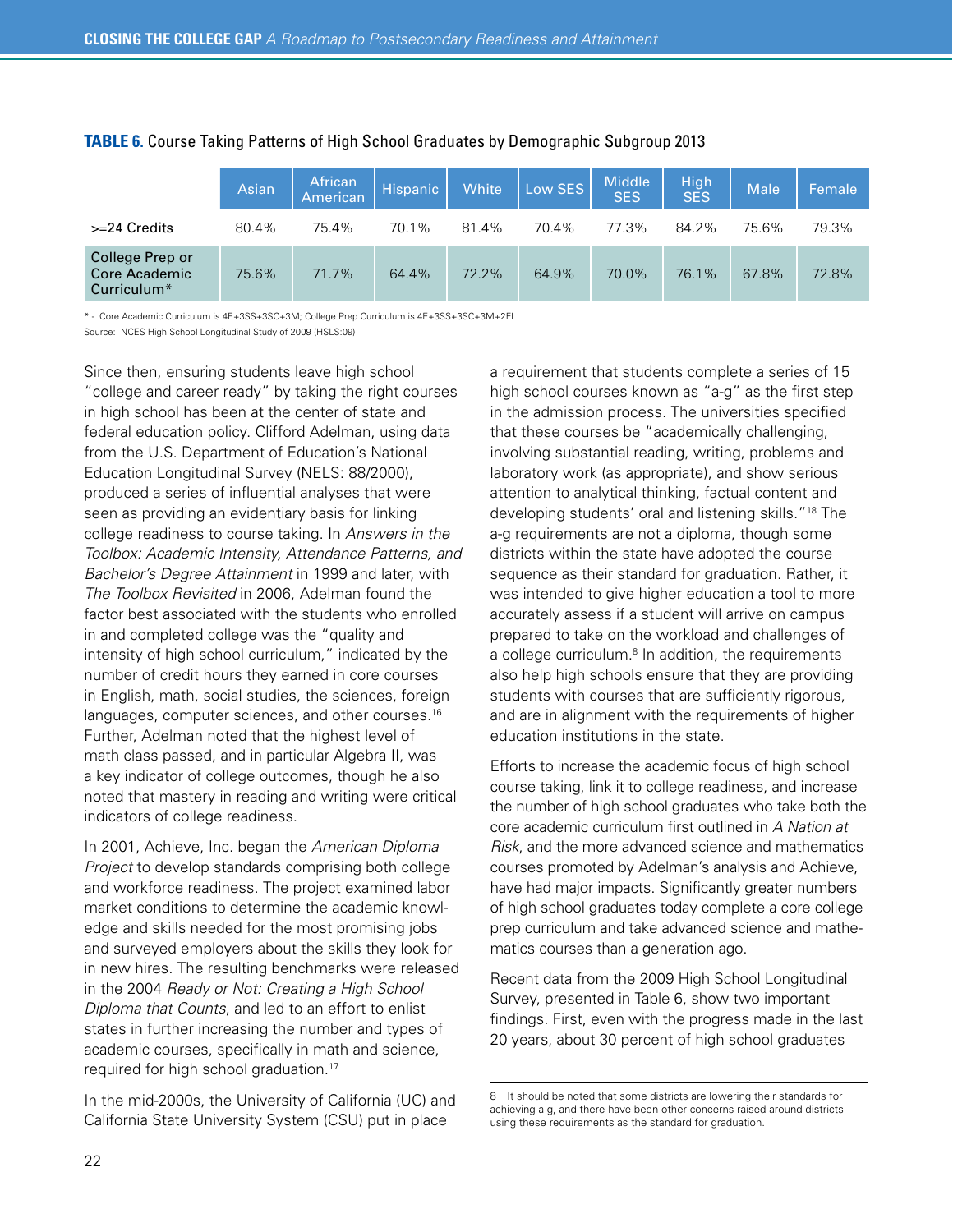**FIGURE 3.** Percentage of high school graduates who completed selected mathematics and science courses in high school: 1990 and 2009



**(1)** Percentages are for students who earned at least one Carnegie credit. **(2)** Percentages are for students who earned at least one-half of a

- Carnegie credit. **(3)** Percentages are for students who earned at least one Carnegie credit each in biology and chemistry.
- **(4)** Percentages are for students who earned at least one Carnegie credit each in biology, chemistry, and physics.

NOTE: For a transcript to be included in the analyses, the graduate had to receive either a standard or honors diploma.

SOURCE: U.S. Department of Education, National Center for Education Statistics, High School Transcript Study (HSTS), 1990 and 2009. See Digest of Education Statistics 2013, table 225.40.

have not completed the core curriculum first outlined in *A Nation at Risk* and more recently advanced by ACT. Second, while gaps remain and there are too many high-minority and high-poverty high schools where students still do not have access to advanced classes, there has also been significant progress in closing opportunity gaps with regards to academic core course taking between genders, racial/ethnic groups and low-income and upper-income students. For example, equal percentages of White and Black high school graduates completed either a core academic or college prep sequence of high school courses. While gaps remain among low-income and higher-income students and men and women, they are considerably smaller than in other academic outcomes.

Similar trends can also be seen in student participation in AP courses that are designed to require college level work. In 2002-03, more than one million students participated in the AP program, and roughly 15,000 schools nationwide offered AP exams. A decade later, participation in AP courses increased to more than

### **FIGURE 4.** Average total and advanced mathematics and science credits earned by high school graduates: Selected years, 1990–2009



NOTES: "Advanced mathematics" courses include algebra II, trigonometry, statistics/ probability, precalculus/analysis, calculus, and any AP/IB mathematics courses. â œAdvanced scienceâ courses include advanced biology, chemistry, physics, advanced environmental/earth science, engineering, and any AP/IB science courses.

SOURCES: Nord C, Roey S, Perkins R, Lyons M, Lemanski N, Brown J, Schuknecht J, America's High School Graduates: Results of the 2009 NAEP High School Transcript Study, NCES 2011-462 (2011); National Science Foundation, National Center for Science and Engineering Statistics, special tabulations (2011) of National Assessment of Educational Progress 1990, 2000, 2005, and 2009 High School Transcript Studies, National Center for Education Statistics.

2.2 million students and AP exams were offered in nearly 19,000 schools.19 In 2003, there were roughly 514,000 total AP examinees, and 65 percent (331,734) of students who took an AP exam scored a three or higher.<sup>20</sup> In 2013, the number of students taking the AP exam nearly doubled (1,003,430), and 61 percent of students scored a three or higher.

From the Class of 2003 to the Class of 2013, the number of low-income examinees jumped from approximately 58,000 to nearly 276,000 students. Thus, as the percent of low-income students taking AP exams rose from 11 percent to 27 percent, the percent of all students scoring a three or higher declined by just four percentage points. This tells us that significantly more low-income students are now taking and passing AP exams than were a decade ago. During this time, it is also important to note that the College Board worked to ensure quality control by requiring external approval of course syllabuses in order for a course to be labeled AP and required teachers of AP courses to participate in professional development.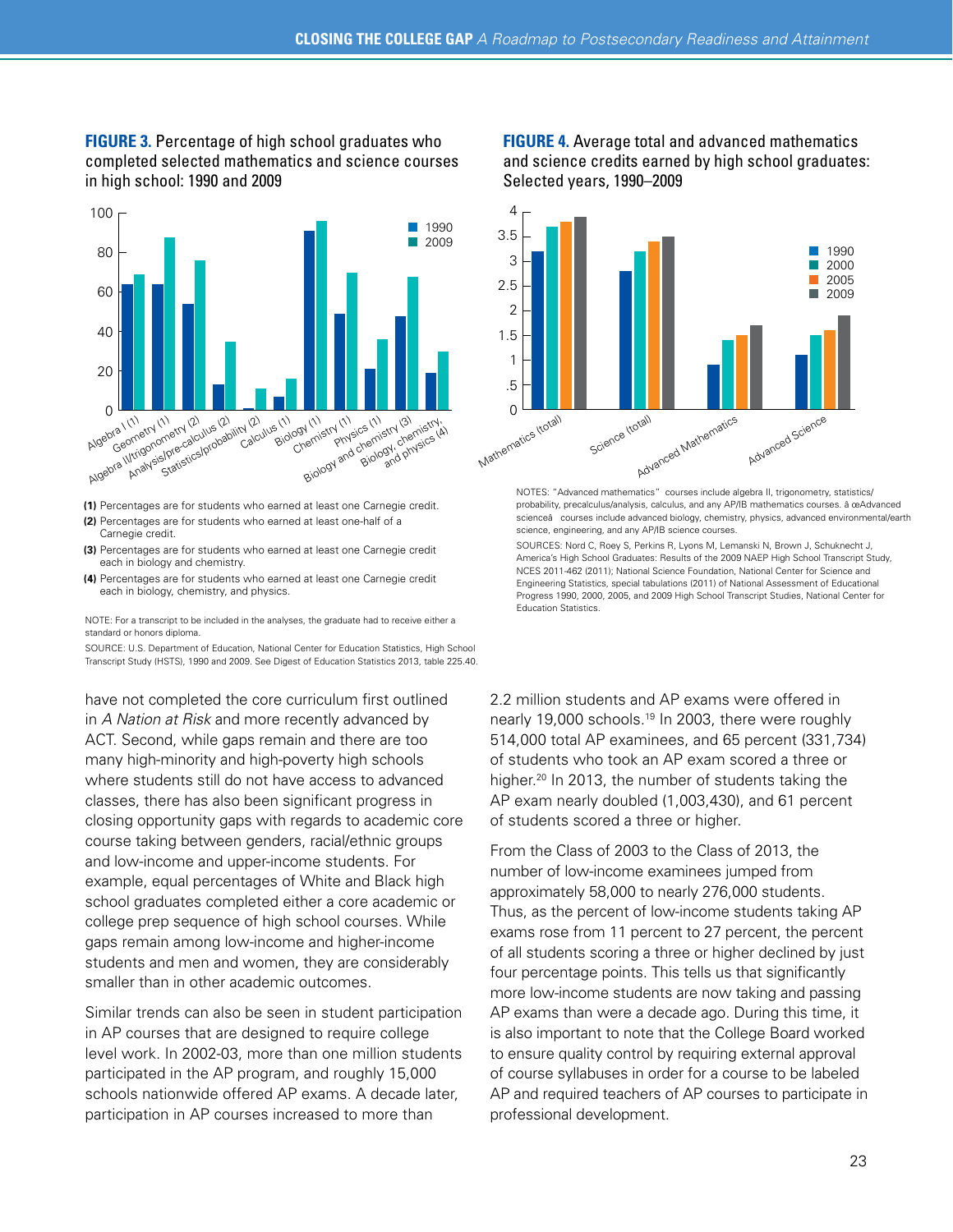**FIGURE 5.** High school graduates completing various advanced mathematics courses, by subject: Selected years, 1990-2009 Percent



AP = Advanced Placement; IB = International Baccalaureate

NOTE: AP/IB courses are shown separately here but also could be included in other bars. For example, calculus includes any calculus course, including AP calculus. SOURCE: National Science Foundation, National Center for Science and Engineering Statistics, special tabulations (2011) of National Assessment of Educational Progress 1990, 2000, 2005, and 2009 High School Transcript Studies, National Center for Education Statistics.

When the college readiness of recent high school graduates is examined from the lens of high school course taking, the conclusion is clear: a greater percentage of today's graduates, including low-income students and students of color, are more prepared for college than those from a generation ago. Thus, by this college ready metric, as high school graduation rates have increased, so has college readiness. That said, the data also indicate that substantial numbers of high school students are graduating without having completed a core college prep curriculum or taken accelerated classes in high school.

Recently, some states have passed legislation creating alternative pathways to high school diplomas that do not require the high levels of mathematics and science courses promoted by Achieve and others. There is also considerable variation among states in the courses and credits that are required for high school graduation. By and large, however, the core academic curriculum first identified in *A Nation at Risk* has been codified as standard practice across many states. Moreover, as of the 2015-16 school year, 43 states

#### **FIGURE 6.** High school graduates completing various advanced science and engineering courses, by subject: Selected years, 1990–2009 Percent



AP = Advanced Placement; IB = International Baccalaureate

NOTES: "Advanced biology" includes AP/IB biology, physiology, anatomy, and genetics. "Advanced environmental and earth sciences" includes AP/IB environmental sciences, college preparatory earth science, and various geology courses. AP/IB courses are shown separately here but also included in other bars. For example, "Physics" includes any advanced physics course, including AP physics, and "Chemistry" includes any advanced chemistry course, including AP chemistry.

SOURCE: National Science Foundation, National Center for Science and Engineering Statistics, special tabulations (2011) of National Assessment of Educational Progress 1990, 2000, 2005, and 2009 High School Transcript Studies, National Center for Education Statistics.

have adopted and maintained their commitment to the Common Core State Standards (CCSS) as their chosen college and career ready standards, although several repeal efforts have been undertaken within the past two years.21 Adoption of the Common Core, combined with the core academic curriculum that is the norm in most states and continued growth of AP courses and dual enrollment, would ensure that future high school graduates continue the current growth in college readiness, as defined by high school course taking.

## *College Readiness Defined by Test Scores*

Critics of high school course taking as a metric of college readiness argue that simply providing a course, or perhaps even just a course title, does not mean that students are learning the knowledge and acquiring the skills needed for success in postsecondary institutions. As a result, there has been a continual quest to find standardized tests and metrics that capture the skills and knowledge students' need for postsecondary success.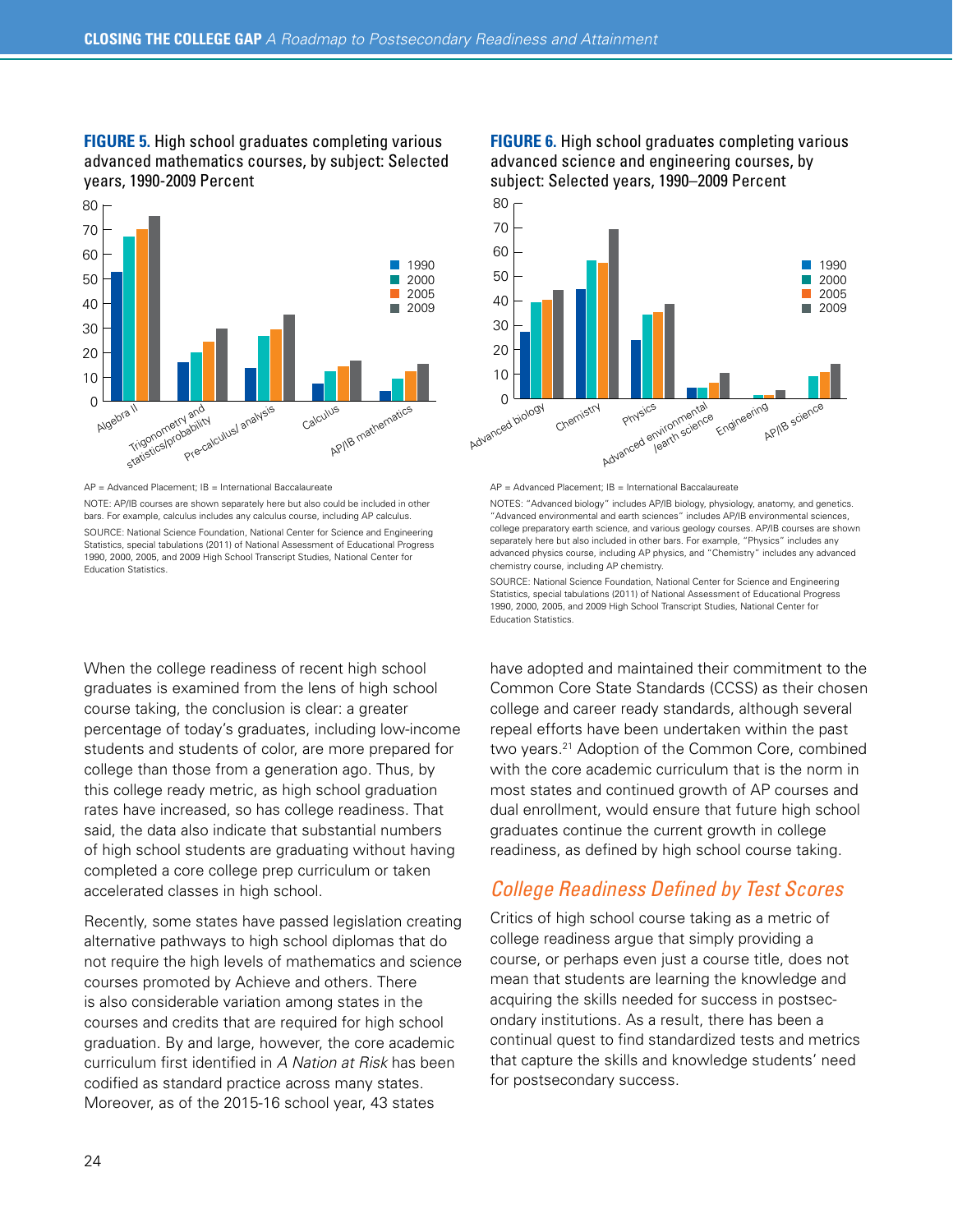In the last decade, both ACT and College Board, for example, have established threshold scores on their exams that they argue predict college readiness. With growing numbers of states adopting the ACT or the SAT as their high school accountability measure for student achievement under ESSA, the ACT and SAT college ready benchmarks are poised to take on even greater significance.

Similarly, the National Assessment Governing Board has been studying the use of their 12th grade National Assessment of Educational Progress (NAEP) exam as a measure of students' academic preparedness for college since 2004. The results of this research "indicate that students scoring at or above 163 on the NAEP mathematics scale, and students scoring at or above 302 on the NAEP reading scale are likely to possess the knowledge, skills, and abilities in those subjects that would make them academically prepared."22 The National Assessment Governing Board carefully defines these cut scores as a measure of "academic preparedness" for college – and not as a measure of postsecondary success.

Following the lead of ACT, SAT, and NAEP, other standardized test makers are correlating threshold scores on their tests to predictions of college readiness. It is now possible, for example, to get school level reports that aim to show what percent of sixth graders are on track to being college ready for different tiers of postsecondary options, from community colleges, to open access four-year schools, and more selective institutions. What is less often conveyed is research done by ACT and others, which shows that course grades and academic behaviors (what others have called social and emotional skills), have as much influence on future high school and postsecondary outcomes as test scores.<sup>23</sup> Thus, in evaluating current trends on test-based metrics of college readiness, it is important to keep their limitations in mind.

### **Current Performance Trends on NAEP, ACT, and SAT**

Overall NAEP, ACT, and SAT tests scores have stayed about the same in recent years. Between 2002 and 2015, NAEP 12th grade reading scores showed no significant difference, and 12th grade math scores rose by two points.<sup>24</sup> The number of students meeting the ACT College Readiness Benchmarks has likewise

remained constant.25 On average between 2011 and 2016, about 40 percent of ACT test-takers met three or four benchmarks, while about 30 percent did not meet any of the benchmarks. The composite score has averaged around 21 on a 36-point scale since 2000.26 Similarly, the percentage of students meeting the SAT College and Career Ready Benchmarks has decreased by roughly one point since 2009.27

While the scores have remained basically constant, the pool of test takers has become more diverse and less advantaged. The schools and students who are part of the national NAEP assessments are selected to be representative of the nation's student population, and therefore, both the sample and the exam scores are reflective of shifting demographics. Changes in the student population and the push to replace state graduation exams with the ACT or SAT have also led to a wider base of students taking these tests in recent years. College Board reported 50,000 more test-takers and increasing shares of "underrepresented minority students" and test-takers using the exam fee waiver in 2015 than in 2011.<sup>28</sup> The number of Hispanic/Latino and Black students taking the ACT increased 44 percent and 23 percent, respectively, between 2012 and 2016.29

Some have used stagnation in 12th grade NAEP, ACT, and SAT scores as evidence to argue that while high school graduation rates are rising, college readiness is not advancing, and as a result, current high school diplomas may have less value than in the past. This is a misconception. What the data show are that as more students are graduating from high school rather than dropping out, and more low-income students and students of color, in particular, are graduating from high school and enrolling in college, their level of readiness has remained on par with earlier generations that were less diverse and more advantaged.

Where it gets complicated is that two seemingly contradictory things are true at the same time. It is true that many students are graduating high school and by test score measures are not ready for college, and that more students than ever are graduating college ready based on test scores. In the first case, we are looking at levels and seeing that only 40 percent or so of high school graduates have standardized test scores that predict success in four-year colleges. In the second case, we are looking at trends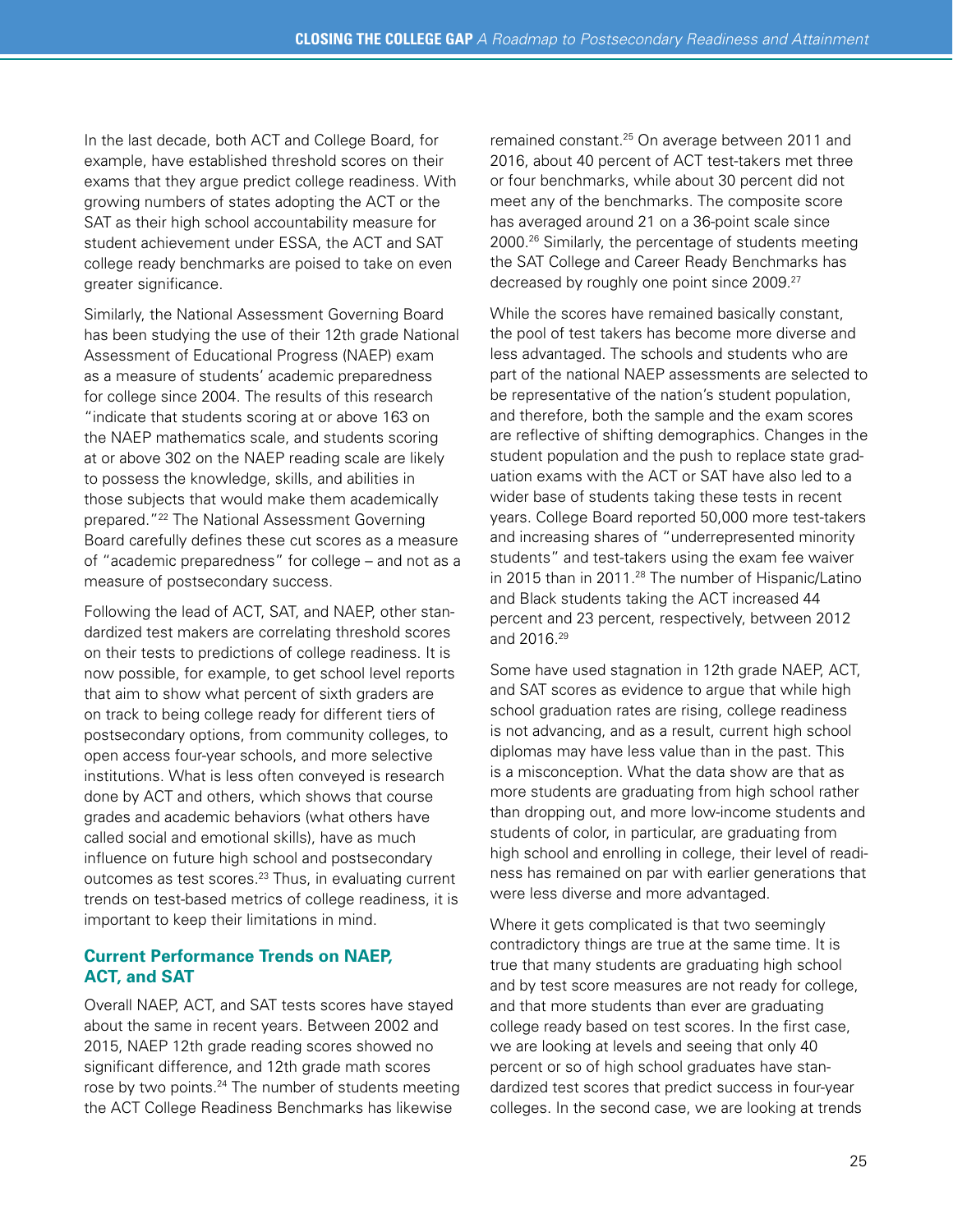and seeing that greater numbers of students are graduating from high school and achieving similar levels of test-measured college readiness as earlier cohorts. As a result, the absolute number of students graduating from high school college-ready as measured by test scores is increasing. Perhaps the simplest way to see it is this: if 70 percent of students graduate from high school and 40 percent are college ready based on test scores, then 28 percent of 18-year-olds are by this definition college ready, whereas if 80 percent of students are graduating and 40 percent are college ready based on test scores, then 32 percent of 18-year-olds are college ready – a marked difference.

## *College Readiness Defined by College Remediation Rates*

A different way to consider college readiness is to examine the extent to which postsecondary institutions believe they need to offer non-credit bearing remediation courses, typically in mathematics and English, to students who enroll in their institutions. Although no national statistics are collected on college remediation rates, it is estimated that between 28 and 40 percent of first-time undergraduates enroll in at least one remedial course. When looking solely at community college students, those estimates soar to above 50 percent. While these statistics are troubling, they fail to tell the complete story of how prepared high school students are to enter postsecondary.

For example, the estimates do not differentiate between students who enter immediately following high school and those who return to school as adults – a factor that may be increasing remediation rates, especially for community colleges. It is also important to note that students are typically placed in remedial courses on the basis of one of two standardized placement exams – the COMPASS or the ACCU-PLACER. These two tests, offered by ACT, Inc. and College Board, respectively, are heavily relied upon to determine which students need remedial coursework, but a 2012 study by the Community College Research Center (CCRC) at Columbia University's Teachers College found that neither test was a strong predictor of how students would fare in college-level classes. The CCRC researchers also found that up to one-third of students deemed to need remediation by these tests could have passed college-level courses with a B or higher grade.<sup>30</sup> Additionally, a 2016 randomized

control trial conducted by researchers at The City University of New York found that when students assessed as needing remediation in math were assigned to a college-level statistics course instead of remedial Algebra, they passed at a rate 16 percentage points higher than students who were placed into the remedial course.31 Thus, it is very difficult to interpret the extent to which remediation rates provide an accurate estimate of college readiness.

While it is evident that some students are entering postsecondary institutions not fully ready to succeed, it is also likely that the "published" college remediation rates conflate students entering college right after high school with those returning years later, and that not all students whose placement scores suggest a need for remediation are in need of it to succeed in college level courses. Given these facts and the impossibility of getting any consistent measure over time, published college remediation rates may be informative in local contexts, but cannot serve as a national indicator of how college ready succeeding waves of high school graduates actually are. Additionally, the current system of measuring and addressing remedial needs in our postsecondary institutions is undermining persistence and serving as a barrier instead of a gateway to greater college success.

## *The Numbers That May Matter the Most: College Readiness Defined by High School Grades*

Based on our research and the work of others, the best existing predictor of college success is a student's high school grade point average (GPA). High school GPA is seen by some as an unreliable indicator of readiness because of variance in grading standards across high schools and the possibility of grade inflation; however, recent longitudinal surveys (ELS: 2002 and HSLS: 2009) show that, between 2004 and 2013, GPA's of high school graduates actually declined slightly from 2.9 to 2.8, closely tracking changes in test scores. This finding is reinforced by an ACT study that found little evidence of grade inflation between 2004 and 2011 after numerous studies showed strong evidence of inflation in preceding years.<sup>32</sup> Despite the concerns around grade inflation and variance, high school GPA continues to be the top factor in college admission decisions, and several studies have found that the grades students receive in high school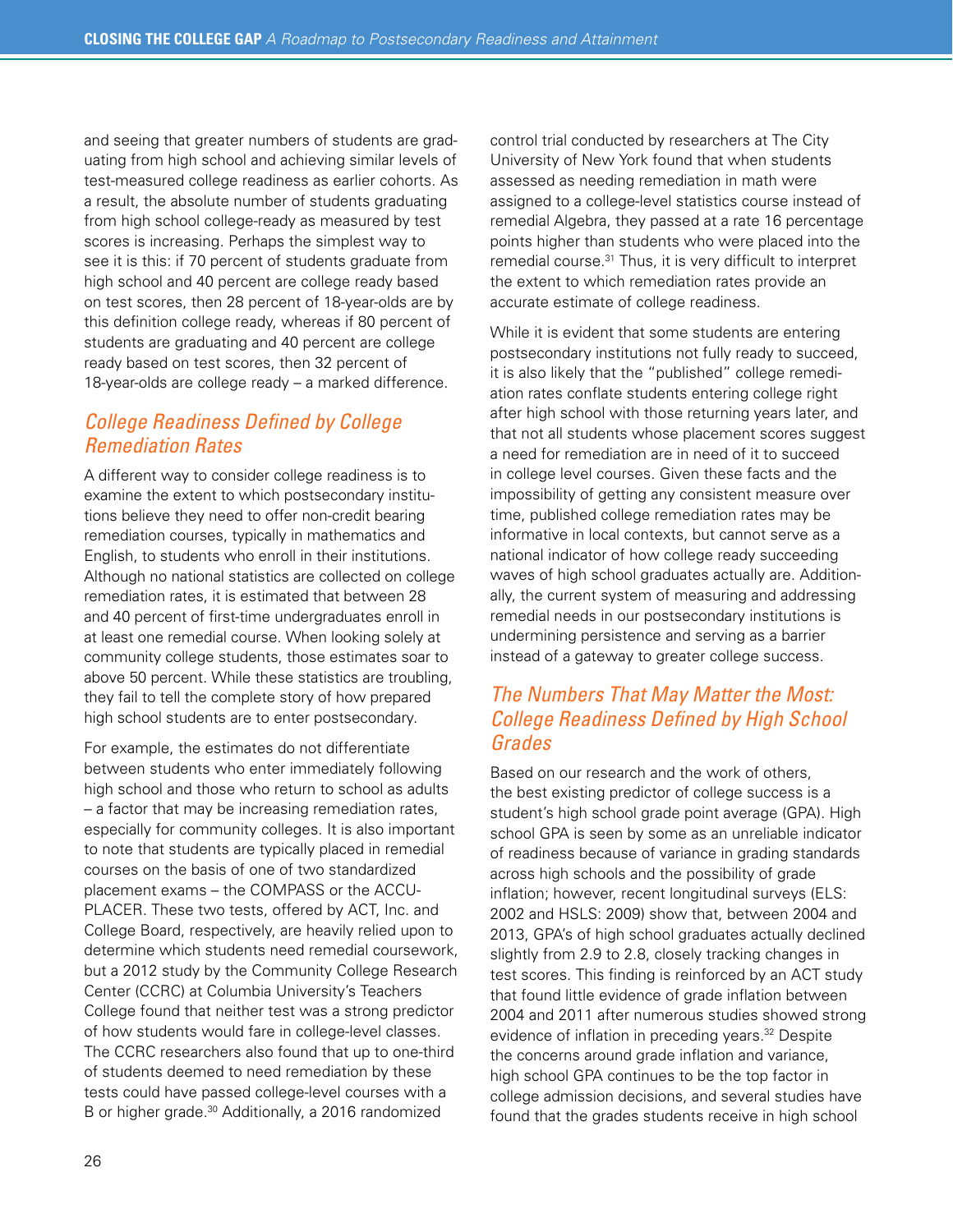better predict both high school outcomes and college performance than standardized tests:

- A 2003 study of students admitted to the University of California (UC) found that high school GPA in college-preparatory courses was the best predictor of first-year college grades, a measure that is highly correlated with postsecondary outcomes.<sup>33</sup> A later study examining predictors of four-year outcomes at UC found that high school GPA was consistently the strongest predictor of four-year college outcomes for all academic disciplines, campuses, and freshman cohorts in the sample, and that the predictive weight associated with high school GPA increased after the freshman year.<sup>34</sup> The 2007 report also found that using high school GPA as an admissions criterion had a less adverse impact on disadvantaged and underrepresented minority students than standardized tests.
- In a 2009 study, Bowen et al. found that when controlling for high school quality, students with very good grades graduating from weak high schools still graduated in large numbers from college, while students with poor grades in high school, regardless of the quality of their high school, had much lower high school graduation rates.<sup>35</sup>
- A 2014 study examining optional standardized testing policies at 33 public and private colleges and universities reviewed the records of 123,000 students and alumni and found that despite wide variations in reported test scores, high school GPA closely tracked with college and university cumulative GPA.36 Students with strong high school GPAs, even those with low to modest test scores, generally performed well in college, while those with weak high school GPAs who scored well on standardized tests had lower college GPAs.
- A 2015 study found that using GPA and the number of English and math course units as the sole measure of college readiness would result in fewer misplacements into college-level and remedial courses and higher success rates in college-level courses.37
- A 2016 study of four-year college students placed in developmental (i.e., remedial) courses found that 60 percent of students who instead enrolled directly in college-level English or math courses passed them, and that among these students, high school GPA was a stronger predictor of performance in college courses than SAT, ACT, or ACCUPLACER.<sup>38</sup>
- Even research by ACT, Inc. and College Board indicates that high school GPA is more highly correlated with first-year college GPA than either ACT

or SAT exam scores alone.<sup>39,40</sup> Both ACT, Inc. and College Board recommend using GPA alongside their exams in determining college preparedness because of its predictability strength.

Data from the High School Longitudinal Study of 2009 (HSLS:09), which looked at the high school transcripts of Fall 2009 ninth graders in 2013, provides further evidence for high school GPA as a reliable predictor of which students enroll in postsecondary. Ninety-seven percent of students graduating with an A average and 85 percent of those graduating with a B average enrolled in a postsecondary institution immediately after high school graduation, compared to 55 percent of students with a C average and just 23 percent of those with a D or F average. Of the students earning an A average, 89 percent enrolled in a four-year college, while just eight percent enrolled in a two-year college. Students with a B average also enrolled at higher rates in four-year colleges – 61 percent versus 25 percent in two-year colleges – while students with a C average or less were more likely to enroll in two-year institutions.

### **High GPAs Transcend Racial, Ethnic, and Income Differences**

High GPAs, more than any other academic measure, transcend racial, ethnic, and income differences in outcomes. With the exception of Native American students, 90 percent or more of students of every other racial/ethnic background with an A average enrolled in a two-year or four-year institution of higher education. The same was true for students of varying income levels. High-income and low-income students with A averages enrolled in postsecondary schooling at similarly high rates. Students with a B average, across races/ethnicities, gender, and socioeconomic levels, also enrolled in postsecondary at significant rates, though divisions between high-income and low-income students become more pronounced. More than 80 percent of students of all races and ethnicities earning a B average and 70 percent or more of students from all income levels enrolled in postsecondary. The gap between low-income and high-income students enrolling in postsecondary, however, was greater than 20 percentage points.

Although the consistency of higher GPAs leading to postsecondary enrollment across demographic lines is positive, what is troubling is the small numbers of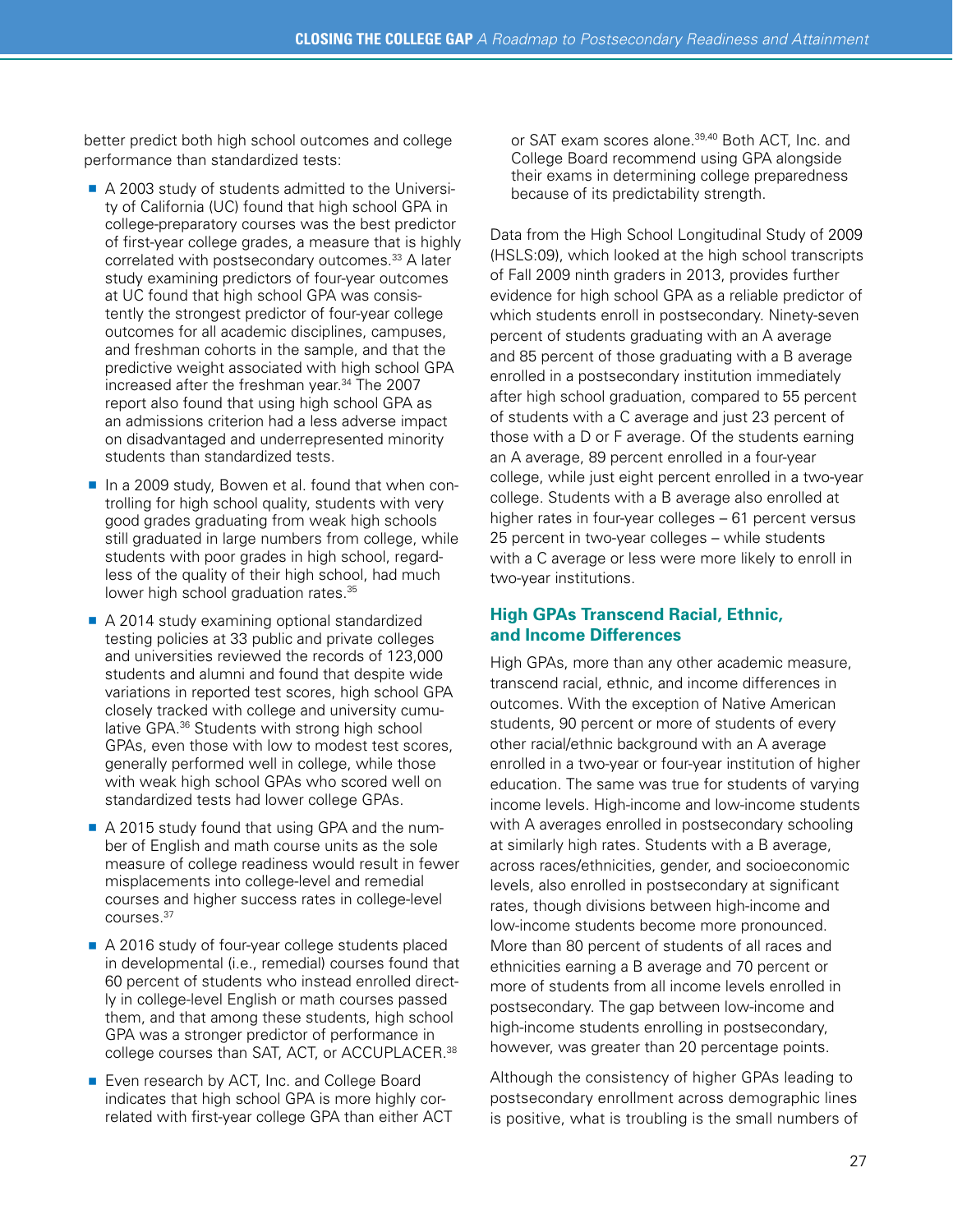|             | Asian | African<br>American | Hispanic | White | Low SES | <b>Middle</b><br><b>SES</b> | <b>High</b><br><b>SES</b> | <b>Male</b> | Female |
|-------------|-------|---------------------|----------|-------|---------|-----------------------------|---------------------------|-------------|--------|
| GPA - D/F   | 1.5%  | 14.8%               | $9.2\%$  | 3.9%  | 13.1%   | 6.6%                        | 1.8%                      | 9.2%        | 4.5%   |
| GPA - C     | 18.5% | 50.6%               | 48.1%    | 29.3% | 47.0%   | 40.0%                       | 18.9%                     | 41.1%       | 32.6%  |
| $GPA - A/B$ | 80.0% | 34.5%               | 42.7%    | 66.8% | 39.9%   | 53.4%                       | 79.2%                     | 49.7%       | 62.9%  |

#### **TABLE 7.** GPA of HS Graduates by Demographic Background, Class of 2013

Source: NCES High School Longitudinal Study of 2009 (HSLS:09)

students from traditionally underrepresented groups earning higher GPAs. As seen in Table 7, while two-thirds of White high school graduates in the HSLS:2009 survey reported a GPA of a B or higher, only one-third of Black students and less than half of Hispanic/Latino students reported being in the higher GPA range. Similarly, nearly 80 percent of high-income students reported a GPA of a B or higher, but just 40 percent of low-income students earned a B or higher GPA.

While it is significant that a strong correlation exists between high school GPA and college enrollment, for high school grades to be viewed as a strong measure of students with a 2.0 to 2.49 GPA (D), and 3.3 percent of students with a GPA less than 2.0 (F) earned a bachelor's degree or higher in this time period. Students with a 3.5 GPA or higher were 13 times more likely to have earned a bachelor's degree or higher than to have earned an associate degree. A mere 1.6 percent had attained no more than a high school diploma or equivalent and roughly three percent held undergraduate certificates but no degrees. Similarly, five times as many students with a B average (3.0 to 3.49 GPA) earned a bachelor's degree than an associate degree, and though the percentage of B students earning just a high school

### **TABLE 8.** Cumulative High School GPAs – Classes of 2004 & 2013 (ELS:02 & HSLS:09)

|                                                                                 | Class of 2004 | <b>Class 2013</b> |
|---------------------------------------------------------------------------------|---------------|-------------------|
| Overall – GPA                                                                   | 2.9           | 2.8               |
| Academic Courses - GPA                                                          | 2.7           | 2.7               |
| Overall - % of Students with High School GPA of "B" (3.0) or Higher             | 46.9%         | 55.2%             |
| Academic Courses - % of Students with High School GPA of "B" (3.0)<br>or Higher | 40.1%         | 47.1%             |

of college readiness and predictor of college success, we need evidence linking GPA to college persistence and degree attainment. Such evidence is provided by an earlier longitudinal survey, NCES's Educational Longitudinal Study of 2002 (ELS:2002), which provides this data for 2002 high school sophomores and shows strong correlations between high school GPA and educational attainment.

More than 76 percent of students with a 3.5 GPA or higher (A) and 50 percent of students with a 3.0 to 3.49 GPA (B) in high school had earned a bachelor's degree or higher by 2013. Just 27.6 percent of students with a 2.5 to 2.99 GPA (C), 12.4 percent

diploma or equivalent or an undergraduate certificate was higher than for A students, it was still far lower than for students with lower GPAs. Students with a 2.99 GPA or lower (C or below) were much less likely to have earned a degree, but more likely to have earned an undergraduate certificate or stopped after earning a high school diploma or equivalent.

Finally, comparing GPA outcomes of high school graduates on the 2009 longitudinal survey versus those on the 2002 longitudinal survey (Table 8) shows that as more students have graduated from high school, overall GPA's have remained about the same. Like test scores, this indicates that more students than ever are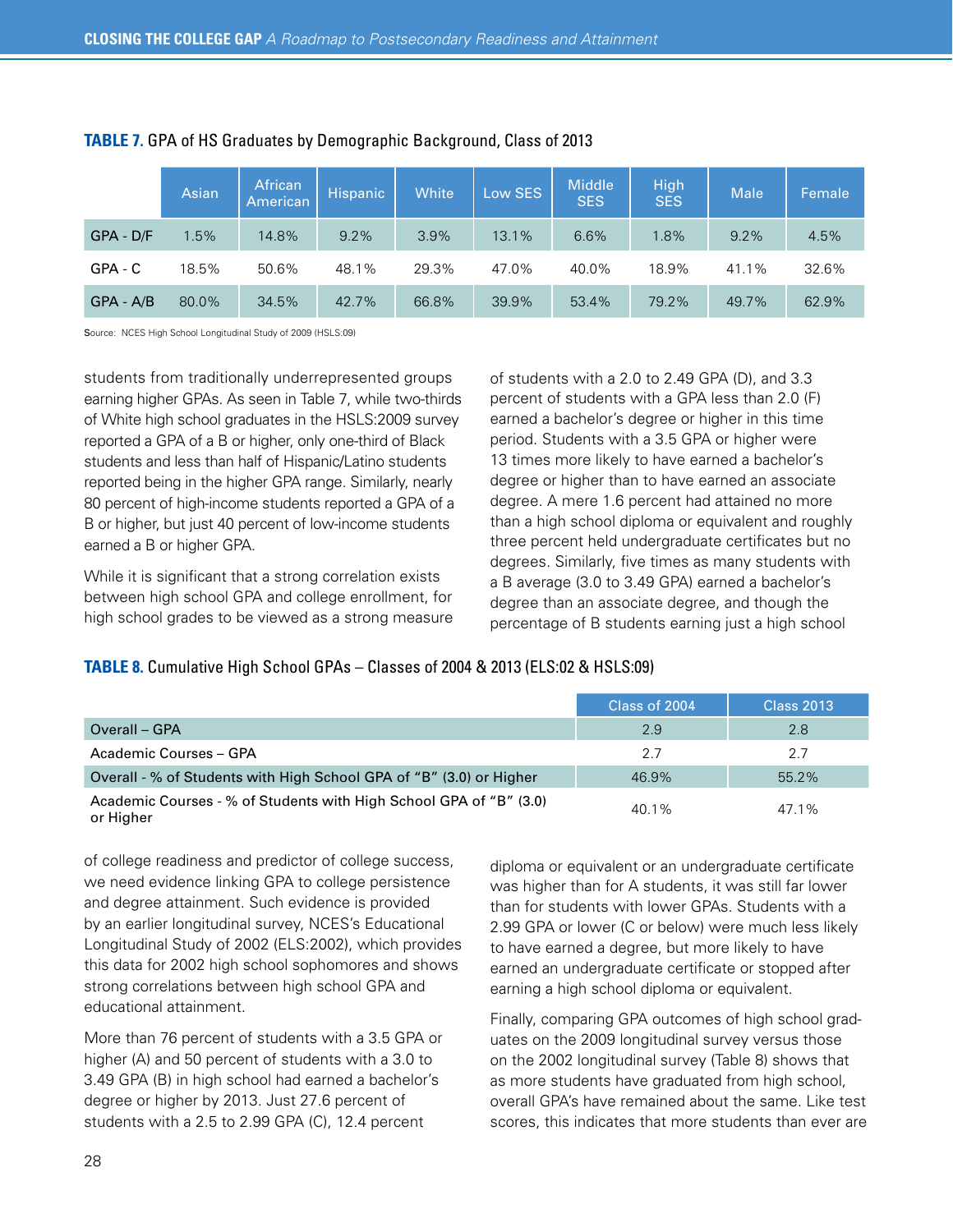graduating college ready. There appears to have been a small increase in the percent of students earning a B or better average, which suggests a potential rise in college readiness. This is counter-balanced by the fact that, for the percent of students earning a B average to rise while overall GPA remains largely constant, there was also likely a slight increase in students graduating with a low C or D average.

### **What High School GPA Tells Us That Other Indicators Cannot**

High school GPA, unlike indicators relying on one-time test scores, provides a more complete picture of a young person's education and the skills and competencies they have developed that enable them to successfully navigate school. Bowen et al. argue that high school grades reveal skills – good study habits and time management, perseverance, motivation– that go well beyond a simple mastery of content. And having these skills is a critical part of readiness as defined by David Conley's Four Keys to College and Career Readiness.

High school GPA has also been found to be a less discriminatory metric than standardized test scores. In their study of University of California students, Geiser and Santelices discovered that high school GPA was only weakly correlated with family income and parents' education, while SAT scores bore a strong, positive relationship to those measures. Focusing more on student GPA and less on standardized test scores when determining readiness may be key, therefore, in ensuring greater equity on the pathway to postsecondary education.

## **Conclusion**

As the nation moves toward making postsecondary attainment the norm among young adults, we will need to develop more holistic indicators of college readiness. Evidence suggests that students must have not only the necessary academic skills but also the know-how to succeed in college, and the motivations to do so.

David Conley was among the first to detail these intersecting components of college readiness, which he defined as cognitive strategies, content knowledge, learning/study skills and navigation to college skills. Along with the work of the Chicago Consortium and others, he helped to add needed nuance to the college ready debate.

Recently, a number of school districts collectively attempted to develop a set of college readiness indicators as part of the CRIS project. They concluded that college readiness was best defined by academic preparedness, academic tenacity, and college knowledge, and that students needed opportunities and supports to achieve these at the classroom, school and district/systems level. In this conception, college readiness looks at both individual level outcome and system level provisions.

We need to build on this work, as well as capitalize on the spread of early warning systems (a recent survey shows half of high schools reporting they have some version of these systems) to enable close tracking of the range of academic and social emotional skills, competencies and mindsets students need to thrive in college and provide timely and tailored supports to ensure all students stay on the path to college readiness. By broadening our understanding of what needs to be included in high quality readiness metrics, we can more accurately identify students who are not prepared for postsecondary and better understand where they are falling off track and what it will take to get them back on.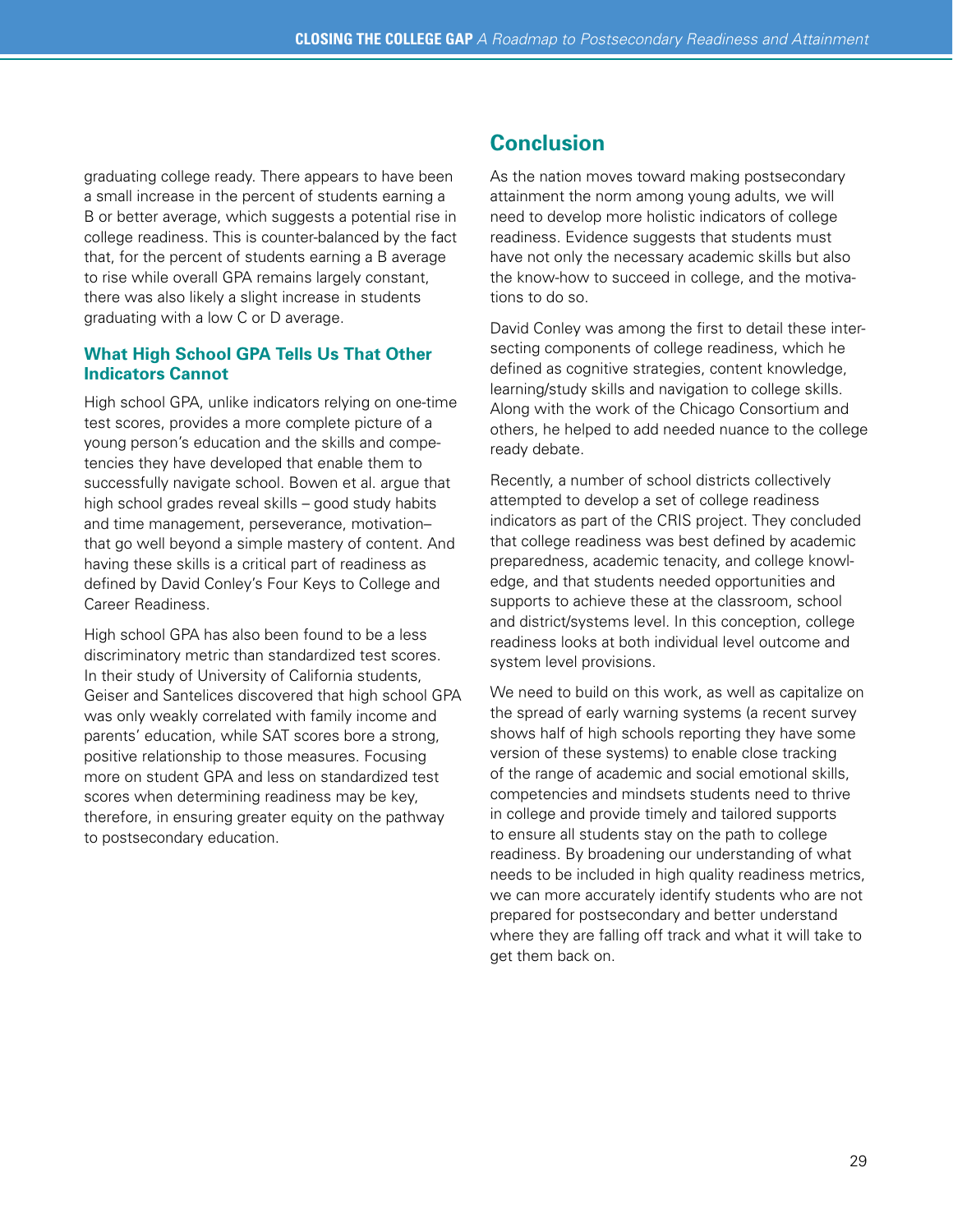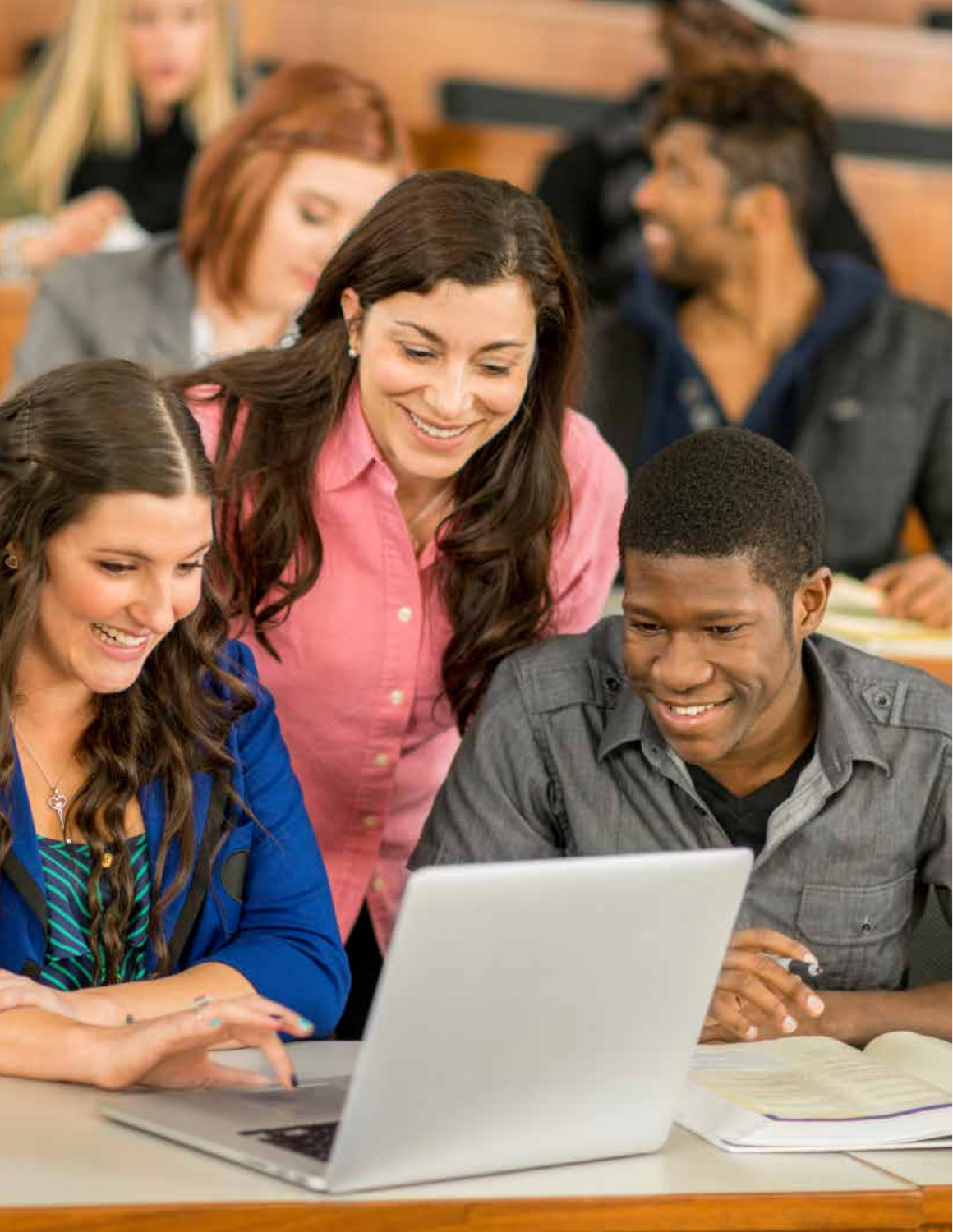# **TACKLING THE CHALLENGES THAT REMAIN**

To achieve our national goals for postsecondary attainment and to continue closing opportunity gaps, beyond redefining readiness, using and spreading the student supports that work, and fostering and learning from state innovations, we as a nation will need to address head on the most pressing challenges that remain. These challenges will test us, as many will not be solved without fundamental reforms that disrupt the status quo. But if we are serious about using educational advancement as means of upward mobility for all, we must work together to find innovative, effective solutions that produce positive results for all student demographics.

## *1. Continue raising high school graduation rates.*

The first step in ensuring that today's K-12 students continue to see increased postsecondary attainment and closing opportunity gaps is to ensure that high school graduation rates continue to rise across all sub-groups. To reach a 90 percent on-time graduation rate for all students, the nation will need to graduate about 300,000 more students per year, the equivalent of three Rose Bowls of students. Nearly all of the students will be low-income students, minority students, students with disabilities, and English Language Learners. The challenge is compounded by the fact that many of these students are concentrated in a sub-set of schools not designed to help them with the education hurdles they face. This means the nation will need to find ways to support and successfully educate the students for whom the current education system is not working. The work required will be made more difficult by the fact that many of these schools are located in economically and socially isolated neighborhoods and communities. Thus, new school designs and stronger, widespread use of early indicator and intervention/response systems, and more supported

pathways through high school and onto postsecondary, will be needed in locales that are financially, economically, environmentally, and socially stressed.

To help today's students succeed, we must think collaboratively about how both higher education and K-12 will need to change and adapt to serve new demographics of students. This means giving students opportunities to experience college-level work in high school so they can practice for college while still in the more supportive high school environment. It means ensuring that students have consistent and early exposure to information about higher education options available to them, and the milestones they will need to achieve in high school in order to get on the path that is right for them. And it may include intensive mentoring on the part of schools and communities to guide students through the process of preparing for and entering postsecondary work, particularly if their families do not have the knowledge and experience themselves. This can be in the form of school counselors, and formal and informal mentors within their community. All of these pieces have critical roles to play in ensuring that students receive the right supports in high school that will allow them to arrive in the college classroom prepared to take their next steps.

## *2. Take a more holistic approach to college readiness metrics.*

Questions have been raised over whether standardized exams in high school and those leading to placement in remedial courses serve as a barrier to students enrolling and persisting in college – especially for students of color and economically disadvantaged students. These tests act as both formal and informal sorting mechanisms, and more attention needs to be placed on how they might be deterring students from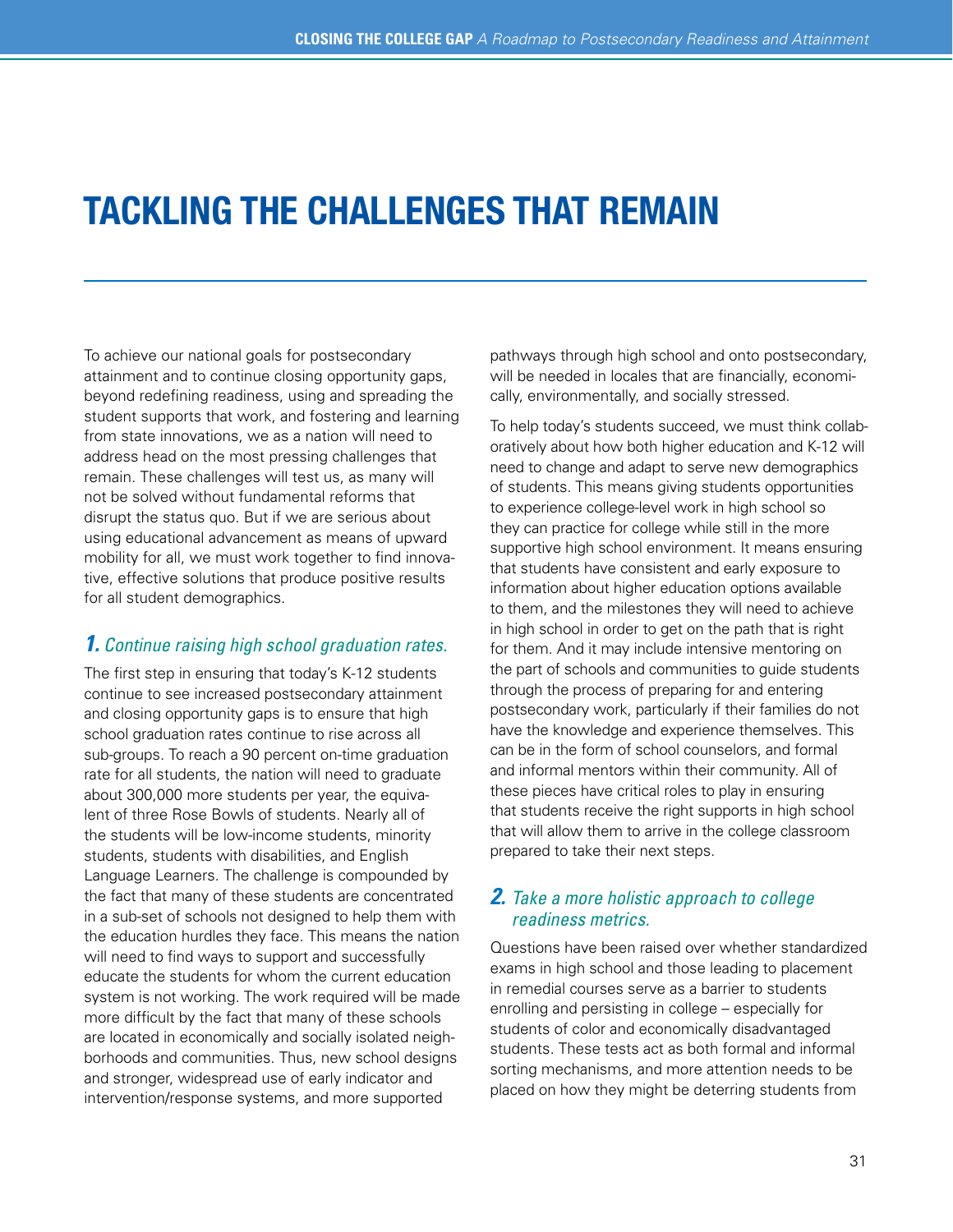believing they have what it takes to succeed in college. Both College Board and ACT have created fee waivers to make it easier for low-income students to take their exams and many states have adopted universal testing policies to ensure all students have access to taking one of the major college entrance exams, but higher-income students still have greater access to test prep materials and courses that give them a decided advantage. For students who are placed into remedial courses based on standardized placement tests despite having passing grades in prerequisite high school coursework, this placement is often seen as a sign that they are not "college material."

With strong evidence showing that high school GPA is the strongest predictor of postsecondary enrollment, persistence and attainment – the metric that transcends racial, ethnic, gender and income differences, and a measure of the "soft skills" that make students successful – greater weight needs to be given to a more holistic view of what makes a young person ready for postsecondary. This means paying more attention to the classes students take throughout high school and how they perform in higher-level coursework, instead of focusing too heavily on standardized test scores.

With previously underrepresented students now making up the majority of students in this country and some postsecondary education becoming the norm for future career success, it is more important than ever that these students be presented with opportunities, not roadblocks, on the path to college, and concerns over any metric that may serve as a barrier must be adequately addressed.

Ultimately, what is needed is a more holistic set of college readiness markers that uses increasingly available longitudinal data to empirically connect K-12 schooling, life experiences, and accomplishments, to postsecondary degree attainment. These then must become the opportunities we provide to all students, and will indicate where it will be most important to provide additional supports.

## *3. Improving readiness among students.*

Current data is clear: about 35 percent of students are either not graduating from high school on-time, or are graduating but not immediately enrolling in postsecondary institutions and do not appear ready to do so.

For the 25- to 34-year-olds of 2035 to see higher levels of educational attainment than those before them, and for the nation to continue to close its opportunity gaps, it is among this cohort that large gains in college readiness will need to be achieved. They must leave high school with the knowledge, skills, and abilities that will enable them to make informed decisions about postsecondary and thrive in college-level courses.

These efforts should be twofold. First, at the college level, there is an expectation of higher order thinking skills, which requires critical reading and analysis with thoughtful expression both orally and in writing. By not preparing students with these skills in K-12, a chasm is created between students' beliefs about their level of readiness and what colleges expect of them. Though academic content is clearly a significant part of a high-quality learning experience, K-12 education needs to place greater emphasis on cultivating the skills that will take students into college prepared for higher-level coursework. At its heart, this is what the common core and now state-level college and career readiness standards aim to do. The challenge for the nation, however, is to first understand, and then find the means, to enable and support students who are currently failing high school courses, or passing them with Ds and Cs. These students must be encouraged to not only do better in their current courses, but to do well in challenging courses linked to postsecondary expectations. Numerous states have shown that it is possible to raise standards and graduation rates at the same time. But to continue to raise postsecondary outcomes, we will need to do the hard work of making success in school the norm. This will not only require a deeper understanding of complex learners, an artful applications of advances in the learning sciences, and copious amounts of school leader and teacher training and support, but also a willingness to confront and move beyond the long held view that college is a reward for those who try and succeed in high school, and not the appropriate next step for those who struggle or appear to lack sufficient motivations.

Second, schools need to be focused on creating a "college mindset" as early as elementary or middle school. This needs to include not only fostering a mentality around the importance of postsecondary education in life outcomes, but more importantly, building an understanding of all available postsecondary pathways: what students need to achieve in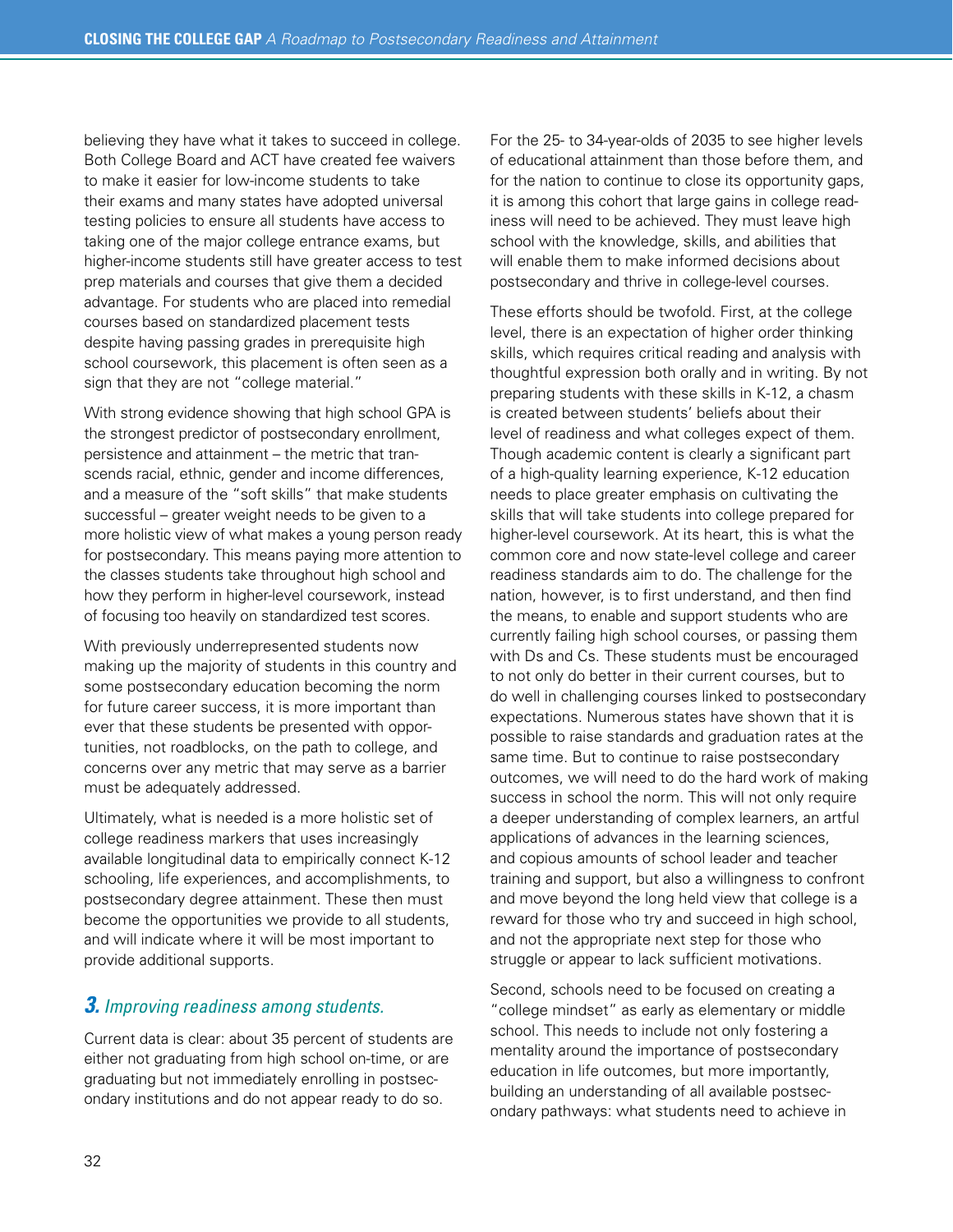high school to make postsecondary a reality, how the application process works, what students should expect when they get onto campus, and how to navigate the pitfalls that can derail students early in college. Many high schools around the country have implemented college success courses, but these programs need to be available to more students and started no later than the ninth grade to have the greatest effect.

## *4. Address issues of access.*

Currently, over 90 percent of students from upper-income families graduate high school, and 84 percent of upper income high school graduates are immediately enrolling in postsecondary institutions. Thus, there is not much room left to raise national postsecondary attainment rates through increasing the outcomes of the better off. Continued progress will have to come from lower-income and middle-class students. Currently, about 58 percent of low-income and 64 percent of middle-income recent high school graduates immediately enroll in higher education institutions.41 To drive these rates higher, three access bottlenecks will need to be cleared.

The first issue is cost. It is impossible to talk about postsecondary readiness, persistence, and attainment without discussing the rising cost of college and growing levels of student loan debt. The mounting costs of postsecondary pose a significant challenge to students enrolling in and completing college. A 2009 Public Agenda survey found that needing to work and make money and being unable to afford tuition and fees were the top two reasons young adults gave for leaving college early.42 Yet, according to data collected by the College Board, average tuition, fees, and room and board for public and private four-year colleges increased by 32 and 22 percent, respectively, between 2005-06 and 2015-16. The tuition and fees at public two-year institutions increased by 25 percent over the same time period.<sup>43</sup> State funding for public universities, which is directed toward general operations of public institutions, has been in decline (see sidebar) since 2000. Federal funding, on the other hand, which is primarily used to provide financial assistance and fund specific research projects, has surged in recent years largely due to a spike in Pell Grants.<sup>44</sup> As more lower-income students enter postsecondary, the need

## **The Cost of Postsecondary Education**

A significant reason for the increased cost of college, specifically for public two- and four-year institutions, is the decline in state higher education funding. A 2015 report by the American Academy of Arts & Sciences found the following:

State support for public higher education has been in decline for more than a decade. Spending per full-time equivalent (FTE) student in 2014 was nearly 30 percent less than in 2000, after adjusting for inflation.

These cuts were particularly harsh following the Great Recession. Between 2008 and 2013, state support at the median public institution was cut by more than 20 percent per FTE student, and at public research institutes, cuts totaled more than 26 percent per FTE student.

All but four states (Illinois, North Dakota, Wyoming, and Alaska) cut support for public higher education per FTE student between 2008 and 2014. During that period, 10 states cut inflation-adjusted public higher education spending by more than 30 percent, 19 states cut support by more than 25 percent, and 36 states cut support by more than 20 percent.

The higher education share of state general fund spending was just 9.4 percent in 2014, down from 14.6 percent in 1990.

The decline in state support has contributed greatly to the rising cost of college and helped create both a significant barrier to students hoping to enroll in higher education and an undue burden on those who carry this weight through college and well beyond.

for Pell Grants will continue to rise, and it is incumbent that Congress and future administrations increase the maximum award amount to keep pace with inflation. At the state level, policymakers, especially those in states where education cuts were the greatest, need to restore higher education funding to pre-recession levels to ensure more young people can afford to enroll in postsecondary. Additionally, institutions of higher education, states, and the federal government should do more to work together to lower the cost of college and provide adequate support to students.

Second, we need to address the "education deserts" that prevent some students from enrolling in college. In the Internet Age with a wide variety of postsecondary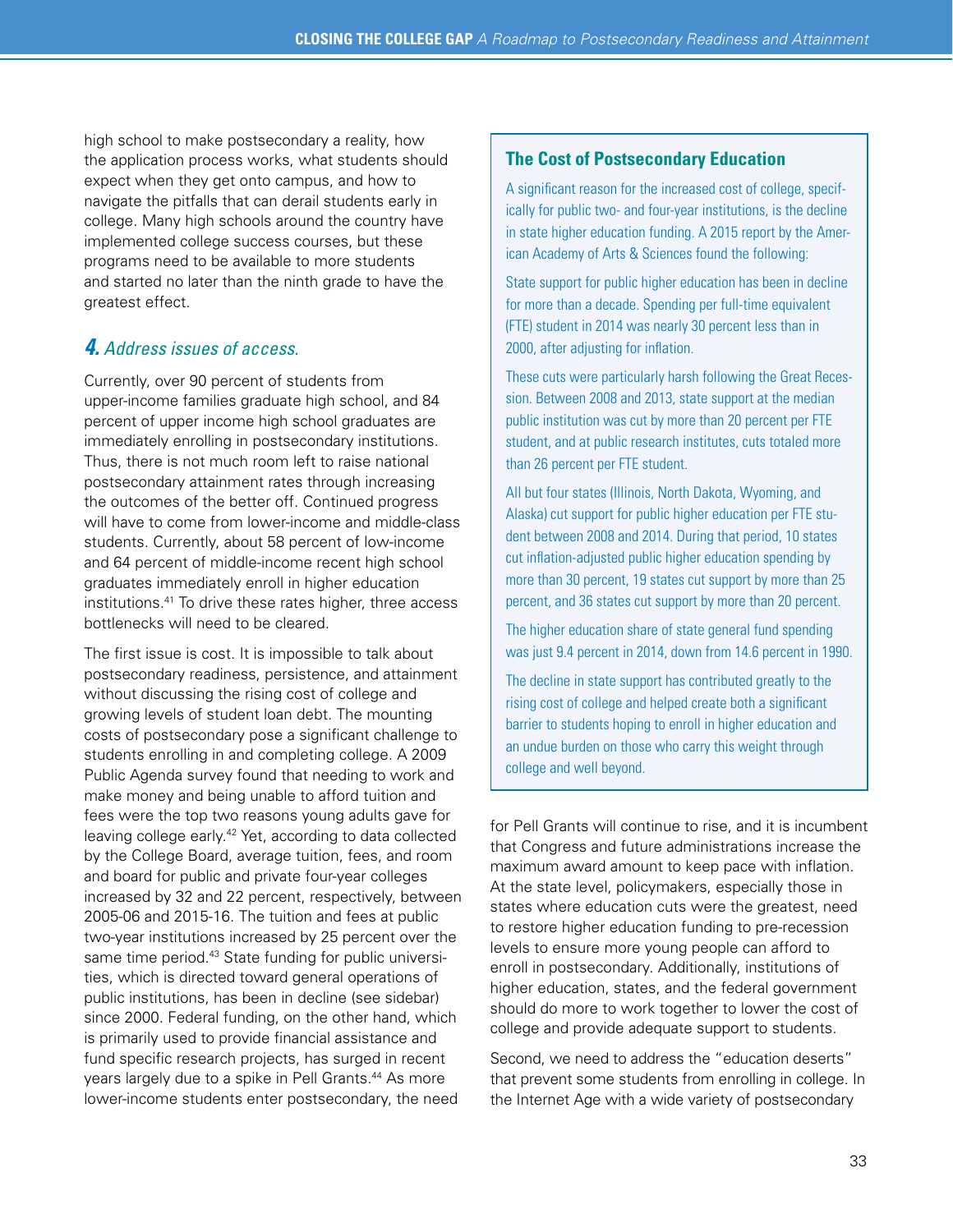choices, one might assume that place no longer matters, but for many students who work, care for dependents, and have strong family, social and community ties, place matters a great deal, and some students may not have the option to go to college beyond their home community. Current data show that Latino students and students who live in low educational attainment communities are particularly impacted by education deserts. Yet these are the two groups that have the most room to grow in terms of postsecondary attainments. Policy needs to reflect the realities for many students. This means strong support for community colleges and other institutions that are found in education deserts, and expand four-year higher education options into these areas, rather than assuming a student has options and can move beyond their home location. States and counties should also publicize the regions that are education deserts and form local and state compacts to boost educational opportunity and support in these areas, innovating with local educators, employers, and policymakers to find ways to boost educational outcomes for all students.

Third, despite the increased enrollment of Latino, Black, and low-income students in postsecondary, there are still clear disparities in the types of institutions these students are enrolling in and the availability of high-quality postsecondary options within their communities. As research presented here and elsewhere shows, far too many Black, Latino, and low-income students are not applying to or enrolling in more selective schools where they are more likely to have the support and resources they need. Many students may not apply to these schools because they feel they are not academically capable, do not have the financial means to enroll in more selective institutions, or that they will be "outsiders" on campus, but it is imperative that they be made aware of the benefits of applying to these schools. On the other side, selective colleges need to improve outreach efforts to these students and then provide appropriate support for them once they are on campus.

## *5. Identify and address persistence issues.*

Presently, 47 percent of 25- to 34-year-olds have obtained postsecondary degrees, but 65 percent attempted to do so. This means nearly one in five college students is not able to persist to a degree. Thus, postsecondary persistence is the area where some of the greatest gains can be made between the current and future generations. How students perform in their first year of college plays a major role in whether they will persist and ultimately graduate. This is why institutions of higher education need to identify struggling students immediately and get them back on track. Some states, like Florida, have begun taking a two-pronged approach: becoming more proactive in expanding access to comprehensive degree-accelerating strategies (e.g., dual enrollment, AP/IB courses) while students are still in high school, and creating "degree maps" in some of their state universities so that students know from the start what classes they must take for their degree and can avoid taking extraneous courses.45 In the first 10 years of using the degree maps, Florida State raised graduation rates by 12 percentage points and increased rates for Black, Latino, and lower-income students. Similar increases have also been reported at other universities using degree maps, including Georgia State, where degree maps have increased graduation rates, and lower-income, Black, and Latino students now graduate at higher rates than the overall student body.

Given the myriad challenges many students enrolling in college now face, especially financial issues, colleges must also be willing to accommodate students who must work to support themselves or their families, and provide greater flexibility in course scheduling. Most colleges, particularly four-year institutions, still primarily serve full-time, on-campus students, but that is no longer the reality of today's college student.<sup>46</sup> Colleges must adapt to the needs of the changing student demographic for more of their students to succeed. Postsecondary institutions also need to review their remedial practices to ensure students enrolling in college but lacking in math and reading proficiency are not held back by non-credit remediation courses. These courses lower persistence and attainment rates, and implementing a system based on supporting students in entry-level courses would provide greater benefits to both students and schools.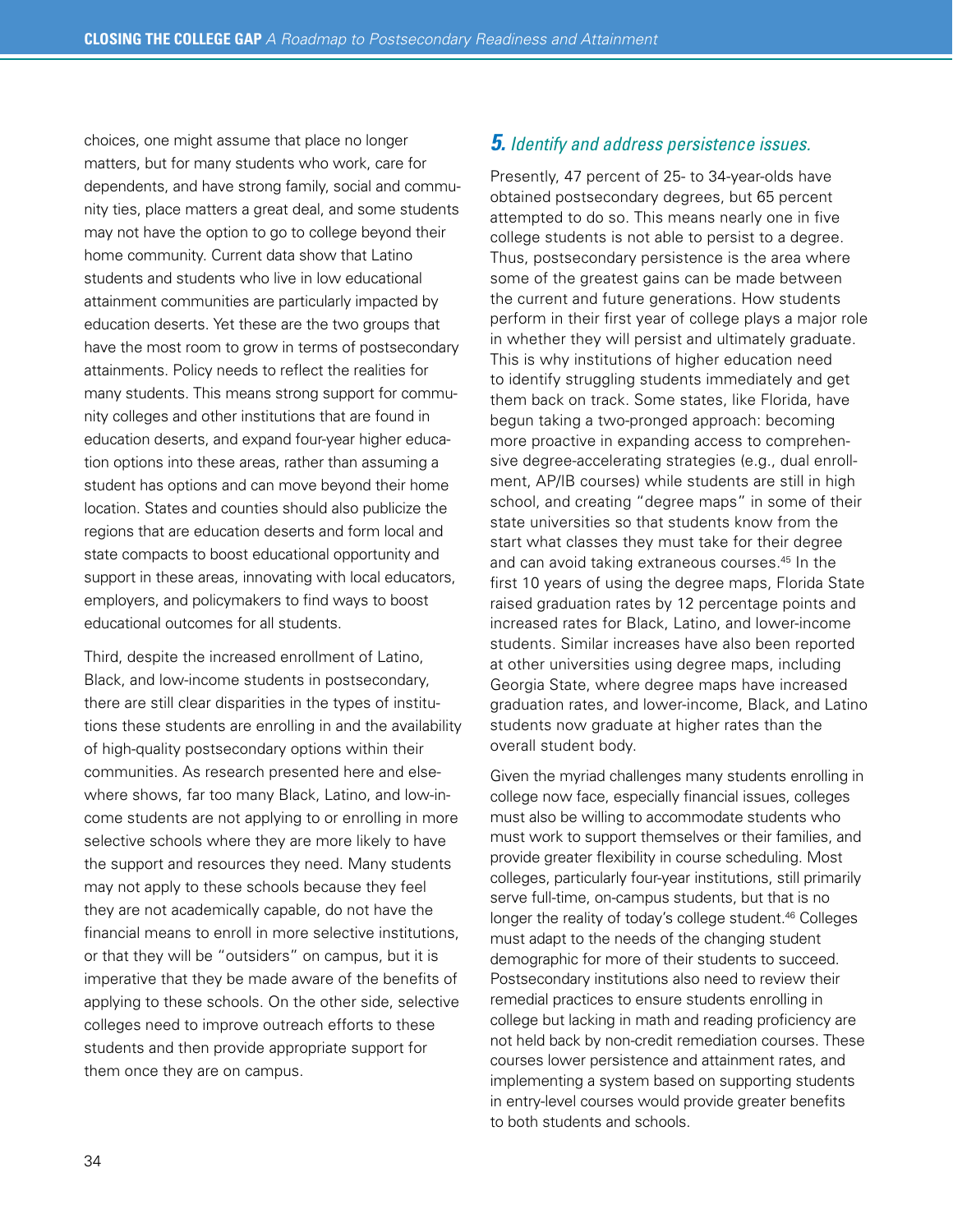## *6. Provide better information on postsecondary options.*

Data are available today linking course transcripts with wage records, which can tell students, parents and higher education institutions how they are doing in educating students for the demands of work, by field and industry. Bipartisan federal legislation, the Student Right to Know Before You Go Act, has been introduced to innovate around this data pipeline, and other efforts are underway in the states that utilize the data pipeline more effectively. Google has just announced an effort that teams up with the Obama Administration's College Scorecard so that Google's search engine will now display graduation rates, post-college earnings information, and college tuition costs when users search for an individual college. Over time, arming students with better information about relationships between particular programs in higher education and earnings after postsecondary education will enable better choices and may boost the quality of such programs.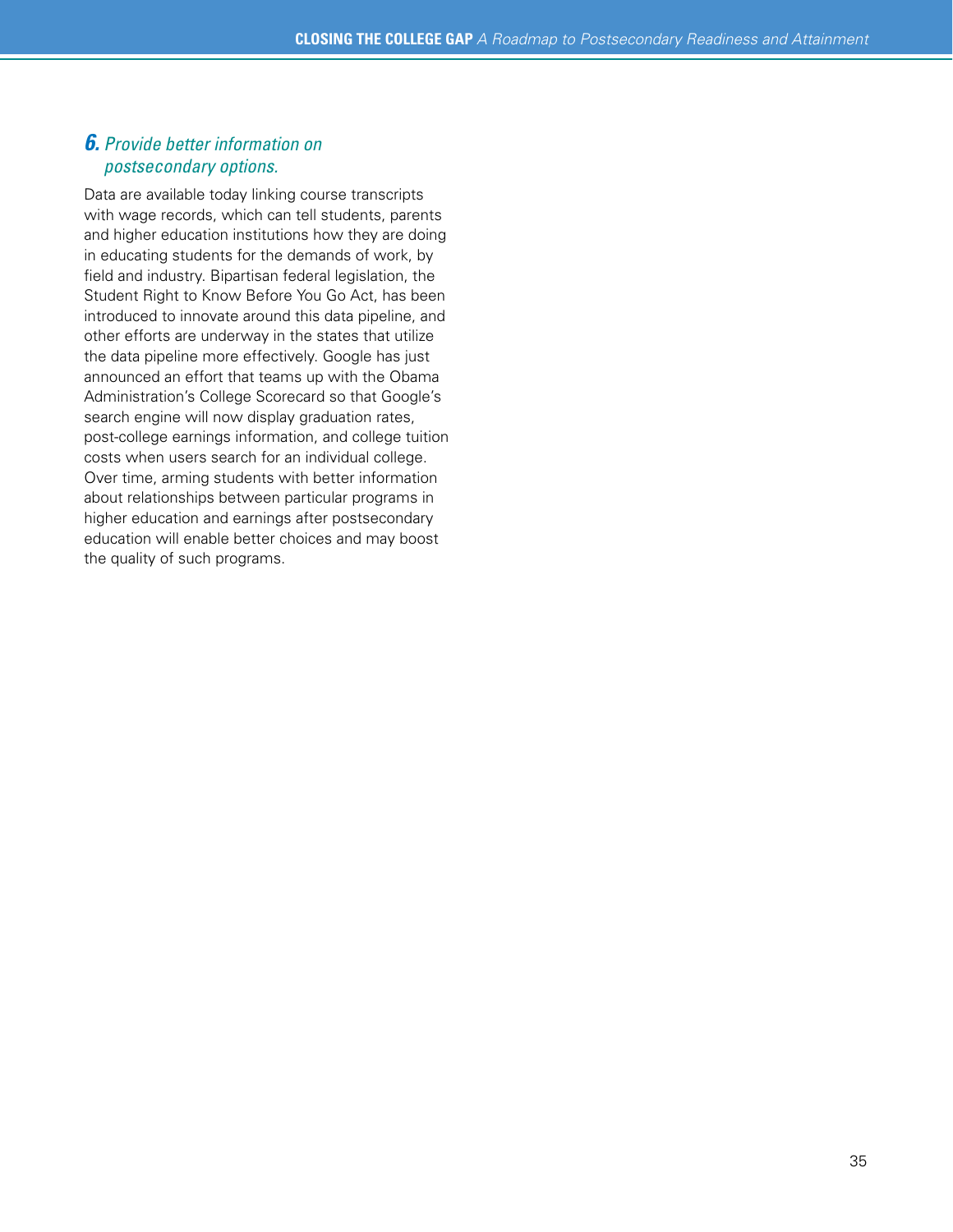# **CONCLUSION**

As postsecondary education continues to grow in importance to boost economic and social opportunity and mobility, so, too, must our understanding of the success sequence from K-12 to postsecondary and into the workforce. The post-*Nation at Risk* cohort, the 25-to 34-year-olds of today, have the highest rates of postsecondary attainment. If high-end certificates are added, they are the first cohort to cross the 50 percent threshold for attaining postsecondary credentials.

But this cohort also saw its opportunity gaps widen. The No Child Left Behind and Race to the Top cohorts (today's high school and college students) are on track to continue propelling educational attainment forward and closing opportunity gaps, given that the gains in high school graduation rates have been greatest among minority and low-income students - the very students targeted by those educational policies. The challenge now is to convert these gains in graduation rates and enrollments into postsecondary degrees.

Finally, today's first to 10th graders (the ESSA cohort) give us cause for concern. To keep postsecondary attainment rates rising and opportunity gaps closing, the nation will need to put sustained resources and effort into resolving some of the biggest remaining challenges. This includes improving the low-graduation-rate high schools that still exist, improving college readiness among students for whom the current educational system is not working well, and solving college access issues, affordability, and persistence among first-generation college students, as well as those from low- and middle-income families.

New and existing research provides insights into the nation's progress in improving this pipeline and the serious challenges that remain. Following the evidence and continuing to test our assumptions will help point the way forward as the nation works to ensure all students from all backgrounds have equal opportunity to pursue a high quality education and realize their dreams.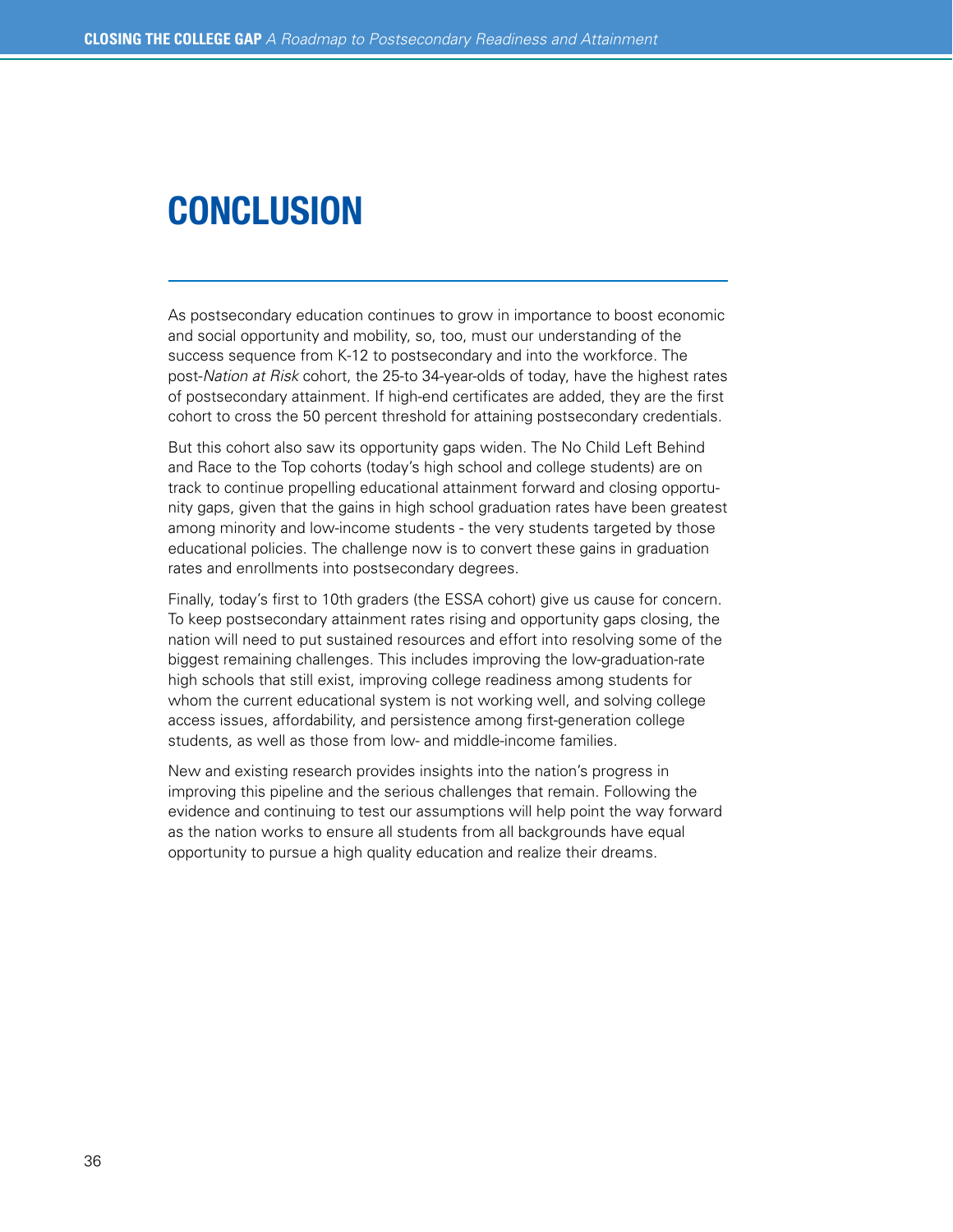# **ACKNOWLEDGMENTS**

As always in our reports, we have so many wonderful people to thank. We would like to begin with the extraordinary team at AT&T – Nicole Anderson, Cathy Friese, Kelem Butts, Samantha Lasky, Jessica Abensour, and Cameron Munson. They have supported our work on secondary and postsecondary education over the last decade, sticking with the country's long-term effort to boost high school graduation and postsecondary attainment rates over the long run. We also would like to thank our colleagues at the Lumina Foundation – Jamie Merisotis, Holly Zanville, and Courtney Brown – whose *Stronger Nation* report has led the way in promoting understanding in our country about our postsecondary challenges and opportunities and how to help more students succeed as we work to reach the nation's goals.

We also could not do this work without our reviewers and colleagues, among them Anthony Carnevale at the Georgetown University Center on Education and the Workforce, Andy Rotherham at Bellweather Education Partners, Stefanie Sanford at College Board, and Jamie Fasteau at Emerson Collective. Although they have reviewed this report, neither they nor their organizations necessarily endorse its findings or conclusions.

Thank you especially for the significant contributions of Vaughan Byrnes, Mark Pierson, Oscar Volpe, and Mary Maushard of the Everyone Graduates Center and Matthew Atwell and Kathleen McMahon of Civic Enterprises.

Also, a special thanks to our GradNation partners, America's Promise Alliance and the Alliance for Excellent Education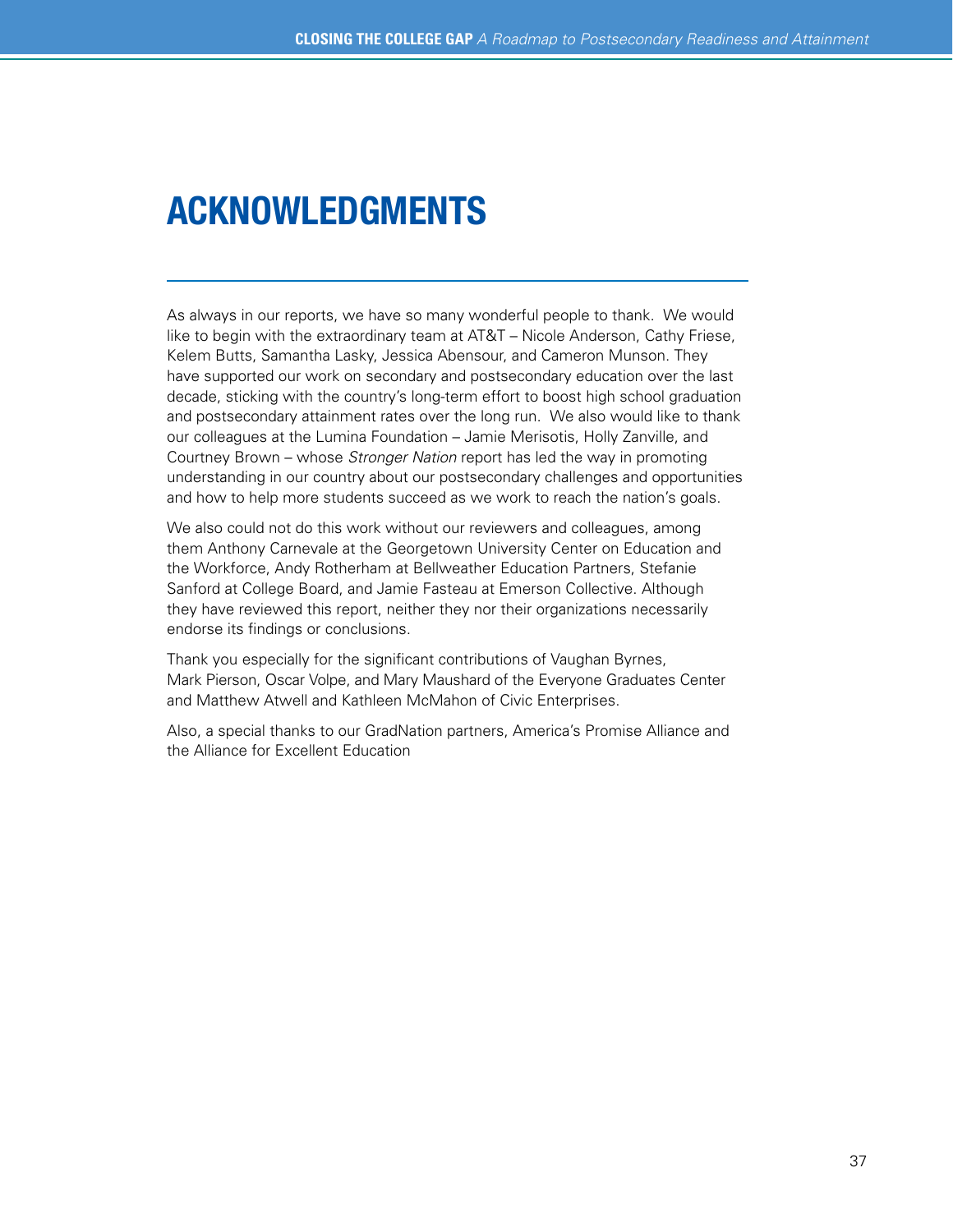## **ENDNOTES**

1 OECD (2016), *Education at a Glance 2016: OECD Indicators*, OECD Publishing, Paris. DOI:<http://dx.doi.org/10.1787/eag-2016-en>

2 The U.S. Population was 317 million in 2014, up from 281.4 million in 2000. See. U.S. Census Bureau.

3 Carnevale, A.P., Jayasundera, T., & Gulish, A. (2016). *America's divided recovery: College haves and have-nots.* Washington, DC: Georgetown University Center on Education and the Workforce. Retrieved from https://cew.georgetown.edu/.

4 U.S. Census Bureau. (2015). Educational attainment in the United States: 2015. Washington, DC: U.S. Census Bureau. Retrieved from http://www.census.gov/content/dam/Census/library/publications/2016/demo/p20-578.pdf.

5 U.S. Census Bureau (2015). Current Population Survey, 2015 Annual Social and Economic Supplement. Washington, DC: U.S. Census Bureau.

6 Kena, G., Hussar, W., McFarland, J., de Brey, C., Musu-Gillette, L., Wang, X., Zhang, J., Rathbun, A., Wilkinson-Flicker, S., Diliberti, M., Barmer, A., Bullock Mann, F., and Dunlop Velez, E. (2016). *The Condition of Education 2016.* Washington, DC: National Center for Education Statistics. Retrieved from http://nces.ed.gov/pubsearch/pubsinfo.asp?pubid=2016144.

7 SOURCE: U.S. Department of Education, National Center for Education Statistics, Higher Education General Information Survey (HEGIS), "Fall Enrollment in Colleges and Universities" surveys, 1976 and 1980; Integrated Postsecondary Education Data System (IPEDS), "Fall Enrollment Survey" (IPEDS-EF:90); and IPEDS Spring 2001 through Spring 2015, Fall Enrollment component.

8 Hillman, N. & Weichman, T. (2016). *Education deserts: The continued significance of "place" in the Twenty-first Century.* Washington, DC: American Council on Education. Retrieved from <https://www.acenet.edu/news-room/Pages/CPRS-Viewpoints-Education-Deserts.aspx>

9 Carnevale, A.P. & Strohl, J. (2013). *Separate and unequal: How higher education reinforces the intergenerational reproduction of white racial privilege.* Washington, DC: Georgetown University Center on Education and the Workforce. Retrieved from https://cew.georgetown.edu/cew-reports/ separate-unequal/#full-report

10 Wyner, J., Bridgeland, J.M., & DiIulio, J. (2007). *The Achievement Trap: How America is Failing Millions of High-Achieving Students from Lower-Income Families.* Washington, DC: Jack Kent Cooke Foundation and Civic Enterprises.

11 Hoxby, C. & Avery, C. (2013). *The Missing "One-Offs": The Hidden Supply of High-Achieving Low-Income Students.* Washington, DC: Brookings Papers on Economic Activity.

12 Ibid.

13 United States. National Commission on Excellence in Education. (1983). *A nation at risk: The imperative for educational reform: a report to the Nation and the Secretary of Education, United States Department of Education.* Washington, D.C.: The Commission.

14 Goals 2000: Educate America Act, Pub. L. No. 103-227, 108 Stat. 125 (1994).

15 Improving America's Schools Act of 1994, Pub. L. No. 103-382, 108 Stat. 3518 (1994).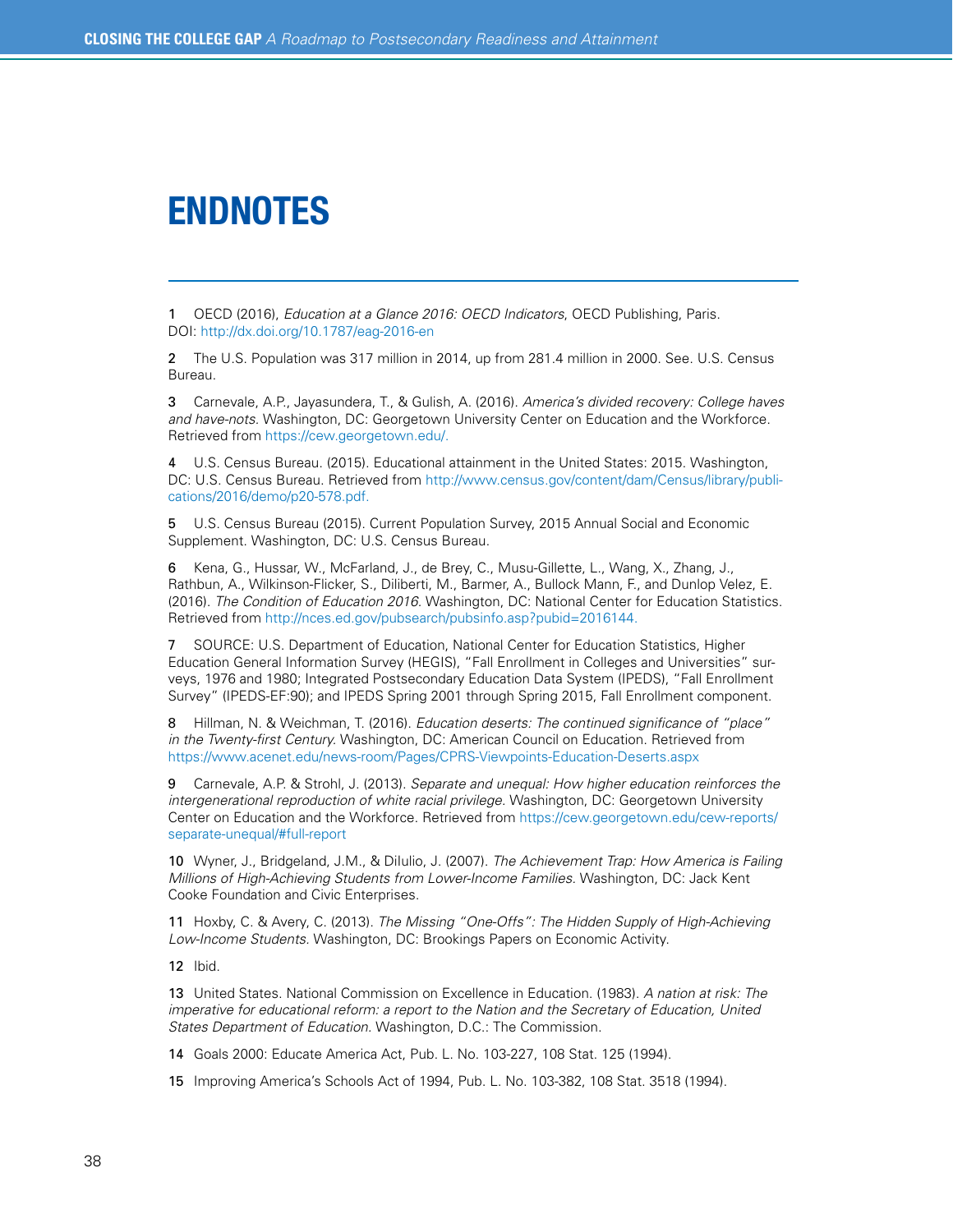## **ENDNOTES** *continued*

16 Adelman, C. (2006). *The toolbox revisited.* Washington, DC: U.S. Department of Education.

17 Achieve. (2016). ADP Benchmarks. Retrieved from http://www.achieve.org/adp-benchmarks.

18 University of California (n.d.). A-G Subject Requirements. Retrieved from http://www.ucop.edu/agguide/a-g-requirements/.

19 College Board. (n.d.). AP archived data: Annual AP program participation 1956-2014.

20 College Board. (n.d.). AP archived data: AP score distributions for specific student grade-level groups, 2003-2014.

21 Ujlfusa, A. (2015, June 30). A 'Common-Core Math' problem: How many states have adopted the standards? *Education Week.* Retrieved from http://blogs.edweek.org/edweek/state\_edwatch/2015/06/a\_common\_core\_math\_problem\_how\_many\_states\_have\_adopted\_the\_standards.html.

22 National Assessment Governing Board. (2016). NAEP as an indicator of students' academic preparedness for college. Washington, DC: National Assessment Governing Board. Retrieved from http://www. nationsreportcard.gov/reading\_math\_g12\_2015/#.

23 Camera, W., O'Connor, R., Mattern, K., & Hanson, M.A. (Eds.) (2015). *Beyond academics: A holistic framework for enhancing education and workplace success.* Iowa City, IA: ACT, Inc. Retrieved from http:// www.act.org/content/act/en/research/beyond-academics.html?page=0&chapter=0.

24 U.S. Department of Education, Institute of Education Sciences, National Center for Education Statistics, National Assessment of Educational Progress (NAEP), 2004, 2008, and 2012 Long-Term Trend Mathematics Assessments.

25 The Condition of College and Career Readiness 2015; ACT, 2015

26 U.S. Department of Education, Institute of Education Sciences, National Center for Education Statistics, Table 225.50. Number and percentage of graduates taking the ACT test: Selected years, 1995 through 2015.

27 College Board, Total Group Report 2009-2014

28 College Board. (2015). 2015 College Board program results. Retrieved from https://www.collegeboard. org/program-results/participation.

29 ACT. (2016). The condition of college & career readiness 2016. Retrieved from https://www.act.org.

30 Scott-Clayton, J. (2012). Do high stakes placement exams predict college success? Community College Research Center at Columbia University's Teachers College. Retrieved from http://ccrc.tc.columbia.edu/publications/high-stakes-placement-exams-predict.html.

31 Logue, A.W., Watanabe-Rose, M., & Douglas, D. (2016). Should students assessed as needing remedial mathematics take college-level quantitative courses instead? A randomized control trial. *Educational Evaluation and Policy Analysis, 38*(3), 578-598.

32 Zhang, Q. & Sanchez, E.I. (2013). *High school grade inflation from 2004 to 2011.* Iowa City, IA: ACT, Inc. Retrieved from https://forms.act.org/research/researchers/reports/pdf/ACT\_RR2013-3.pdf.

33 Geiser, S., with Studley, R. (2003). UC and the SAT: Predictive validity and differential impact of the SAT I and SAT II at the University of California. *Educational Assessment, 8*(1), 1-26.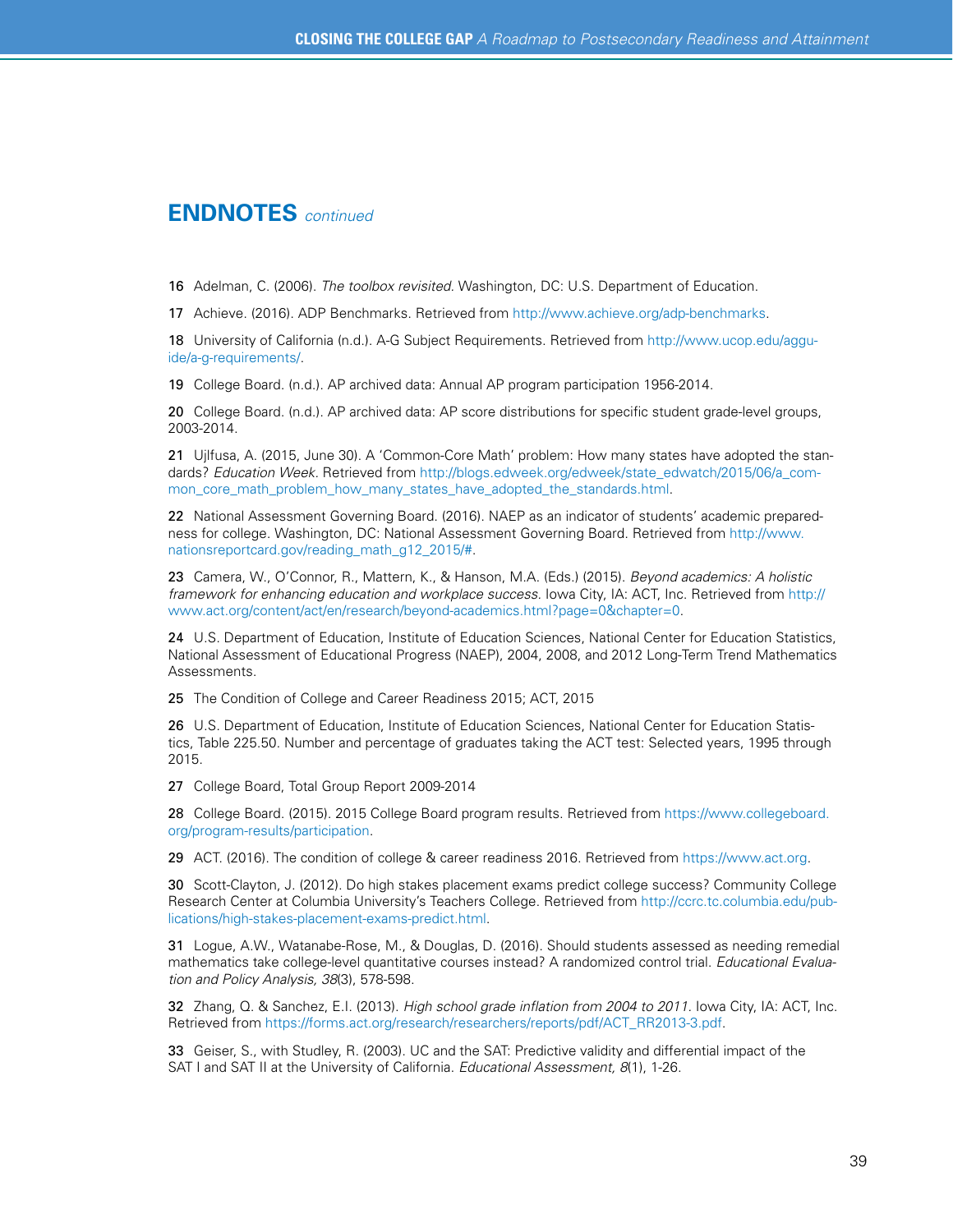## **ENDNOTES** *continued*

34 Gieser, S. & Santelices, M.V. (2007). Validity of high-school grades in predicting student success beyond the freshman year: High-school record vs. standardized tests as indicators of four-year college outcomes. University of California, Berkeley Center for Studies in Higher Education. Retrieved from http://www.cshe. berkeley.edu/publications/validity-high-school-grades-predicting-student-success-beyond-freshman-yearhigh-school.

35 Bowen, W.G., Chingos, M.M., & McPherson, M.S. (2009). *Crossing the Finish Line: Completing College at America's Public Universities.* Princeton, N.J.: Princeton University Press.

36 Hiss, W.C. & Franks, V.W. (2014). Defining promise: Optional standardized testing policies in American college and university admissions. Arlington, VA: National Association for College Admission Counseling. Retrieved from http://www.nacacnet.org/media-center/PressRoom/2014/Pages/BillHiss.aspx.

37 Scott-Clayton, J., & Stacey, G.W. (2015). *Improving the accuracy of remedial placement.* New York, NY: Columbia University, Teachers College, Community College Research Center.

38 Hodaro, M. & Cox, M. (2016). Developmental education and college readiness at the University of Alaska. Washington, DC: US Department of Education, Institute of Education Sciences, National Center for Education Evaluation and Regional Assistance, Regional Educational Laboratory Northwest. Retrieved from http://ies.ed.gov/ncee/edlabs.

39 Westrick, P.A., Le, H., Robbins, S.B., Radunzel, J.R., & Schmidt, F.L. (2015). College performance and retention: A meta-analysis of the predictive validities of ACT scores, high school grades, and SES. *Educational Assessment, 20*(1), 23-45.

40 Kobrin, J.L, Patterson, B.F., Shaw, E.J., Mattern, K.D., & Barbuti, S.M. (2008). Validity of the SAT for predicting first-year college grade point average. New York: College Board. Retrieved from https://research. collegeboard.org/sites/default/files/publications/2012/7/researchreport-2008-5-validity-sat-predicting-firstyear-college-grade-point-average.pdf.

41 U.S. Department of Commerce, Census Bureau. (2015). Current population survey (CPS), October, 1975-2014. Retrieved from https://nces.ed.gov/programs/digest/d15/tables/dt15\_302.30.asp.

42 Johnson, J. & Rochkind, J. with Ott, A.N. & DuPont, S. (2011). *With their whole lives ahead of them: Myths and realities about why so many students fail to finish college.* A Public Agenda report for the Bill and Melinda Gates Foundation. Retrieved from http://www.publicagenda.org/pages/with-their-whole-lives-aheadof-them.

43 College Board. (2015). *Trends in college pricing 2015.* Washington, DC: College Board. Retrieved from https://trends.collegeboard.org/college-pricing.

44 Pew Charitable Trust. (2015). *Federal and state funding of higher education.* Philadelphia: Pew Charitable Trust. Retrieved from [http://www.pewtrusts.org/en/research-and-analysis/issue-briefs/2015/06/feder](http://www.pewtrusts.org/en/research-and-analysis/issue-briefs/2015/06/federal-and-state-funding-of-higher-education)[al-and-state-funding-of-higher-education](http://www.pewtrusts.org/en/research-and-analysis/issue-briefs/2015/06/federal-and-state-funding-of-higher-education)

45 Complete College America. (2013). *The Game Changers.* Retrieved from http://completecollege.org/ resources/.

46 Lumina Foundation. (2015). Today's student. Retrieved from https://www.luminafoundation.org/todays-student-statistics.